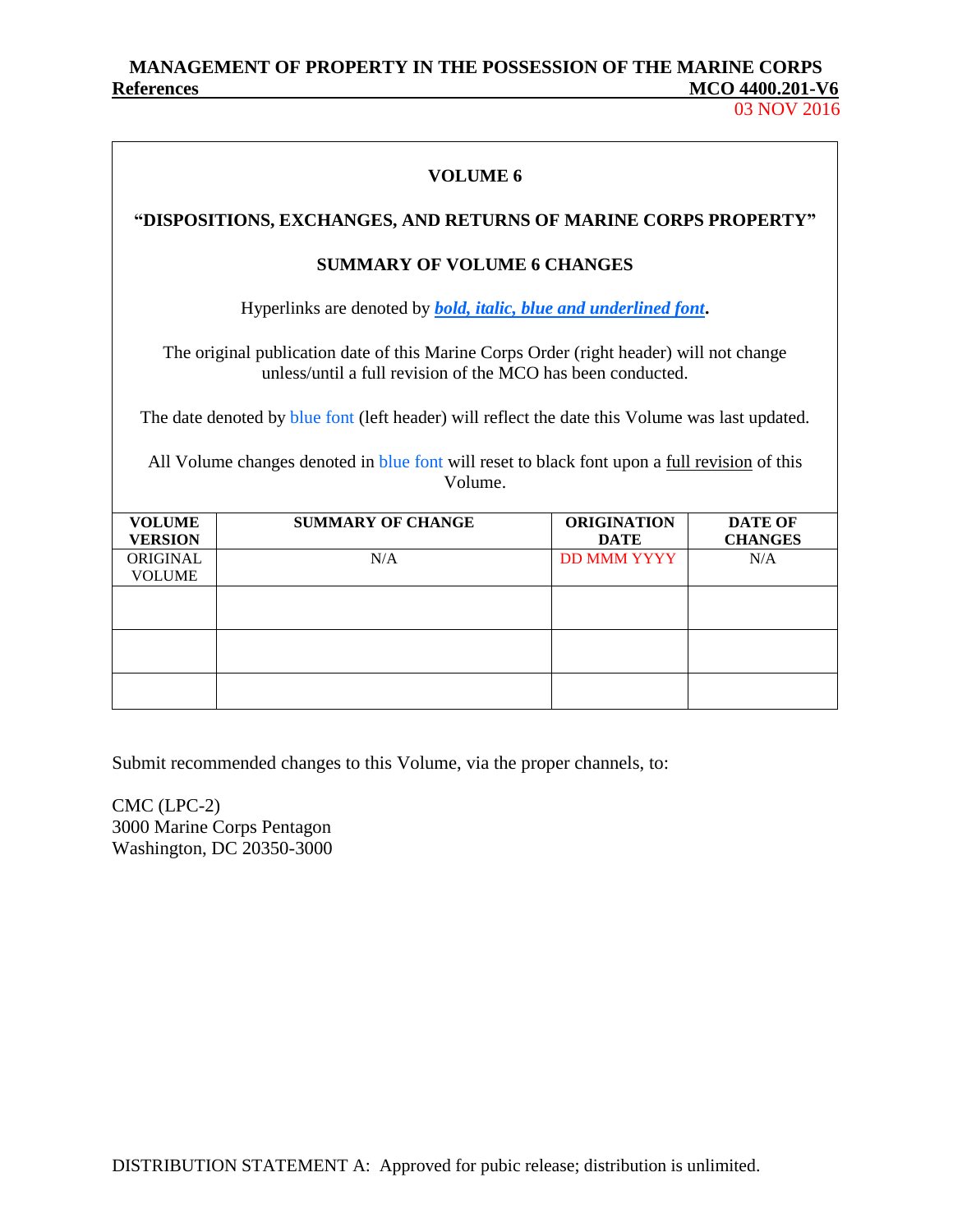# **MANAGEMENT OF PROPERTY IN THE POSSESSION OF THE MARINE CORPS References MCO 4400.201-V6**

03 NOV 2016

# **VOLUME 6: DISPOSITIONS, EXCHANGES, AND RETURNS OF MARINE CORPS PROPERTY**

# **TABLE OF CONTENTS**

| 0101 |                                                                  |
|------|------------------------------------------------------------------|
| 0102 |                                                                  |
| 0103 |                                                                  |
| 0104 |                                                                  |
|      | <b>CHAPTER 2: EQUIPMENT STRATIFICATION AND STOCK ROTATION2-1</b> |
| 0201 |                                                                  |
| 0202 |                                                                  |
| 0203 |                                                                  |
|      |                                                                  |
| 0301 |                                                                  |
| 0302 |                                                                  |
| 0303 | MAINTENANCE REQUESTS FOR DISPOSITION INTRUCTIONS 3-3             |
| 0304 |                                                                  |
| 0305 |                                                                  |
| 0306 |                                                                  |
| 0307 | LIMITED TECHNICAL INSPECTION (LTI) REQUIREMENTS 3-6              |
| 0308 |                                                                  |
| 0309 | CHANGES TO PENDING REQUESTS FOR DISPOSITION INSTRUCTIONS 3-7     |
| 0310 | FOLLOW-UPS TO REQUESTS FOR DISPOSITION INSTRUCTIONS 3-8          |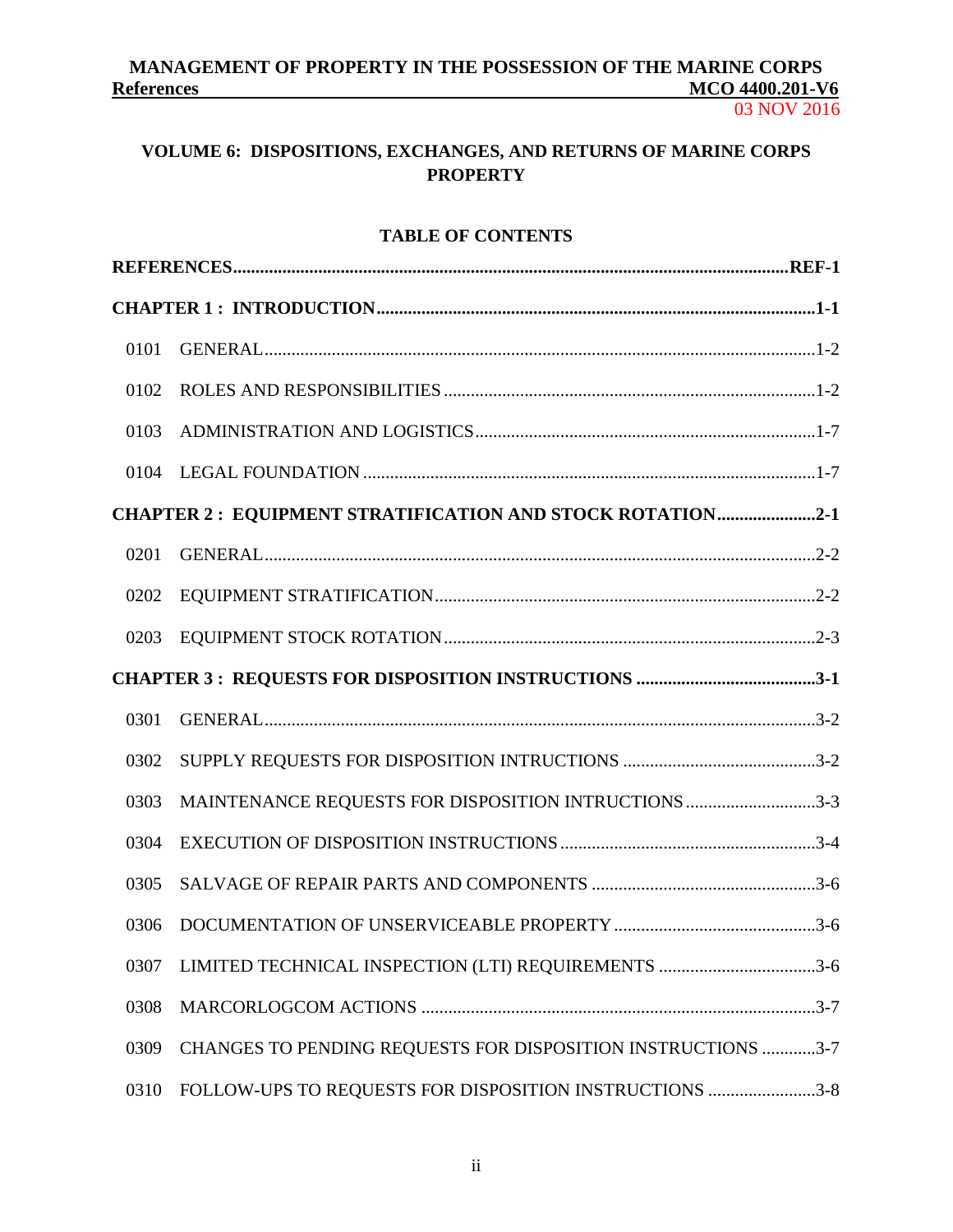# MANAGEMENT OF PROPERTY IN THE POSSESSION OF THE MARINE CORPS<br>MCO 4400.201-V6 **References**

03 NOV 2016

|                                                   | 0401 |
|---------------------------------------------------|------|
|                                                   |      |
|                                                   |      |
| 0404 ACCELERATED OR EMERGENT, PUSH FULFILLMENT OR |      |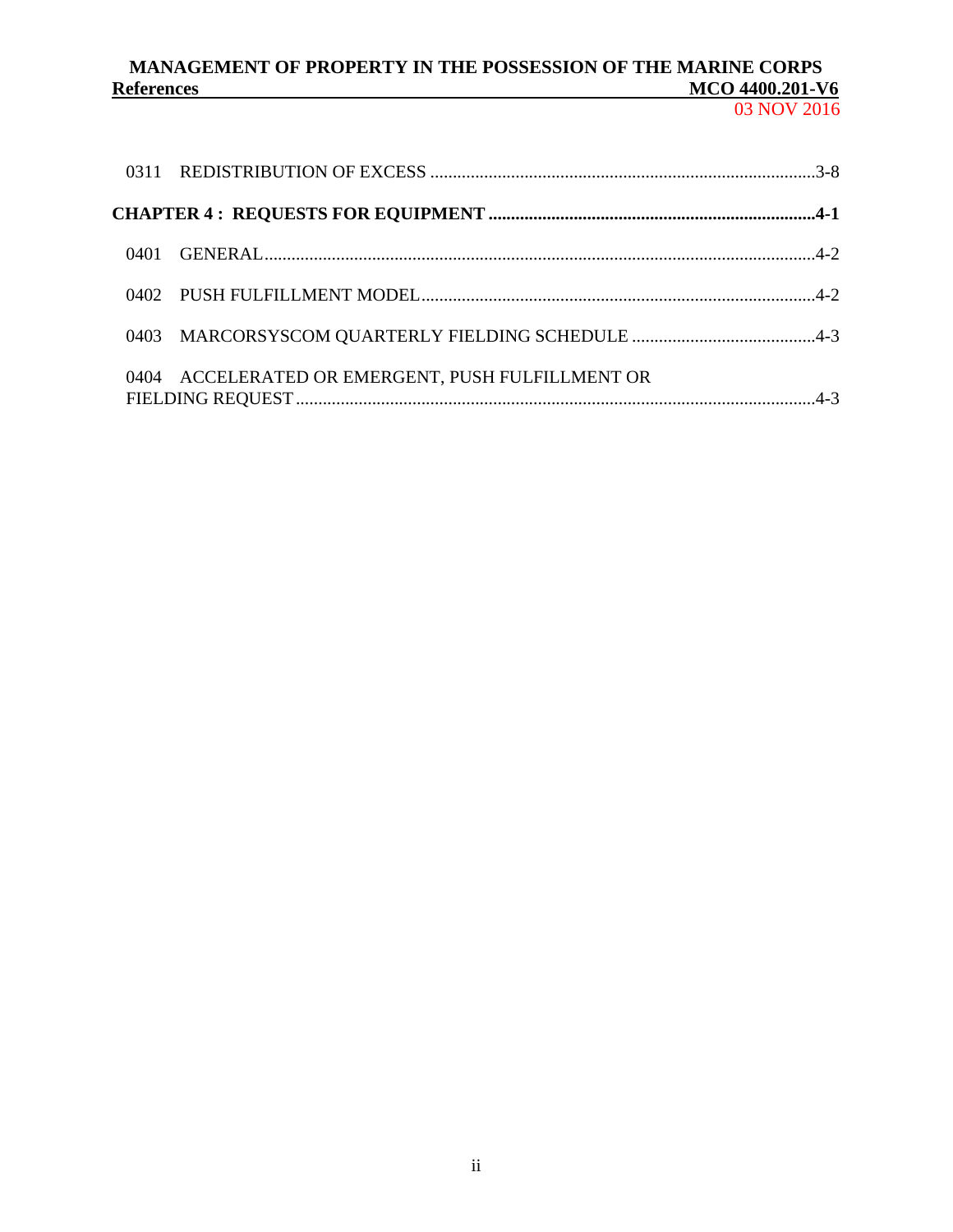# **MANAGEMENT OF PROPERTY IN THE POSSESSION OF THE MARINE CORPS References**

| 0405 | REQUESTS FOR EQUIPMENT "ABOVE" A UNIT'S TFSMS T/E REQUIREMENT4-4     |
|------|----------------------------------------------------------------------|
| 0406 | REQUESTS FOR EQUIPMENT "BEYOND" A UNIT'S TFSMS T/E REQUIREMENT4-5    |
| 0407 |                                                                      |
| 0408 | REQUESTS FOR SUPPLY SYSTEM RESPONSIBILITY ITEM (SSRI) 4-7            |
|      | <b>CHAPTER 5: EXCHANGE OF NONEXCESS PERSONAL PROPERTY 5-1</b>        |
| 0501 |                                                                      |
| 0502 |                                                                      |
|      | <b>CHAPTER 6: RECLASSIFICATION OF MILITARY EQUIPMENT TO GARRISON</b> |
| 0601 |                                                                      |
| 0602 |                                                                      |
|      | <b>CHAPTER 7: TURN-IN OF MATERIEL TO DLA DISPOSITION SERVICES7-1</b> |
| 0701 |                                                                      |
| 0702 |                                                                      |
| 0703 |                                                                      |
| 0704 | INTERMEDIATE MAINTENANCE ACTIVITY (IMA) DISPOSALS7-4                 |
| 0705 |                                                                      |
| 0706 |                                                                      |
| 0707 |                                                                      |
| 0708 | DISPOSAL TURN-IN KEY SUPPORTING DOCUMENTS (KSD)7-6                   |
| 0709 | ITEM UNIQUE IDENTIFICATION (IUID) TEMPORARY DATA STORAGE (TDS)7-7    |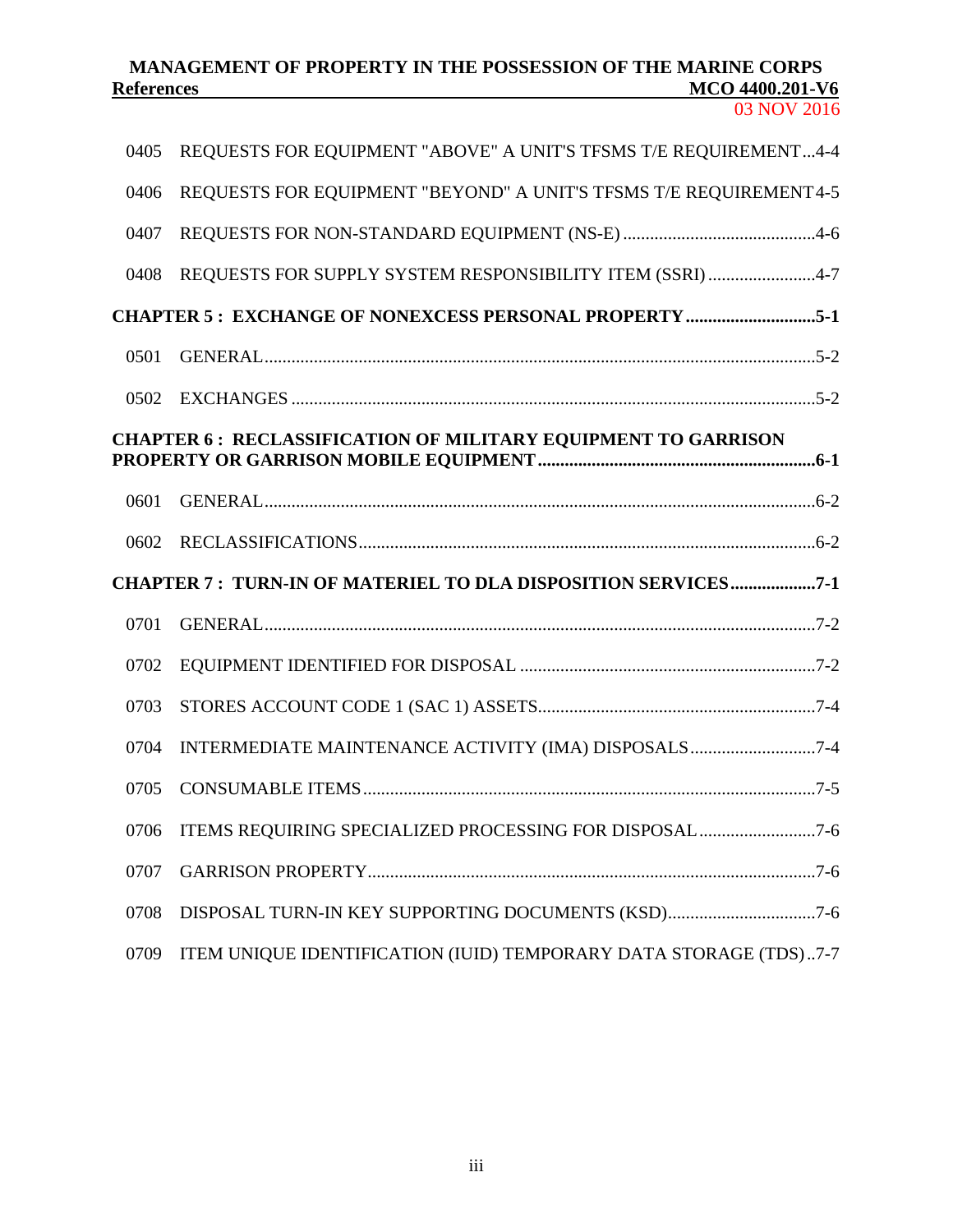# **MANAGEMENT OF PROPERTY IN THE POSSESSION OF THE MARINE CORPS REFERENCES** MCO 4400.201-V6

# **APPENDICES**

| PROCESSING TIMEFRAMES FOR DEPOT LEVEL REPARABLES (DLR) AND |
|------------------------------------------------------------|
|                                                            |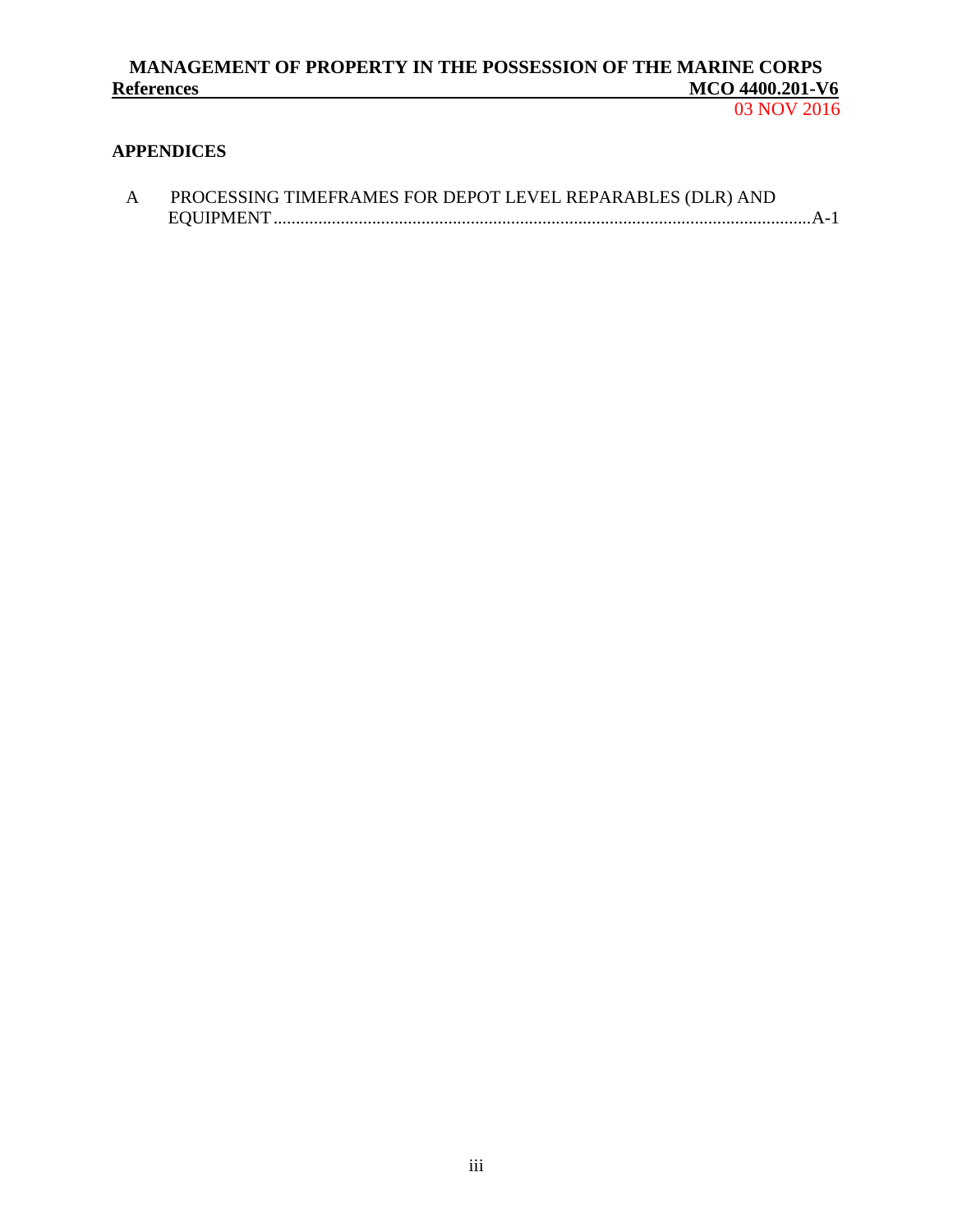# **MANAGEMENT OF PROPERTY IN THE POSSESSION OF THE MARINE CORPS References MCO 4400.201-V6**

03 NOV 2016

#### **REFERENCES**

- <span id="page-5-0"></span>(a) [SECNAV M-5210.1](http://doni.daps.dla.mil/SECNAV%20Manuals1/5210.1.pdf)
- <span id="page-5-2"></span><span id="page-5-1"></span>(b) [MCO 4790.25\(](http://www.marines.mil/News/Publications/ELECTRONICLIBRARY/ElectronicLibraryDisplay/tabid/13082/Article/157864/mco-479025.aspx)c)
- (c) [MCO 4790.2](http://www.marines.mil/News/Publications/ELECTRONICLIBRARY/ElectronicLibraryDisplay/tabid/13082/Article/175895/mco-47902.aspx)
- <span id="page-5-3"></span>(d) [MCO 3900.17](http://www.marines.mil/News/Publications/ELECTRONICLIBRARY/ElectronicLibraryDisplay/tabid/13082/Article/126795/mco-390017.aspx)
- <span id="page-5-4"></span>(e) [MCO 3900.15B](http://www.marines.mil/News/Publications/ELECTRONICLIBRARY/ElectronicLibraryDisplay/tabid/13082/Article/129004/mco-390015b.aspx)
- <span id="page-5-5"></span>(f) [MCO 5311.1E](http://www.marines.mil/News/Publications/ELECTRONICLIBRARY/ElectronicLibraryDisplay/tabid/13082/Article/175395/mco-53111e.aspx)
- <span id="page-5-6"></span>(g) [Federal Property Management Regulations,](http://www.gsa.gov/portal/category/102735) February 10, 2015
- <span id="page-5-7"></span>(h) DoD Manual [4140.01, "DoD Supply Chain Materiel Management Procedures,"](https://dap.dau.mil/career/log/blogs/archive/2014/02/12/new-multi-volume-dod-manual-414001-dod-supply-chain-materiel-management-procedures.aspx) dates vary by volume
- <span id="page-5-8"></span>(i) [40 USC 503, "Exchange or Sale of Similar Items"](https://www.gpo.gov/fdsys/granule/USCODE-2011-title40/USCODE-2011-title40-subtitleI-chap5-subchapI-sec503)
- <span id="page-5-9"></span>(j) [32 CFR 736.5, "Disposition of Real and Personal Property under Special Statutory](https://www.gpo.gov/fdsys/granule/CFR-2001-title32-vol5/CFR-2001-title32-vol5-sec736-5) [Authority"](https://www.gpo.gov/fdsys/granule/CFR-2001-title32-vol5/CFR-2001-title32-vol5-sec736-5)
- <span id="page-5-10"></span>(k) [DFARS subpart 217.70, "Exchange of Personal Property"](http://www.acq.osd.mil/dpap/dars/dfars/html/current/217_70.htm)
- <span id="page-5-11"></span>(l) [CFR 102-39, "Replacement of Personal Property Pursuant to the Exchange/Sale Authority"](http://www.gpo.gov/fdsys/granule/CFR-2010-title41-vol3/CFR-2010-title41-vol3-part102-id738/content-detail.html)
- <span id="page-5-12"></span>(m) [DoD 4160.28-V1, "Defense Demilitarization: Program Administration,"](http://www2.dla.mil/j-6/dlmso/elibrary/manuals/regulations.asp) June 7, 2011
- <span id="page-5-13"></span>(n) [DoD 7000.14-R, "Department of Defense Financial Management Regulation,"](http://comptroller.defense.gov/FMR.aspx) Volume 1-15, dates vary by volume
- <span id="page-5-14"></span>(o) [DoD 4160.21-M, "Defense Materiel Disposition Manual"](http://www2.dla.mil/j-6/dlmso/elibrary/manuals/regulations.asp) July 11, 2012
- <span id="page-5-15"></span>(p) DoD Instruction [5010.40, "Managers' Internal Control Program Procedures"](http://www.dtic.mil/whs/directives/corres/pdf/501040p.pdf)
- <span id="page-5-16"></span>(q) DoD Instruction 4000.19, "Support Agreements," April 25, 2013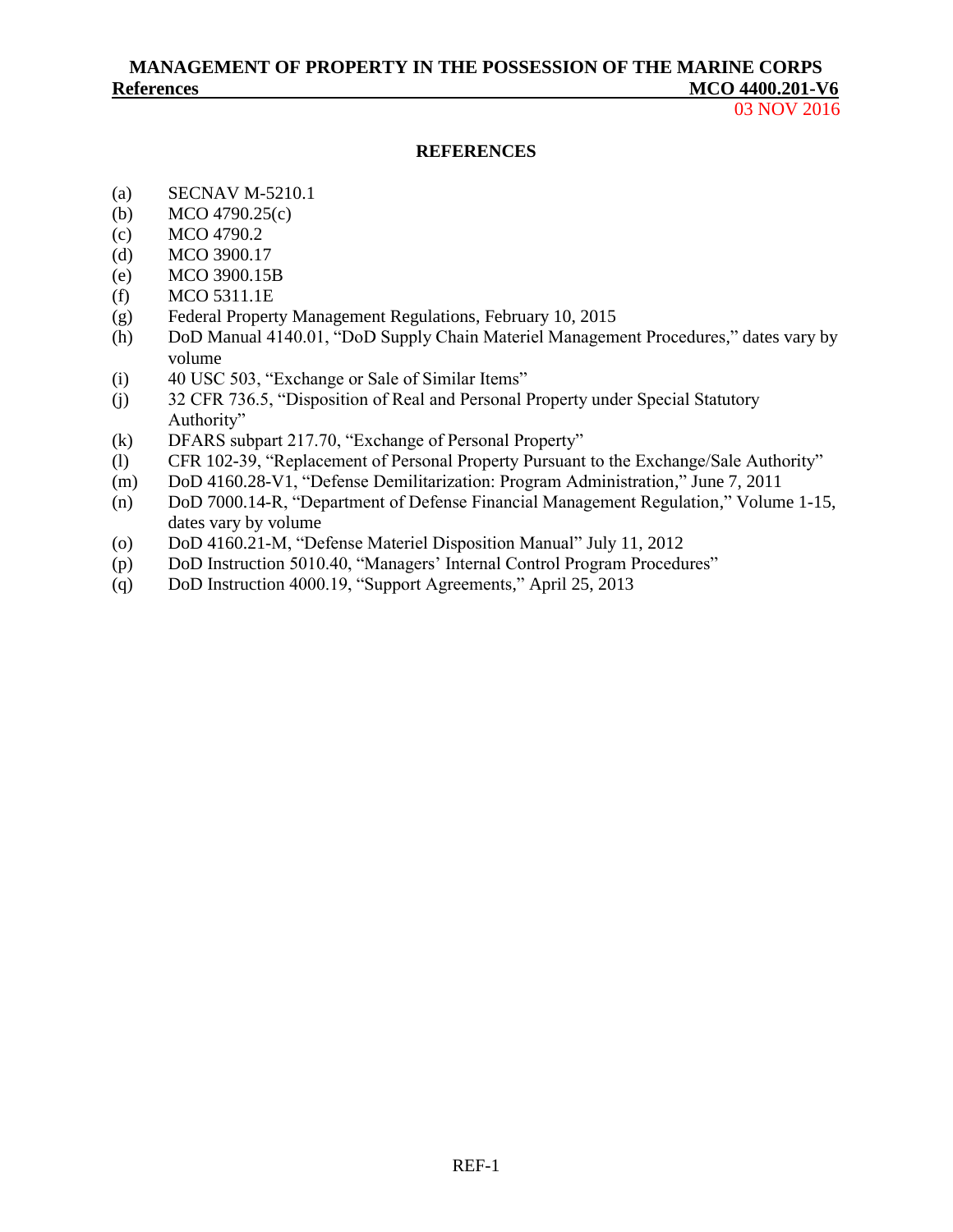03 NOV 2016

| <b>VOLUME 6: CHAPTER 1</b>                                                                               |                  |                                                                                                                                                                     |                |  |  |  |  |
|----------------------------------------------------------------------------------------------------------|------------------|---------------------------------------------------------------------------------------------------------------------------------------------------------------------|----------------|--|--|--|--|
|                                                                                                          |                  | "INTRODUCTION"                                                                                                                                                      |                |  |  |  |  |
|                                                                                                          |                  | <b>SUMMARY OF SUBSTANTIVE CHANGES</b>                                                                                                                               |                |  |  |  |  |
|                                                                                                          |                  | Hyperlinks are denoted by <i>bold, italic, blue and underlined font.</i>                                                                                            |                |  |  |  |  |
|                                                                                                          |                  | The original publication date of this Marine Corps Order (MCO) Volume (right header)<br>will not change unless/until a full revision of the MCO has been conducted. |                |  |  |  |  |
| All Volume changes denoted in blue font will reset to black font upon a full revision of<br>this Volume. |                  |                                                                                                                                                                     |                |  |  |  |  |
| <b>CHAPTER</b>                                                                                           | <b>PAGE</b>      | <b>SUMMARY OF</b>                                                                                                                                                   | <b>DATE OF</b> |  |  |  |  |
| <b>VERSION</b>                                                                                           | <b>PARAGRAPH</b> | <b>SUBSTANTIVE CHANGES</b>                                                                                                                                          | <b>CHANGE</b>  |  |  |  |  |
|                                                                                                          |                  |                                                                                                                                                                     |                |  |  |  |  |
|                                                                                                          |                  |                                                                                                                                                                     |                |  |  |  |  |
|                                                                                                          |                  |                                                                                                                                                                     |                |  |  |  |  |
|                                                                                                          |                  |                                                                                                                                                                     |                |  |  |  |  |

1-1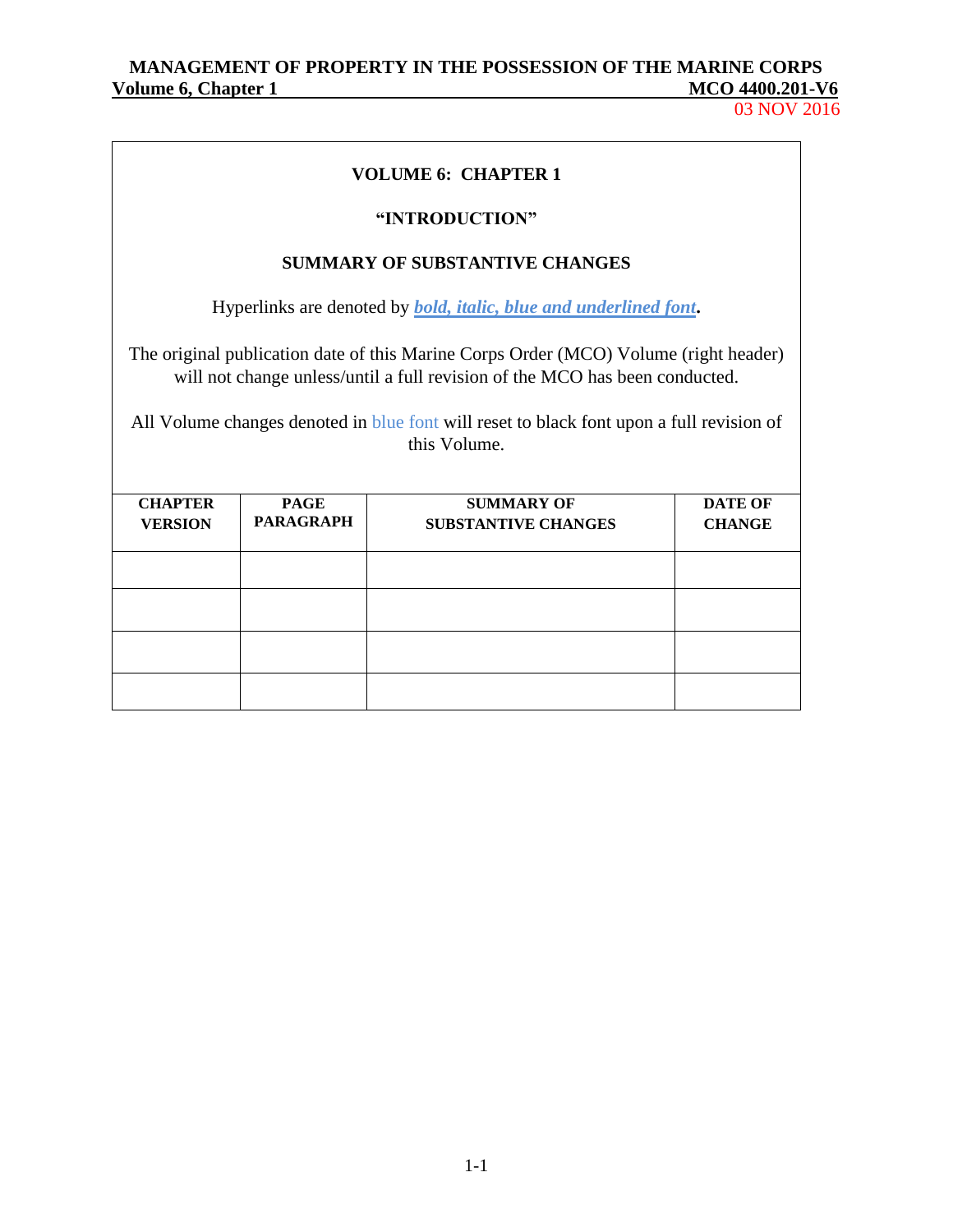03 NOV 2016

### **CHAPTER 1**

### **INTRODUCTION**

#### 0101 GENERAL

This Volume establishes supply policy for the disposition, exchange, and return of Marine Corps property. This Volume addresses the reporting requirements for Marine Corps property excesses and deficiencies and the process for requesting disposition instructions or replacement of Marine Corps property. This policy is applicable to all retail supply activities within the operating forces and supporting establishment (SE); both consumer and intermediate level. Adherence to the provisions in this Volume shall ensure accurate and timely disposition, exchange, or return of Marine Corps property in compliance with Department of Defense (DoD) regulations for supply and financial management. The policy in this Volume takes precedence over all retail-level technical publications (e.g., UM 4000-125). In this Volume, Marine Corps property is referred to as equipment, but pertains to general equipment (i.e., military equipment, garrison property, and garrison mobile equipment).

### 0102 ROLES AND RESPONSIBILITIES

#### 010201. Deputy Commandant, Installations and Logistics (DC I&L)

A. As the Marine Corps Enterprise Ground Equipment Manager, ensure the roles and responsibilities identified in this Volume are adhered to by the appropriate stakeholders to achieve and maintain strict equipment accountability and visibility.

B. As the functional advocate for logistics information systems, ensure systems are available and effective to enable retail-level supply operations.

C. Coordinate with Commanding General, Training and Education Command (CG TECOM) to ensure the implementation of effective training programs for the contents of this Volume.

D. As necessary, ensure Field Supply and Maintenance Analysis Office Teams and Internal Controls and Audit Readiness Teams inspect Marine Corps organizations for compliance with this Volume and provide assistance to the Marine Forces (MARFORs), Marine Expeditionary Forces (MEFs), and SE/installations.

E. In coordination with Commander, Marine Corps Systems Command (MARCORSYSCOM), ensure the provisions of this Volume support total life cycle management of programs and equipment.

F. Publish policy and provide advocate funding for the equipment stock rotation program.

G. Publish policy for equipment stratification and provide valid data for the Program Objective Memorandum (POM).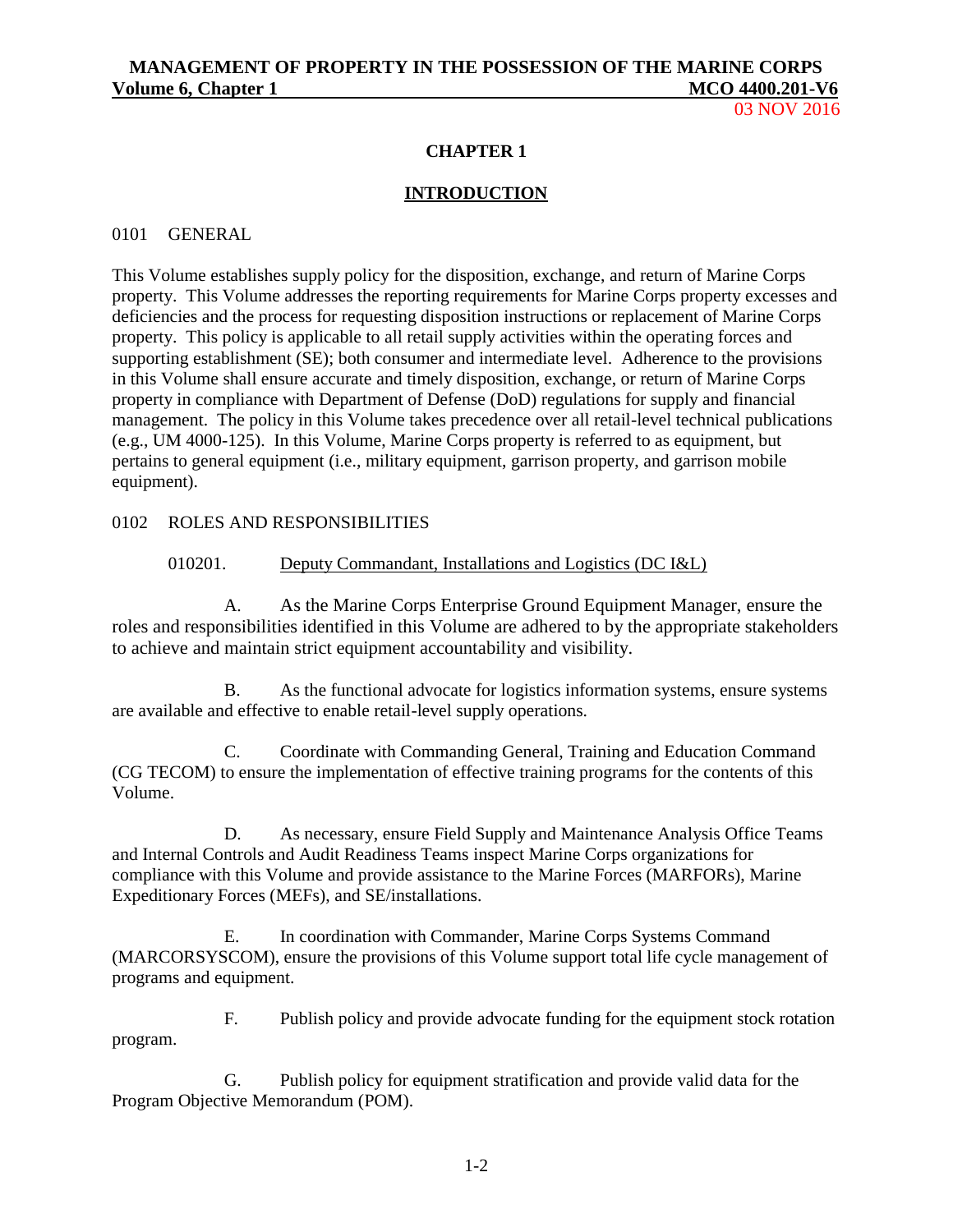03 NOV 2016

H. Serve as the approving authority for the equipment stratification process for maintenance, modification, and modernization.

I. Review and report any equipment stratification data discrepancies to the responsible organization as identified in this Volume.

J. As directed by the Commandant of the Marine Corps, publish 4400 series bulletins.

### 010202. Deputy Commandant, Plans, Policies, & Operations (DC PP&O)

Be prepared to provide guidance on the operational impacts associated with the implementation of this Volume as it relates to current and future operations.

010203. Commanding General, Marine Corps Combat Development Command (MCCDC)

A. Include all pillars of the Approved Acquisition Objective (AAO), to include fielded and planned procurements of equipment, into the equipment stratification process.

B. As the system sponsor and functional manager for Tables of Organization and Equipment systems, manage and improve automated tools that support requirements determination for the equipment stratification process.

C. Use equipment stratification data to identify POM initiatives.

D. Identify equipment stratification requirements to support modeling and analysis capabilities for logistics wargaming, requirements modification reviews, readiness and sustainment queries, and other capabilities as required by validated user needs.

E. Validate and certify CG MCCDC-sponsored equipment stratification data (e.g., structure data).

F. Review and report any data discrepancies to the responsible organization as identified in this Volume.

010204. Deputy Commandant, Combat Development and Integration (DC CD&I)

A. Coordinate efforts with DC I&L to ensure implementation of this policy is in consonance with current doctrine.

B. Coordinate with Marine Corps Logistics Command (MARCORLOGCOM), MARCORSYSCOM, and Marine Corps Installations Command (MCICOM) to ensure Total Force Structure Management System (TFSMS) data reflects the most current and accurate information available to enable effective ground supply operations at the retail-level.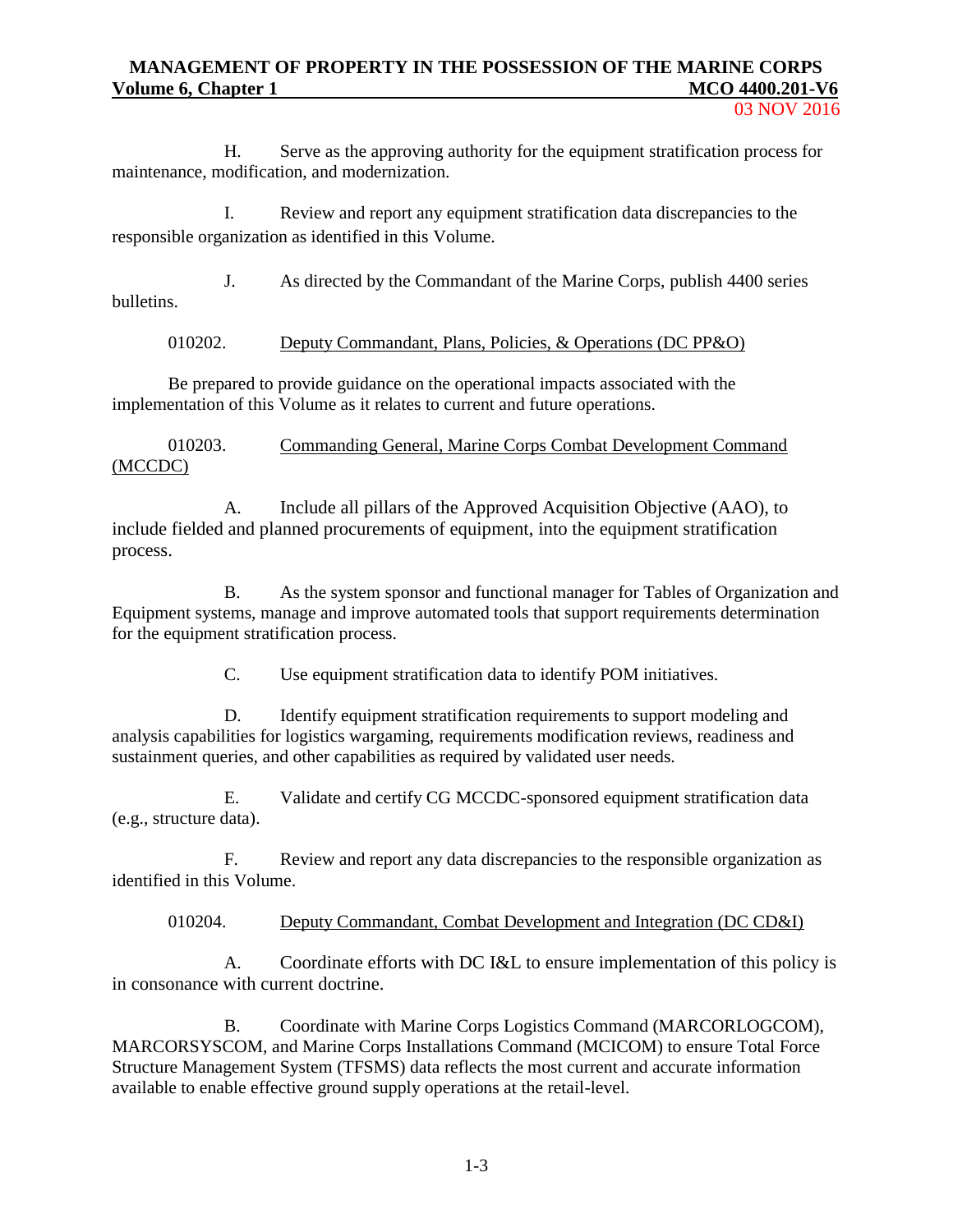03 NOV 2016

C. Responsible for general equipment requirements.

D. Actively participate in the rotation program process to identify and exchange assets for the Enhanced Equipment Allowance Pool.

010205. Deputy Commandant, Programs and Resources (DC P&R)

A. In coordination with DC I&L, MARCORLOGCOM, MARCORSYSCOM, and MCICOM ensure the POM process supports the creation of a Marine Corps Future Years Defense Plan (FYDP) which resources logistics requirements in consonance with strategic guidance and efficiently and economically supports the financial requirements of the Marine Corps supply chain.

B. Perform programmatic analysis of all pillars of the AAO to ensure compliance with Headquarters Marine Corps (HQMC) and DoD guidance.

C. Use the equipment stratification data during POM deliberations to validate end item deficiencies.

D. Review and report any equipment stratification data discrepancies to the responsible organization as identified in this Volume.

010206. Commander, MARCORSYSCOM and Program Executive Officer Land Systems (PEO-LS)

A. Responsible for acquisition of general equipment.

B. Coordinate with MARCORLOGCOM to establish criteria for determining weapon systems for stock rotation programs.

C. As necessary, update the criteria for rotation programs to include: Replacement & Evacuation (R&E); Service Life Extension Program (SLEP); Mid-life Rebuild; Weapons Exchange; and Product Improvement Program (PIP).

D. Use the equipment stratification data to develop POM initiatives and other programming and budgetary actions.

E. Provide and update acquisition-related item logistics data (e.g., length, width, height, etc.) and essential materiel support information for MCCDC approved requirements.

F. Validate and certify MARCORSYSCOM-sponsored equipment stratification data.

G. Review and report any discrepancies in data to the responsible organization as identified in this Volume.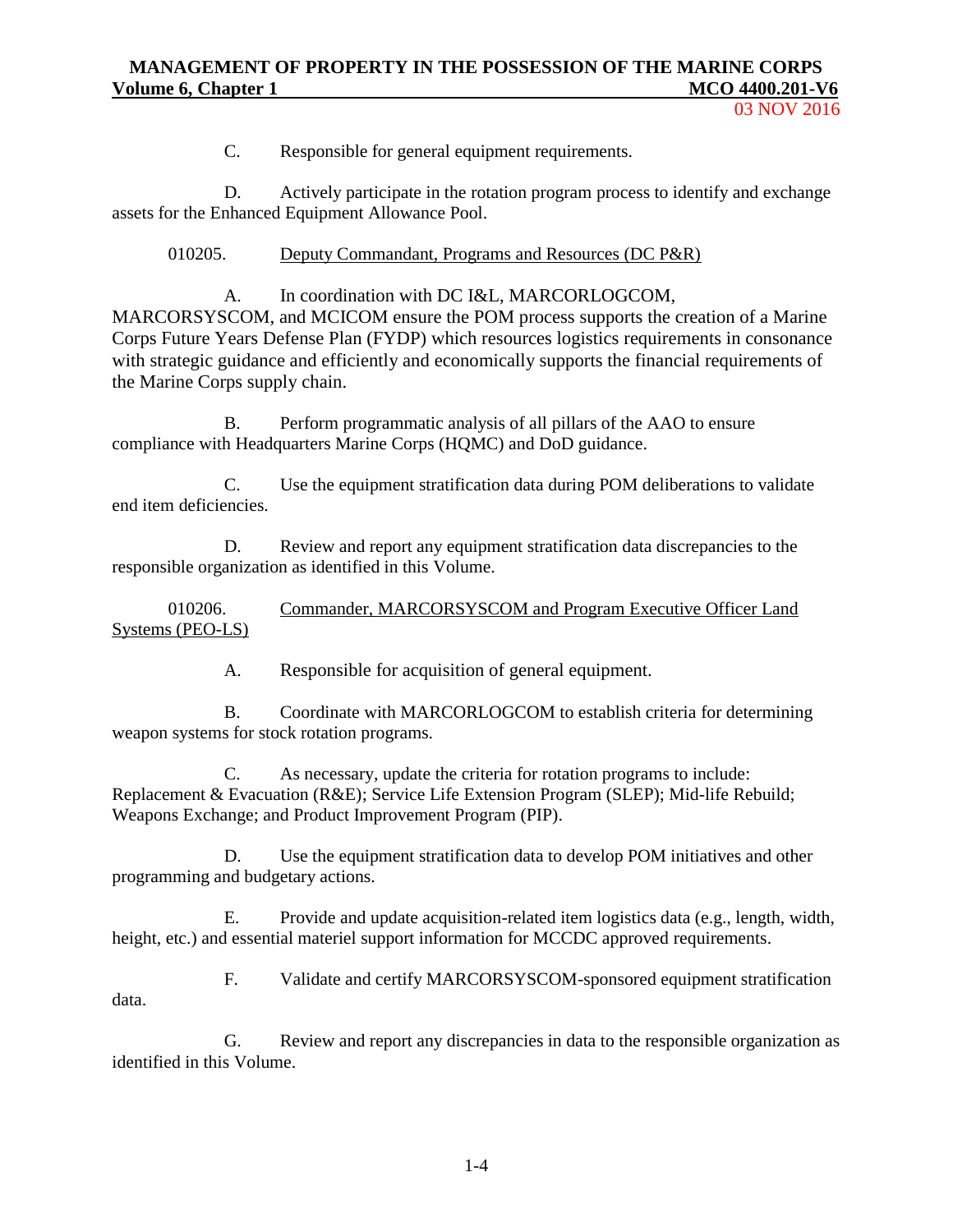H. Coordinate with DC I&L, DC CD&I and MARCORLOGCOM to exchange non-excess personal property when such transactions benefit the Marine Corps economically.

I. Coordinate with DC I&L, DC CD&I, and MARCORLOGCOM to identify military equipment eligible for the non-excess personal property exchange program.

J. Consider the non-excess personal property program in any acquisition where military equipment exists in the inventory and meets the criteria for exchange of non-excess personal property.

### 010207. Commanding General, MARCORLOGCOM

A. Plan and execute rotation programs and ensure the proportional use of assets to the maximum extent possible.

B. Provide technical directions for issuing, receiving, storing, and repairing assets.

C. Coordinate, execute, and control the different rotation programs.

D. Coordinate the validation of equipment stratification data with internal and external sponsors.

E. Certify and validate MARCORLOGCOM sponsored equipment stratification

F. On a quarterly basis or as requested, validate and provide equipment stratification data to users.

G. Use equipment stratification data for the DC I&L quarterly ground equipment readiness brief and to develop POM initiatives, Enterprise Lifecycle Maintenance Program (ELMP), and other actions.

H. Use equipment stratification data to support logistics wargaming, modeling and analysis, requirements modification reviews, readiness and sustainment queries, and other capabilities as required.

I. Publish equipment stratification standard operating procedures (SOPs).

010208. Commanding General, TECOM

data.

A. Ensure the establishment of effective training programs for both entry-level and sustainment training of retail-level ground supply operations.

B. Ensure that this policy is made available, understood, and is used by all personnel responsible for retail-level supply at Marine Corps training installations.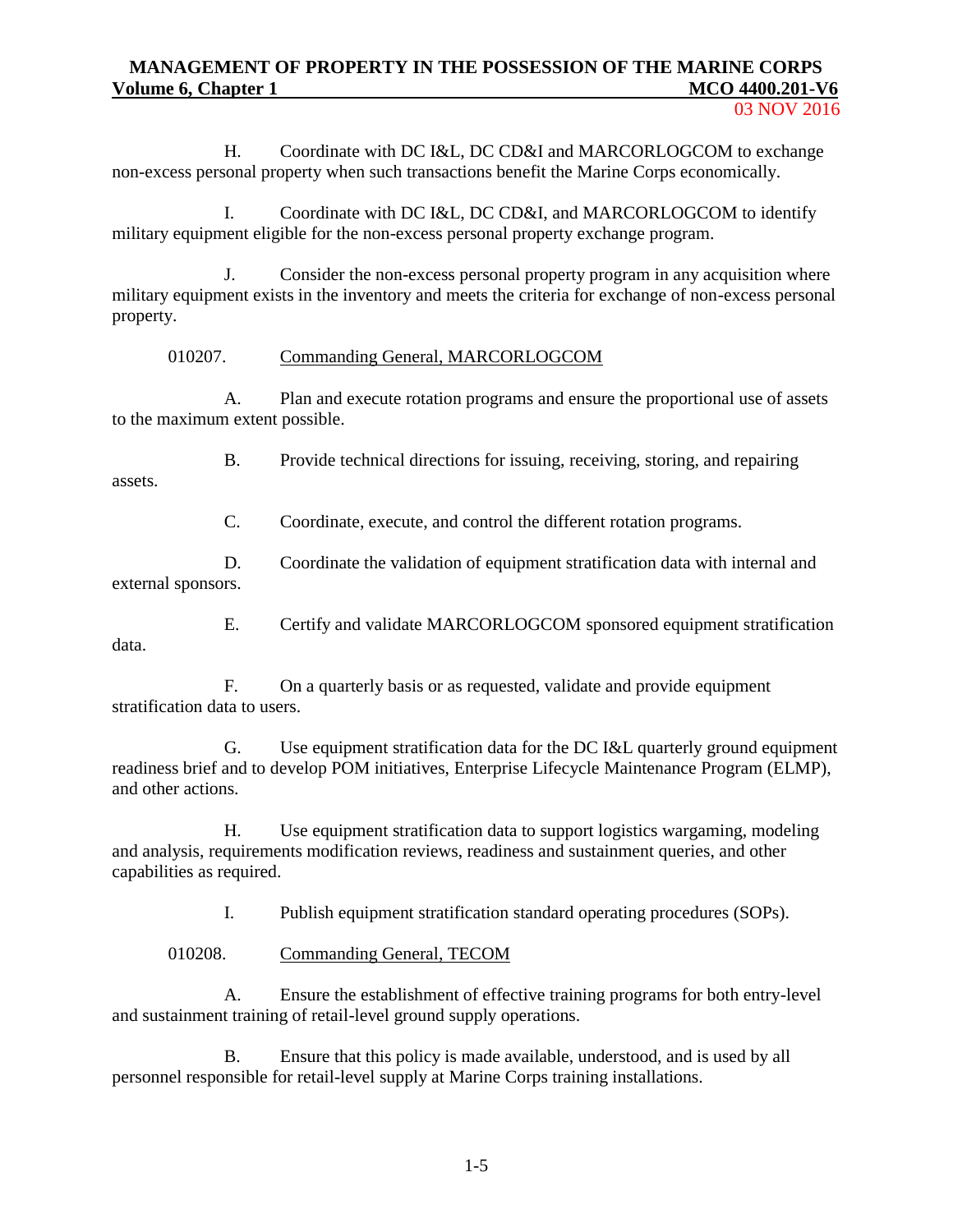C. Ensure the management of retail-level inventories at Marine Corps training installations is in accordance with this policy and supply system procedures in applicable users manuals.

D. Develop and implement internal command policies and procedures to facilitate the execution of this policy.

E. Actively participate in the rotation program process to identify eligible exchange assets and maximize readiness.

F. Ensure care-in-storage of TECOM assets.

010209. Director, Command, Control, Communications, and Computers

A. Ensure effective hardware, software, and network communication resources are available to enable Marine Corps supply chain operations.

B. Review information technology (IT) procurement requests once submitted in the IT Procurement Request/Review and Approval System by MCICOM project officers or appropriate MARCORSYSCOM Program Managers/Product Managers (PMs/PdMs).

010210. Commanding General, MCICOM

A. Plan and execute equipment rotation programs for garrison property and garrison mobile equipment to ensure the proportionate use of assets to the maximum extent possible.

B. Provide technical directions for issuing, receiving, storing, and repairing garrison property and garrison mobile equipment.

C. Coordinate, execute, and control the different equipment rotation programs for garrison property and garrison mobile equipment.

D. Coordinate the validation of equipment stratification data with internal and external sponsors.

E. Certify and validate MCICOM sponsored equipment stratification data.

F. On a quarterly basis or as requested, validate and provide equipment stratification data to users.

G. Use equipment stratification data for the DC I&L quarterly equipment readiness brief and to develop POM initiatives and other actions.

H. Use equipment stratification data to support logistics wargaming, modeling and analysis, requirements modification reviews, readiness and sustainment queries, and other capabilities as required.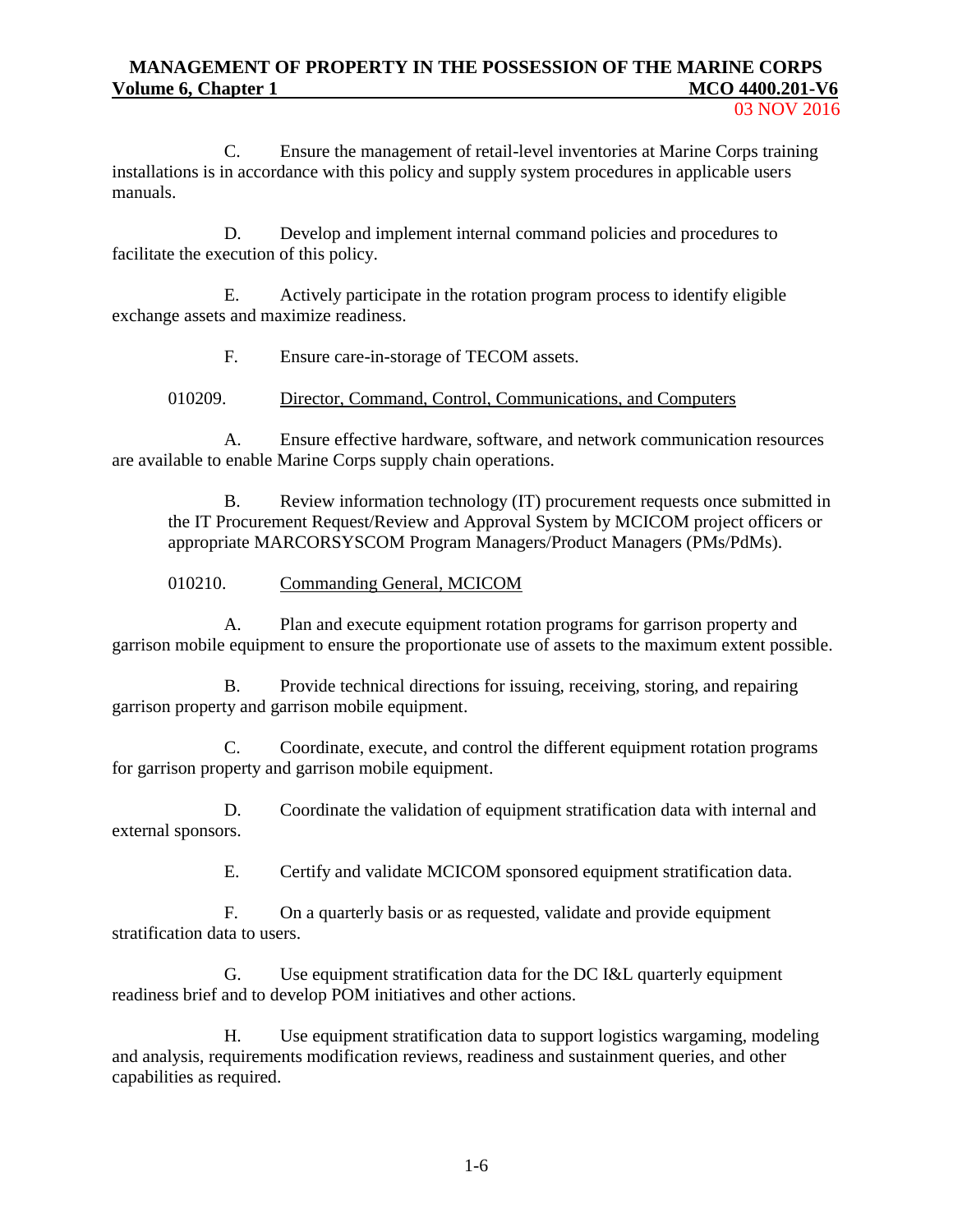03 NOV 2016

I. Publish equipment stratification SOP for garrison property and garrison mobile equipment.

### 010211. Commanders, Marine Corps Forces (MARFORs) and SE

A. For MARFORs and SE that own equipment, actively participate in the rotation program process to identify eligible exchange assets and maximize readiness.

B. For MARFORs and SE that own equipment, ensure care-in-storage of forceheld assets to include the Combat Ready Storage Program and other local administrative storage/preservation programs. Provide a central point of contact for each MEF and Marine Corps Base.

C. For MARFORs and SE that own equipment, reconcile and validate on-hand balances to ensure accuracy in the equipment stratification process.

D. For MARFORs and SE that own equipment, certify and validate MARFORsponsored equipment stratification data.

### 0103 ADMINISTRATION AND LOGISTICS

010301. Recommendations concerning the contents of this Volume are invited. Submit recommendations via the appropriate chain of command to DC I&L attention: Logistics Policy and Capabilities Branch (LPC). Copies of recommendations will be provided to the appropriate command of responsibility to assist in corrective action.

010302. To ensure proper maintenance, use, accessibility and preservation, regardless of format or medium, records created as a result of this Volume will be managed according to National Archives and Records Administration approved dispositions per reference [\(a\).](#page-5-0) Records created as a result of this Volume will be retained in accordance with paragraph 0210 of Volume 3 of this Order.

### 0104 LEGAL FOUNDATION

As a service component, what we do and how we do it is governed by statute and is further refined by Departmental and Service regulations. See Appendix A in Volume 1 of this Order for a comprehensive summary of applicable legal information as it relates to this Volume.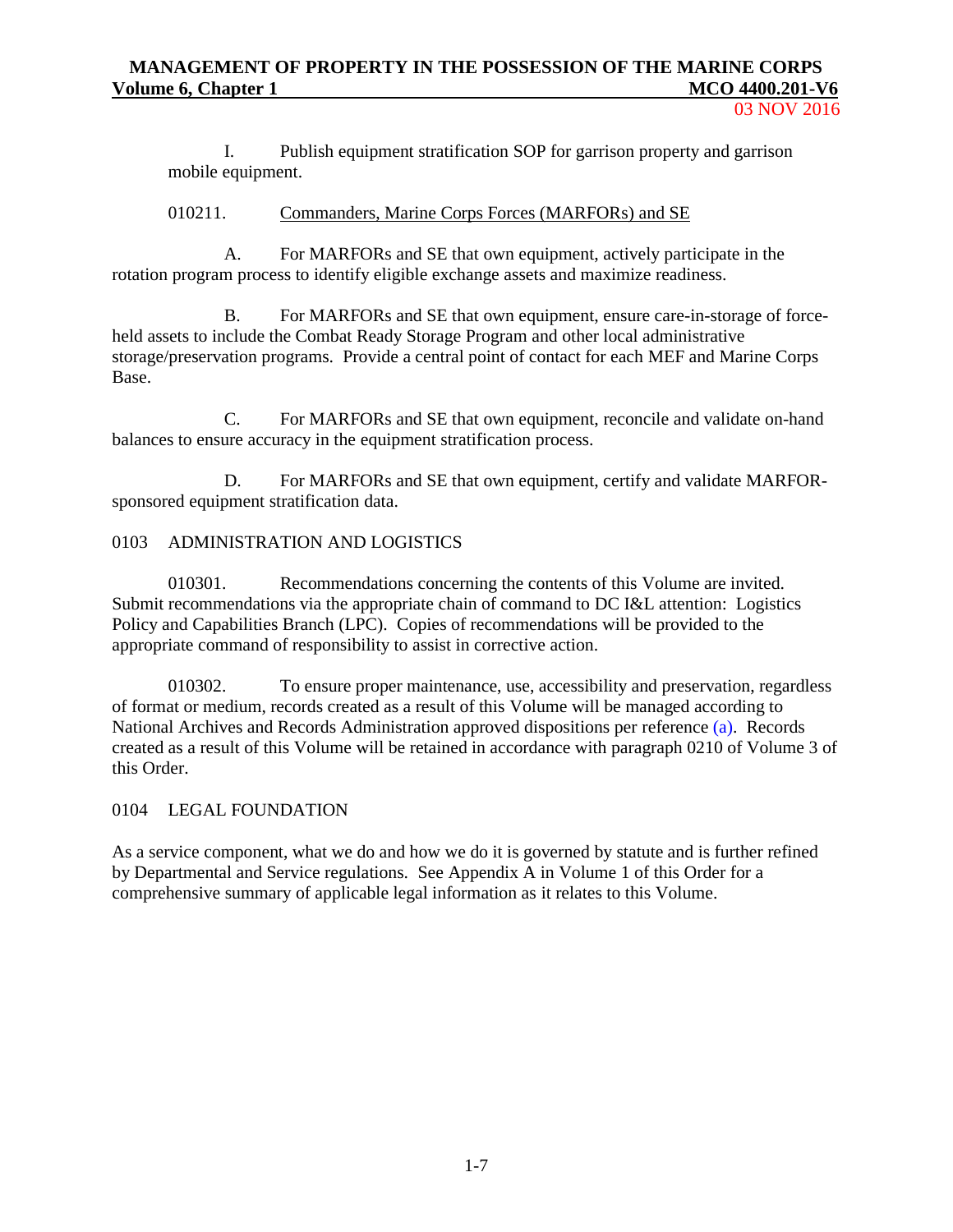# MANAGEMENT OF PROPERTY IN THE POSSESSION OF THE MARINE CORPS<br>olume 6, Chapter 2 MCO 4400.201-V6 **Volume 6, Chapter 2** McConstantial Age of  $\alpha$

03 NOV 2016

| <b>VOLUME 6: CHAPTER 2</b>                                                                                                                                                                                                                                                      |  |                                                                                 |  |  |
|---------------------------------------------------------------------------------------------------------------------------------------------------------------------------------------------------------------------------------------------------------------------------------|--|---------------------------------------------------------------------------------|--|--|
|                                                                                                                                                                                                                                                                                 |  | "EQUIPMENT STRATIFICATION AND STOCK ROTATION"                                   |  |  |
|                                                                                                                                                                                                                                                                                 |  | <b>SUMMARY OF SUBSTANTIVE CHANGES</b>                                           |  |  |
|                                                                                                                                                                                                                                                                                 |  | Hyperlinks are denoted by <b><i>bold, italic, blue and underlined font.</i></b> |  |  |
| The original publication date of this Marine Corps Order (MCO) Volume (right header)<br>will not change unless/until a full revision of the MCO has been conducted.<br>All Volume changes denoted in blue font will reset to black font upon a full revision of<br>this Volume. |  |                                                                                 |  |  |
| <b>CHAPTER</b><br><b>PAGE</b><br><b>SUMMARY OF</b><br><b>DATE OF</b><br><b>PARAGRAPH</b><br><b>VERSION</b><br><b>SUBSTANTIVE CHANGES</b><br><b>CHANGE</b>                                                                                                                       |  |                                                                                 |  |  |
|                                                                                                                                                                                                                                                                                 |  |                                                                                 |  |  |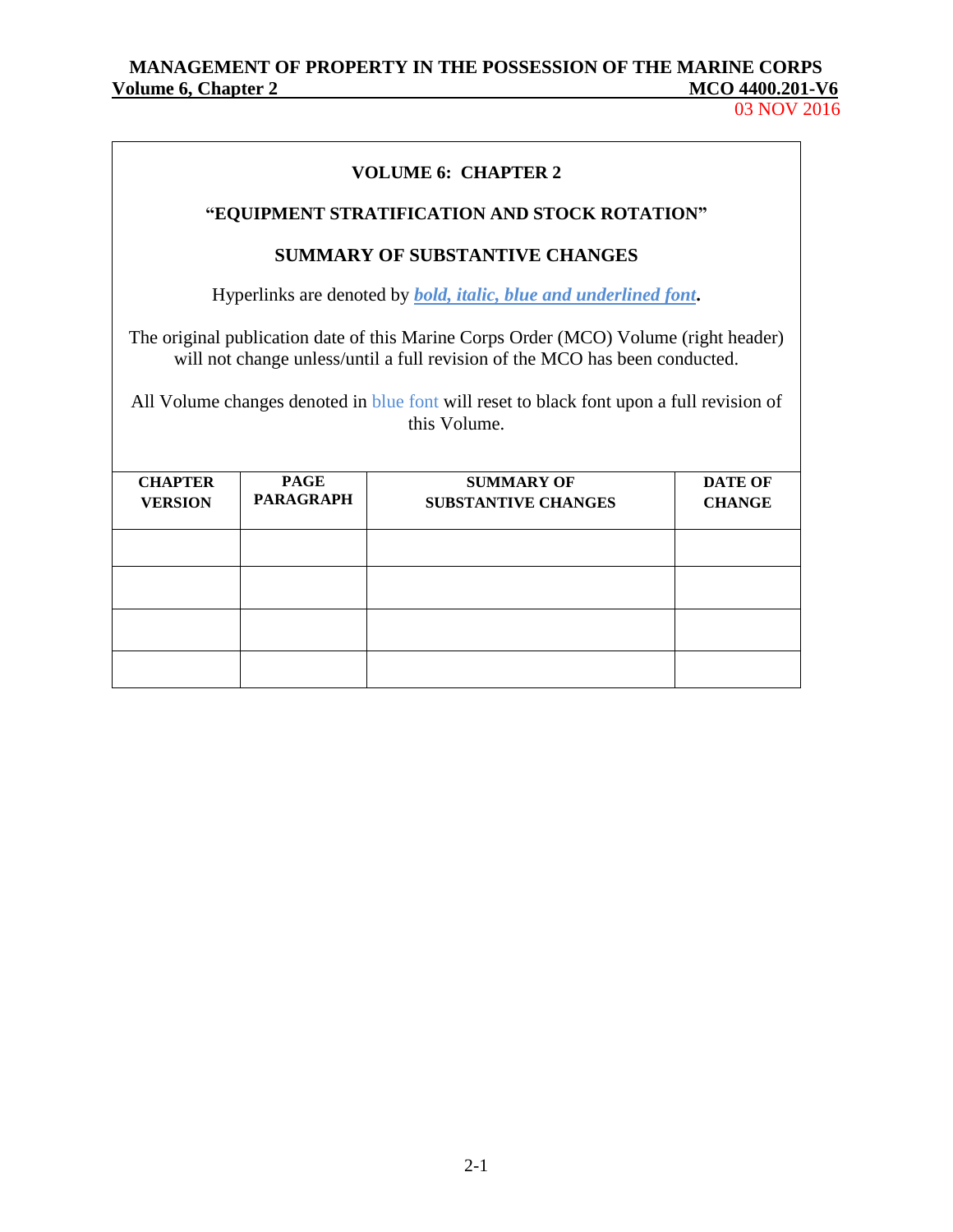03 NOV 2016

### **CHAPTER 2**

### **EQUIPMENT STRATIFICATION AND STOCK ROTATION**

#### 0201 GENERAL

This chapter provides guidance for the Marine Corps equipment stratification and stock rotation programs, which enhances readiness, prolongs service life, and maximizes the full use of equipment prior to disposal. This chapter helps commanders facilitate the stratification and rotation of equipment, while enhancing the strategic capability of the prepositioning programs.

#### 0202 EQUIPMENT STRATIFICATION

020201. The Marine Corps must periodically review its asset posture versus its requirements to assist in the planning and submission of POM requirements. DC I&L is responsible for assessing Marine Corps equipment asset posture against requirements and providing agencies with the necessary information to make POM and budgetary decisions. Requirements are defined by the CG MCCDC.

020202. The equipment stratification process stratifies and displays logistics data in a manner that relates assets to requirements in a specific priority/time sequence throughout the FYDP. The equipment stratification process assimilates logistics data from numerous systems and summarizes the data, pinpointing materiel deficiencies, excesses, and funding shortfalls for Operation and Maintenance Marine Corps, Operation and Maintenance Marine Corps Reserves, Procurement Marine Corps, and National Guard and Reserve Equipment Appropriations.

- 020203. The equipment stratification process supports:
	- A. Requirements visibility.
	- B. Asset visibility.
	- C. Materiel capability (readiness/sustainment).
	- D. ELMP.
	- E. POM development/budget execution.
	- F. Combat Development processes.
	- G. Force structure development and reviews.
	- H. Wargaming.
	- I. Modeling/"what if" scenarios.
	- J. Distribution of assets throughout the Marine Corps.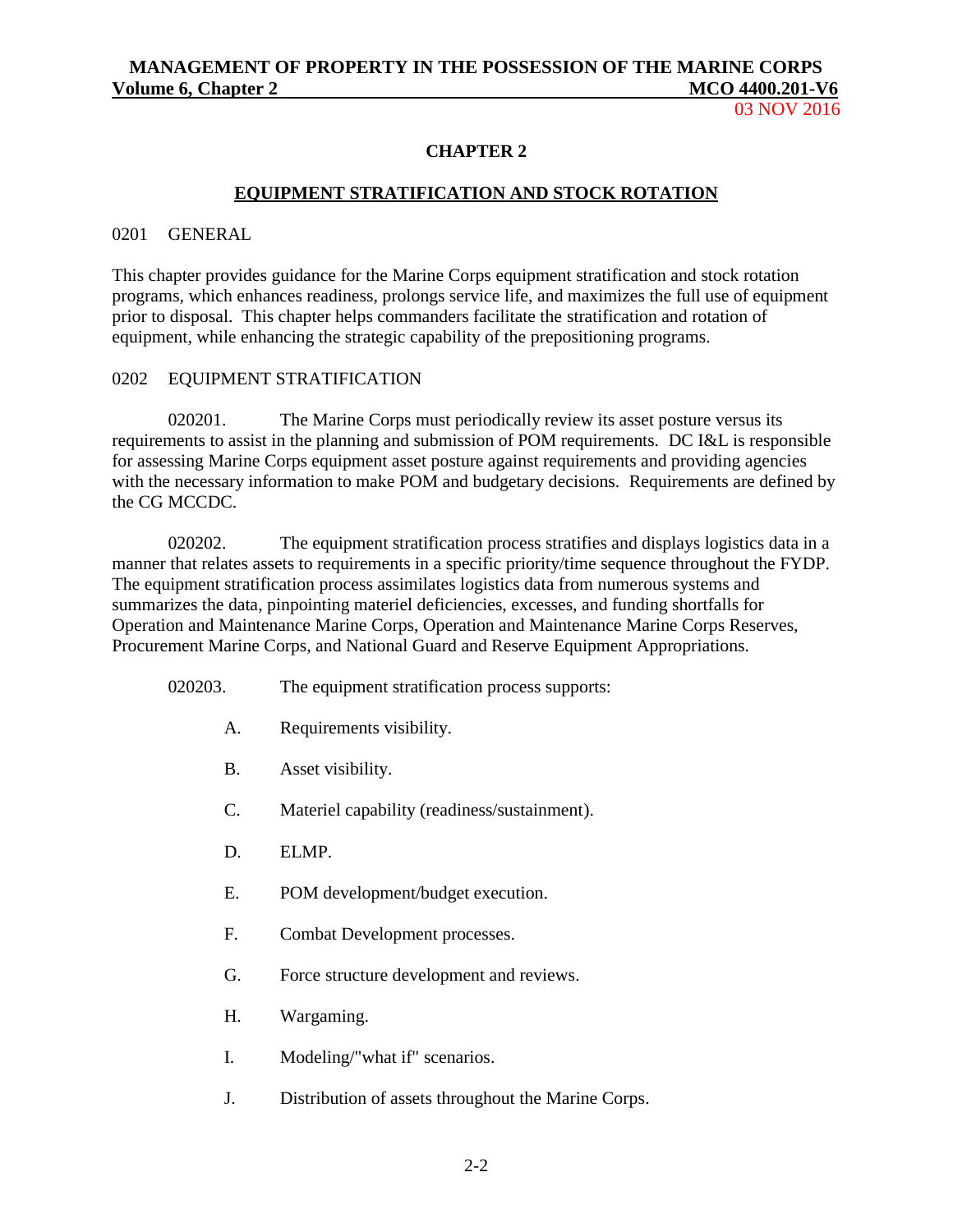03 NOV 2016

020204. The equipment stratification process shall include military equipment, garrison property, and garrison mobile equipment.

# 0203 EQUIPMENT STOCK ROTATION

020301. As depicted in Figure 2-1, Marine Corps equipment is divided into two categories (Title X and War Reserve Program) that encompass seven pillars of the AAO:



Figure 2-1--Seven Pillars of the AAO

020302. Equipment that receives the most usage should be rotated with available equipment that receives considerably less usage (i.e., administrative storage/deadlines, prepositioned stocks, etc). Various programs such as the R&E, SLEP, Mid-life Rebuild, and Weapons Exchange for major training commands are currently used to execute limited stock rotation programs throughout the Marine Corps inventory. Stock rotation programs will be used by all Marine Corps activities to achieve Marine Corps objectives.

# A. R&E Program

This will be the primary method used for stock rotation. All equipment eligible for stock rotation will be included in the R&E Program. This program identifies specific criteria for which the weapon system can be nominated for rotation (i.e., miles in use, hours in operation, rounds fired, days in administrative deadline). Criteria will be reviewed and updated as necessary to affect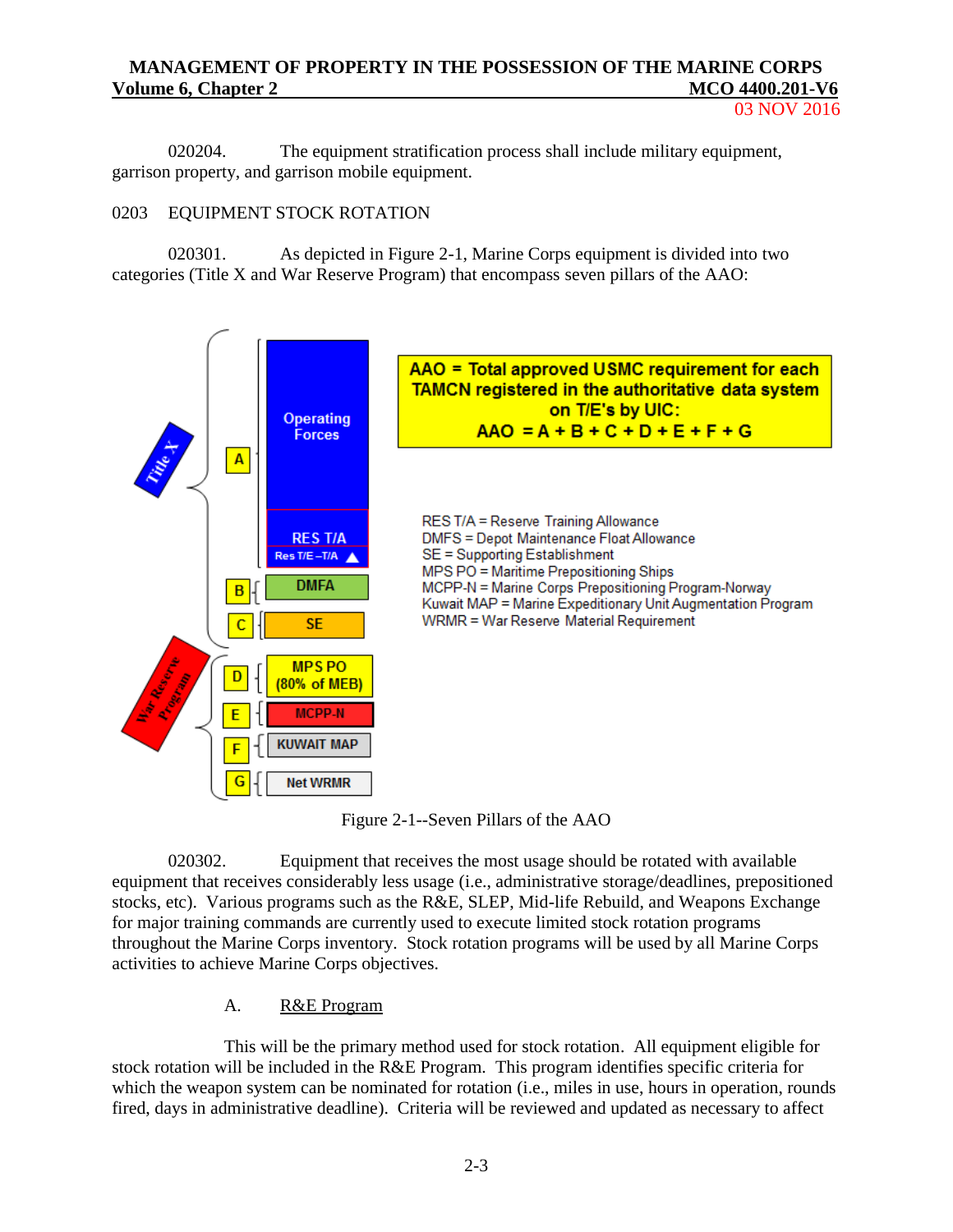the operational capability of the equipment and to minimize costs for the using units. When it is determined that equipment should be rotated under one of the stock rotation programs listed below, it will not be nominated under the R&E for the period of time it is being rotated under that applicable "special" stock rotation program. Once the special rotation program has been completed, the applicable equipment will fall back under the R&E Program for normal rotation.

### B. Service Life Extension Program (SLEP)

This program is used to extend the life of equipment beyond its original life expectancy. This can result from Marine Corps decisions to delay the acquisition of equipment or not to procure a replacement.

# C. Midlife Rebuild Program

This program is used to reduce maintenance costs of the using units by rebuilding equipment at the middle of its life expectancy. This program also helps to preserve equipment until disposal.

### D. Product Improvement Program (PIP)

This program is used to modify or upgrade equipment's form, fit and/or function.

# E. Weapon Exchange Program

This program exchanges arms (rifles, machine guns, mortars etc.) with various schools to ensure adequate quantities of serviceable arms are available to support training programs. This program reduces repair parts inventory held, extends the life of the weapon and reduces maintenance time for the unit.

020303. The goals of a centrally planned and coordinated stock rotation program are:

- A. Enhance operational forces readiness.
- B. Prolong the service life of Marine Corps equipment.
- C. Achieve full use of resources prior to the end of their useful service life.

020304. Goals are achieved by rotating new or reconditioned equipment to replace worn equipment, and by spreading usage equally among all equipment.

020305. In some cases rotation for certain types of equipment may be neither feasible nor cost effective. Below are a few examples:

A. Critical low density.

B. Equipment that does not have sufficient War Reserve Materiel, Depot Maintenance Float Allowance (DMFA), or other serviceable assets.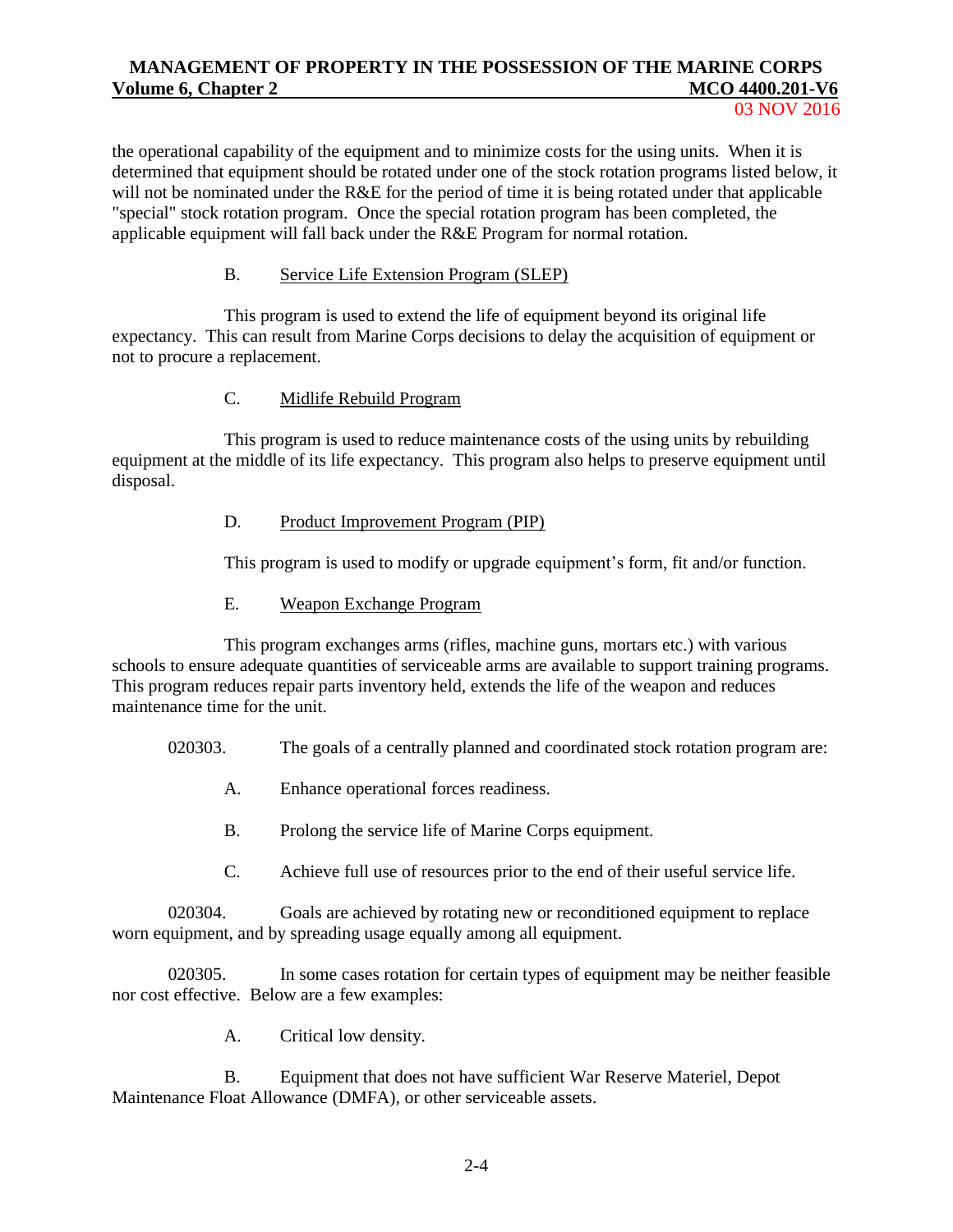03 NOV 2016

- C. Equipment that is not depot reparable.
- D. Equipment approaching the end of service life.

020306. The key to an effective and credible rotation policy is the availability of "rotatable assets" which in turn is dependent upon adequate funding. Effective stock rotation can be achieved if the density of equipment is sufficient to fill both maintenance and supply pipelines and to provide a readiness incentive to commanders for exchange of their equipment. The stock rotation objective can be best met by efficient life cycle management; expanding the rotation of selected assets from the operational forces, Maritime Prepositioning Ships, and the Marine Corps Prepositioning Program-Norway (MCPP-N); and including the supporting establishments as active equal participants.

020307. The success of a stock rotation program is predicated upon adequate funding. Funding must be available to support Master Work Schedule requirements, Supply Support/Care-in-Stores Programs, and increased costs associated with additional Transportation of Things, and manpower requirements.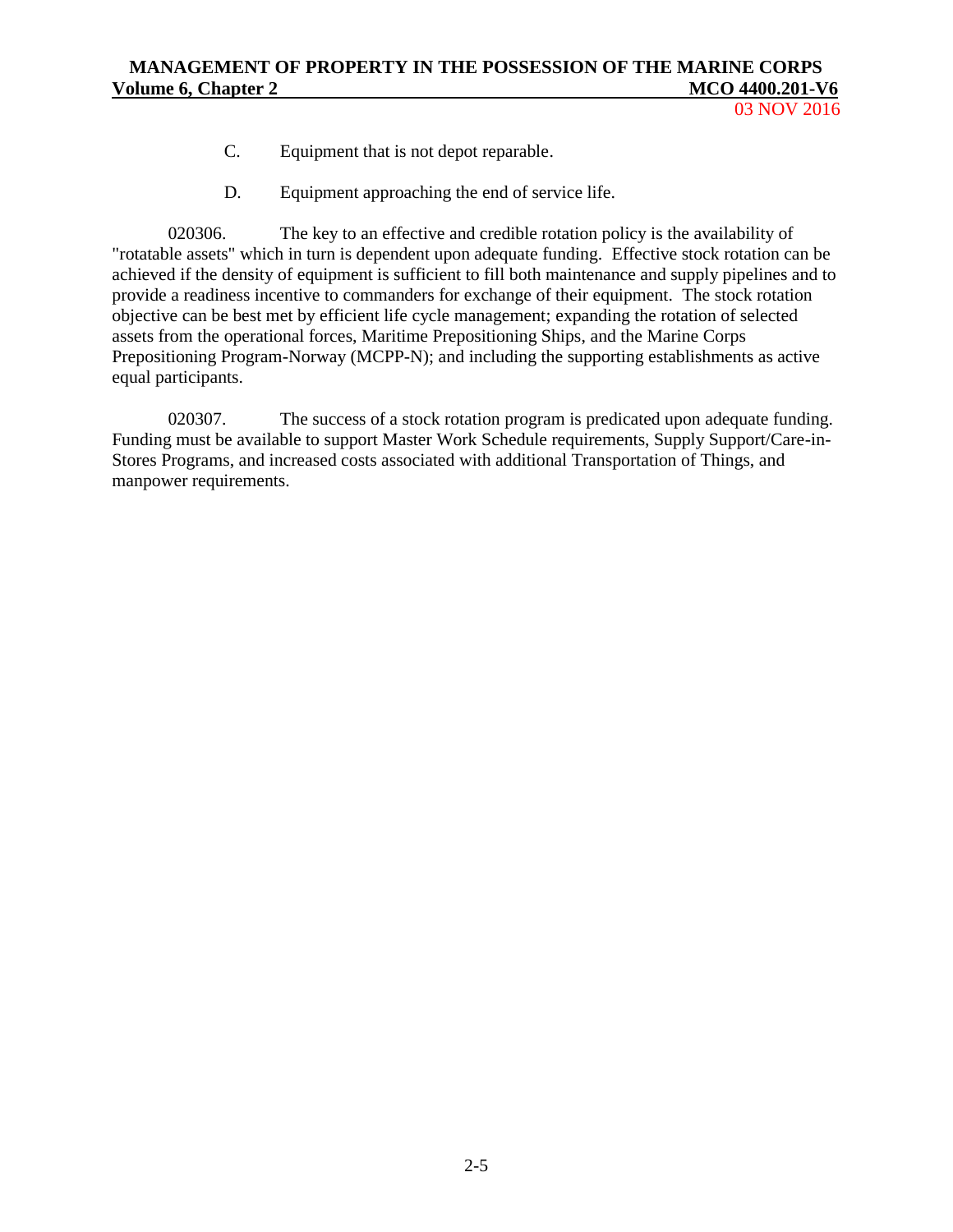03 NOV 2016

| <b>Chapter 3</b> |  |  |
|------------------|--|--|
|                  |  |  |

# **VOLUME 6: CHAPTER 3**

# **"REQUESTS FOR DISPOSITION INSTRUCTIONS"**

### **SUMMARY OF SUBSTANTIVE CHANGES**

### **SUMMARY OF SUBSTANTIVE CHANGES**

Hyperlinks are denoted by *bold, italic, blue and underlined font***.**

The original publication date of this Marine Corps Order (MCO) Volume (right header) will not change unless/until a full revision of the MCO has been conducted.

All Volume changes denoted in blue font will reset to black font upon a full revision of this Volume.

| <b>CHAPTER</b><br><b>VERSION</b> | <b>PAGE</b><br><b>PARAGRAPH</b> | <b>SUMMARY OF</b><br><b>SUBSTANTIVE CHANGES</b> | <b>DATE OF</b><br><b>CHANGE</b> |
|----------------------------------|---------------------------------|-------------------------------------------------|---------------------------------|
|                                  |                                 |                                                 |                                 |
|                                  |                                 |                                                 |                                 |
|                                  |                                 |                                                 |                                 |
|                                  |                                 |                                                 |                                 |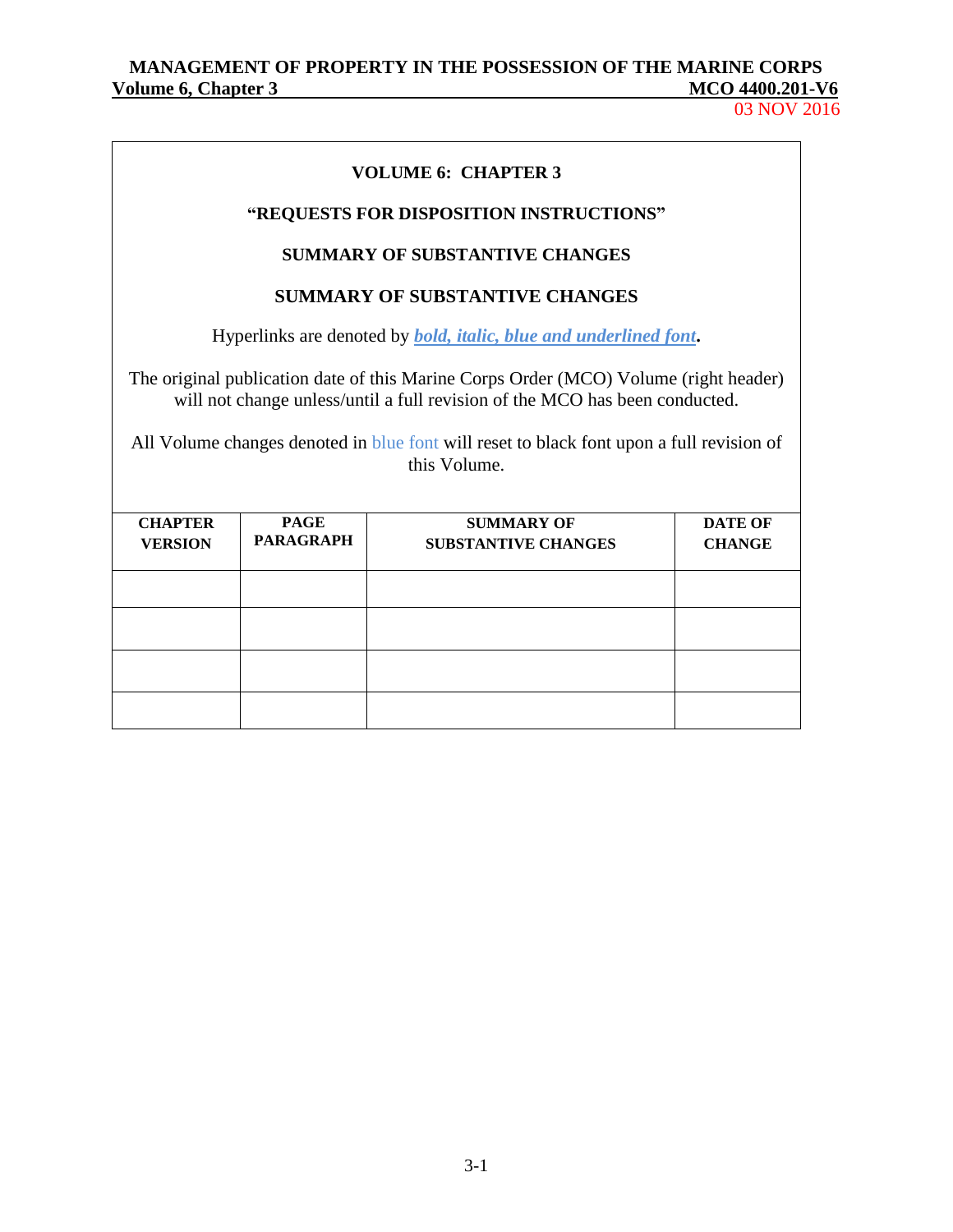03 NOV 2016

### **CHAPTER 3**

### **REQUESTS FOR DISPOSITION INSTRUCTIONS**

#### 0301 GENERAL

This chapter provides policy and procedures for requesting disposition instructions for items that: cannot be repaired within the resources available at operator/crew or field level of maintenance; are in excess of authorized Table of Equipment (T/E) requirements; are considered obsolete; or are beyond economical repair and require disposal. The purpose of requesting disposition instructions is to obtain official, executable instructions from an appropriate authority (i.e., MARCORLOGCOM). Properly requested and executed disposition instructions help maintain enterprise level asset visibility, traceability, and control. For military equipment, units will use Global Combat Support System-Marine Corps (GCSS-MC) to submit requests for disposition instructions to MARCORLOGCOM via the chain of command.

### 0302 SUPPLY REQUESTS FOR DISPOSITION INTRUCTIONS

The using unit supply activity is responsible for requesting disposition instructions for excess or obsolete equipment or component items. Depending upon the support relationship, maintenance activities can provide supply activities a Limited Technical Inspection (LTI) upon request. In these situations, the purpose of an LTI is only to aid the using unit supply activity in assigning the appropriate condition code prior to disposition. Using units will submit requests for disposition instructions for excess items, as a service request within GCSS-MC, to MARCORLOGCOM via the appropriate Major Subordinate Command (MSC) (i.e., Marine Logistics Group, Marine Aircraft Wing (MAW), Marine Division), MEF, MARFOR, and SE (for bases, posts, or stations). Using units will submit requests for disposition instructions for obsolete equipment or components, as a service request within GCSS-MC, directly to MARCORLOGCOM. Paragraphs 030201, 030202, and 030303 provide further guidance on when a unit is required to submit a request for disposition instructions or follow a published disposal plan.

#### 030201. Obsolete Items

When an item has been declared obsolete by MARCORSYSCOM, using unit supply activities will follow the published Disposal Plan that provides disposition instructions for obsolete equipment to the total force; thereby relieving the using unit supply activities from requesting disposition instructions.

### 030202. Excess Items

When equipment is excess to an authorized T/E requirement, using unit supply activities will submit requests for disposition instructions, as a service request within GCSS-MC, to MARCORLOGCOM via appropriate the MSC, MEF, MARFOR, and SE (for bases, posts, or stations). The MSC, MEF, MARFOR, and SE (for bases, posts, or stations) will screen the service request to determine if the excess inventory can be redistributed to fulfill unit deficiencies within the MSC, MEF, MARFOR, or SE (for bases, posts, or stations) respectively. If deficiencies exist, the MSC, MEF, MARFOR, SE (for bases, posts, or stations) will provide the unit with redistribution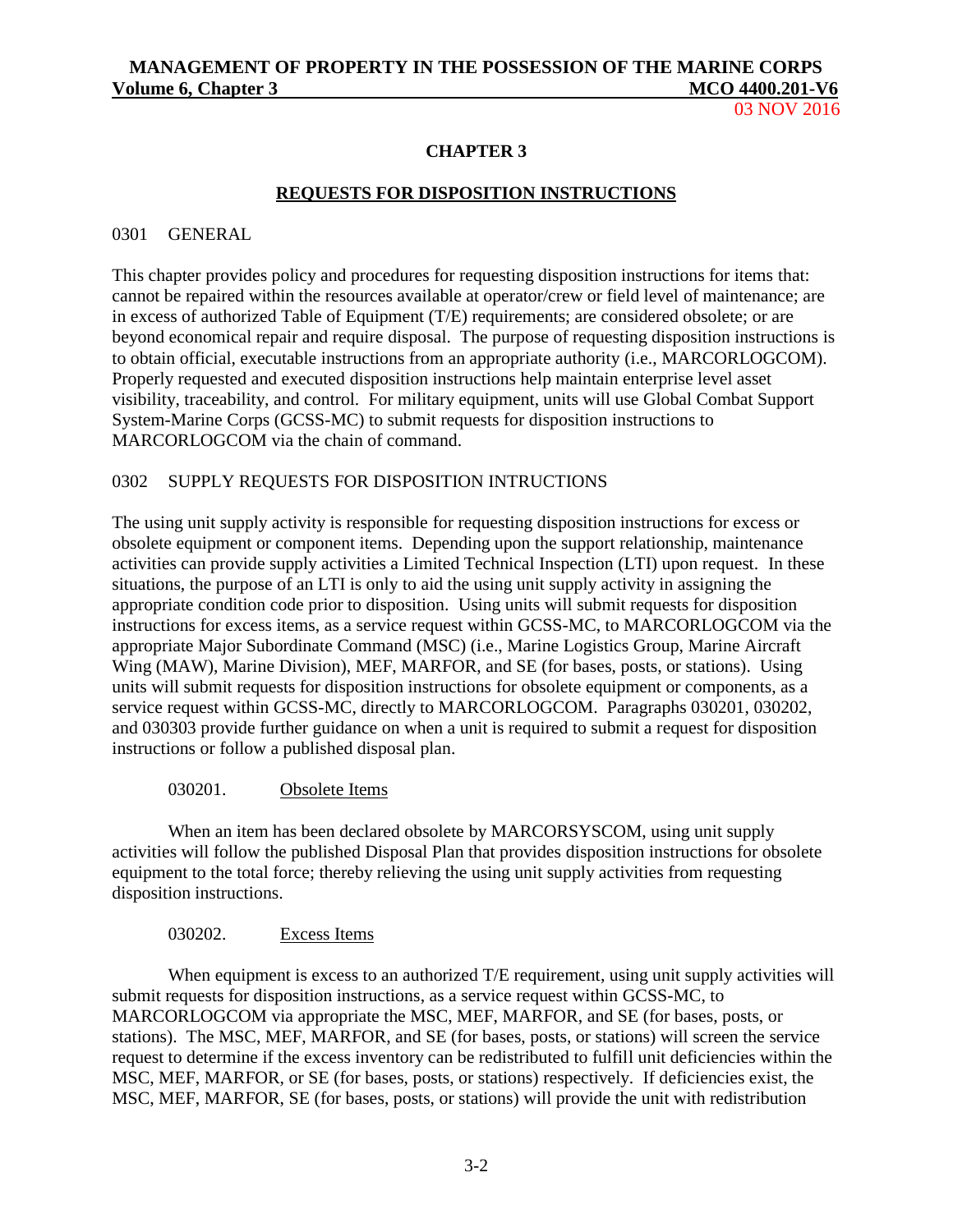03 NOV 2016

instructions for execution. If the reported excess is excess to the MSC, MEF, MARFOR, or SE (for bases, posts, or stations) then MARCORLOGCOM will provide disposition instructions upon receipt of the endorsed GCSS-MC service request.

### 030203. Secondary Reparables (SECREP) Directed by the Material Returns Program (MRP)

Reparable Issue Points (RIPs) will request disposition instructions for SECREPs via the MRP. For controlled cryptographic items (CCI) where MARCORLOGCOM is the Primary Inventory Control Activity (PICA), the RIP will use GCSS-MC to request disposition instructions.

### 0303 MAINTENANCE REQUESTS FOR DISPOSITION INTRUCTIONS

Intermediate maintenance activities (IMAs) will only request disposition instructions, using the GCSS-MC service request process, as a maintenance action. Requesting disposition instructions for excess and obsolete equipment is the responsibility of the using unit supply activity. SECREPs are Class IX supply items that are exchanged at the supporting RIP and do not require requests for distribution instructions unless directed by MARCORLOGCOM. Moreover, the RIP is responsible for the appropriate disposition of SECREPs. IMAs will only submit requests for disposition instructions to MARCORLOGCOM for the following scenarios:

### 030301. Depot Maintenance Requirement

When an item requires depot-level maintenance as defined in reference [\(b\),](#page-5-1) IMAs will request disposition instructions using the GCSS-MC service request process. Unless directed by a published technical instructions or supply instructions, IMAs will not evacuate items to a depot-level maintenance activity for repair or return. Instead, IMAs will submit a request for disposition instructions to initiate depot-level maintenance from the field-level. Furthermore, when equipment is beyond repair capability or capacity of the IMA, the IMA will submit a request for disposition instructions to MARCORLOGCOM.

### 030302. Uneconomical to Repair

When the cost of repair exceeds 65 percent of the current unit price or current acquisition cost of the item, maintenance activities will request disposition instructions. For systems with components, maintenance activities will assess the cost against the defective component. For example, for an unserviceable vehicle that is a component of a weapons system (e.g., vehicle is a component of a radio), calculate cost at the unit price or current acquisition cost of the vehicle and not the equipment. MARCORSYSCOM is the ultimate decision authority on whether or not an item is uneconomical to repair. The 65 percent threshold only acts as a "trigger" for requesting disposition instructions. During combat operations, the estimated maintenance cycle time compared to the estimated lead time for replacement assets will be given consideration over the cost of repair.

### 030303 . Maximum Maintenance Cycle Time (MMCT) Exceeded

When the MMCT has been exceeded without a valid extension in accordance with reference [\(b\),](#page-5-1) IMAs will submit a request for disposition instructions. Valid extensions are granted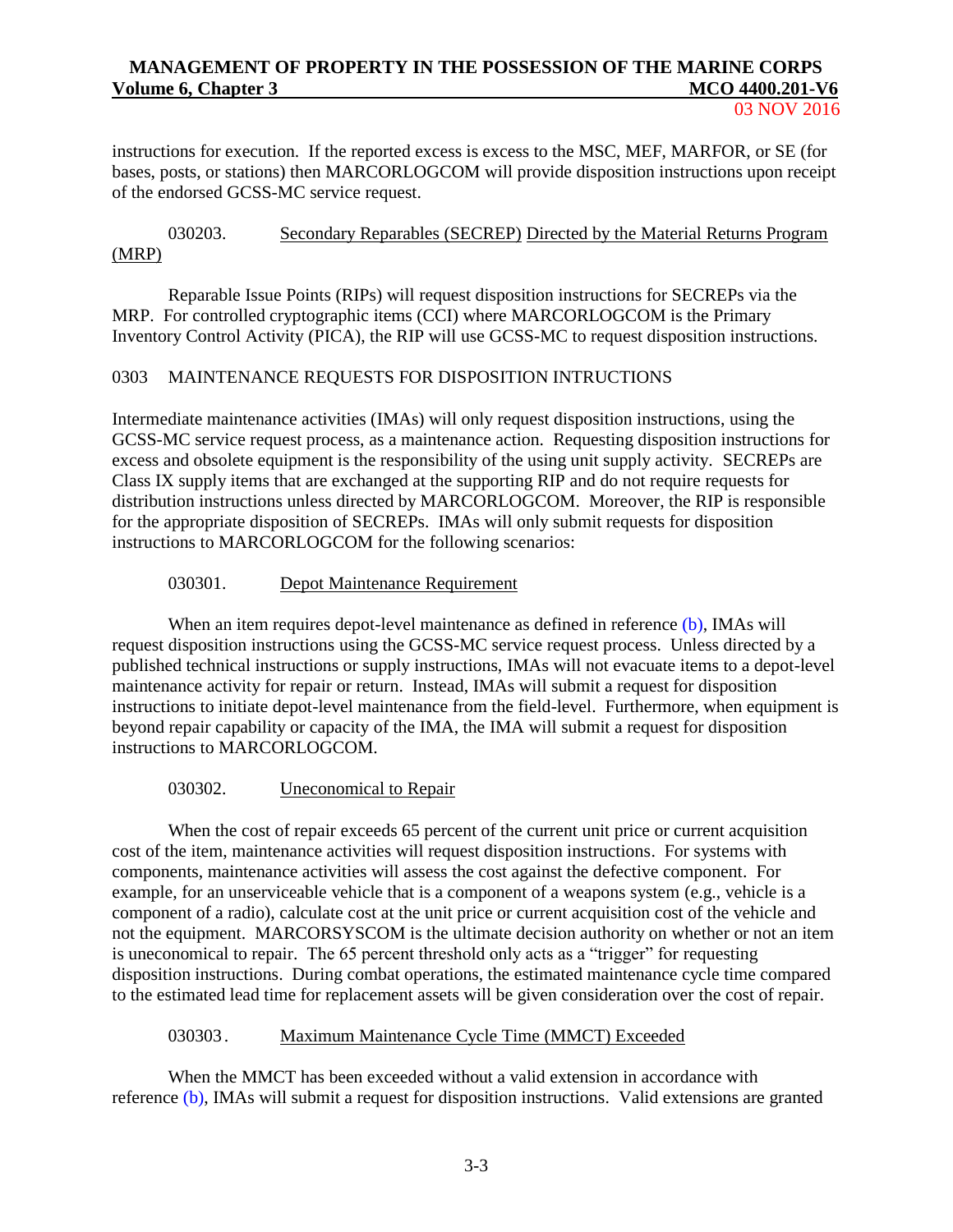to IMAs in accordance with locally established procedures. A request for disposition instructions are not required to extend the maintenance cycle time, unless the maintenance activity is not capable of making that assessment.

# 030304. Supply Support Issues

When required repair parts cannot be obtained from the retail-level inventories (consumer or intermediate), the Supply Management Unit (SMU) or RIP have verified that the item is not available from a wholesale level inventory within the allotted MMCT, and a Supply Assistance Request has been submitted, the IMA will request disposition instructions. Under these circumstances, submit requests for disposition instructions as early as possible during the maintenance cycle to decrease lead times for disposition and replacement. There is not an established "wait time" for unobtainable repair parts. If it can clearly be determined at the start of maintenance, submit a request for disposition instructions without delay.

### 030305 . Warranty Items

Depending upon the support concept outlined in publications, warranty items may require a request for disposition instructions. Refer to published technical documentation using the SL-1-2.

### 030306. Non-Supported Items

This includes items fielded without organic maintenance support (e.g., contracted logistics support). For non-supported items that are cataloged with a disposal code, units will request disposition instructions per the disposal code. For items that are not catalogued with a disposal code, units will dispose of the items locally.

### 0304 EXECUTION OF DISPOSITION INSTRUCTIONS

030401. The disposition of equipment is primarily a supply chain function; however, when disposition is required as a result of a maintenance action, there are mutual supporting actions that must occur. For enterprise life cycle management purposes, maintenance activities must ensure accurate repair documentation and timelines are recorded. To ensure enterprise asset visibility, traceability, and accountability, supply activities must ensure inventory and configuration control is maintained and properly reported.

030402. While awaiting disposition instructions from MARCORLOGCOM, supply and maintenance activities will maintain security and proper storage of the reported items. Supply and maintenance activities will continue to manage outstanding requisitions for the reported items until disposition instructions are received and state otherwise.

030403. When disposition instructions direct the disposal or evacuation for a reported item, maintenance and supply activities will cancel non-prior year requisitions for associated parts that do not have a shipping status. Maintenance and supply activities will ensure that on-hand or due-in parts with a shipping status are received and placed into inventory. Items retained as Demand-Supported Items (DSI) will comply with paragraph 0213 of Volume 3 of this Order. Items that do not meet the DSI criteria will be offered up as excess inventory to the SMU for placement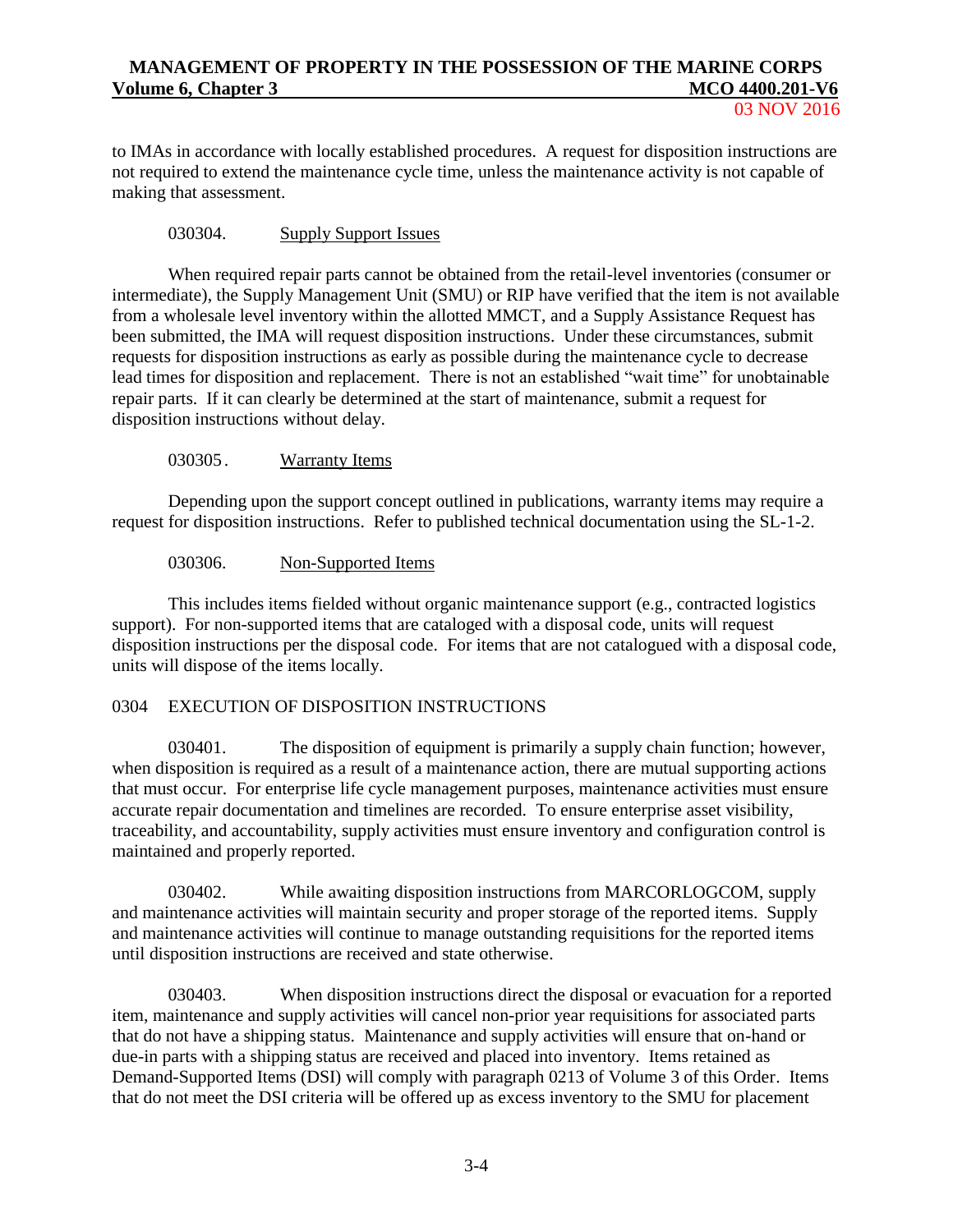03 NOV 2016

into inventory, reporting as excess via the MRP, or disposal. Maintenance tasks will be closed and filed into history.

030404. When an item requires disposition that is undergoing maintenance at the IMA, the IMA will request disposition instructions; however, depending on the disposition instructions received, the owning unit or the IMA may be required to execute the disposition. If the instructions direct disposal or transfer actions, it is the discretion of the major command to determine the appropriate organization to execute the disposition instructions (i.e., IMA or owning unit). The flexibility in delegating execution allows for variations in geographical constraints and system limitations. In all cases, major commands will ensure compliance with this Volume and procedural guidance in technical manuals. Additionally, major commands shall minimize shipping costs and avoid unnecessary processing time.

030405. Supply and maintenance activities will coordinate the preparation of the retrograde item in accordance with the current packing, packaging, and preservation (PP&P) requirements. Supply and maintenance activities will ensure that retrograde equipment is complete in accordance with current configuration requirements or as provided in the disposition instructions received.

030406. If the IMA executes the disposition instructions that direct the disposal or evacuation of an item, the using unit supply activity will perform the Materiel Redistribution process in GCSS-MC and provide the IMA with the GCSS-MC generated DD 1348-1A, "DoD Single Line Item Requisition System Document (Manual) (per paragraph 070403). The using unit supply activity will file the signed DD 1348-1A in the supply active file in accordance with Volume 3 of this Order.

030407. Appendix A provides the processing timeframes for evacuation instructions. In the event that processing times cannot be met or a deviation from the specified time is required, the last known holder (e.g, maintenance activity, RIP, PP&P, or Distribution Management Office) (as applicable) will advise the organization that provided disposition instructions (e.g., MARCORLOGCOM, the source of supply, or contracted logistics support) of the reasons for the delay in shipping the item.

### 030408. Component Requests for Disposition Instructions

When a maintenance activity submits a request for disposition instructions for a component item and disposal/shipping instructions are received, the using unit supply activity will perform the Materiel Redistribution process in GCSS-MC and provide the IMA with the GCSS-MC generated DD 1348-1A (per paragraph 070403). The using unit supply activity will file the DD 1348-1A in the supply active file in accordance with Volume 3 of this Order.

### 030409. Equipment with disposed/transferred components

A request for disposition instructions is required for the following situations:

A. When a component has been disposed/transferred, MARCORSYSCOM requires the submission of a request for disposition instructions for the equipment. PMs/PdMs may require a subsequent request for disposition instructions to capture maintenance trends and life cycle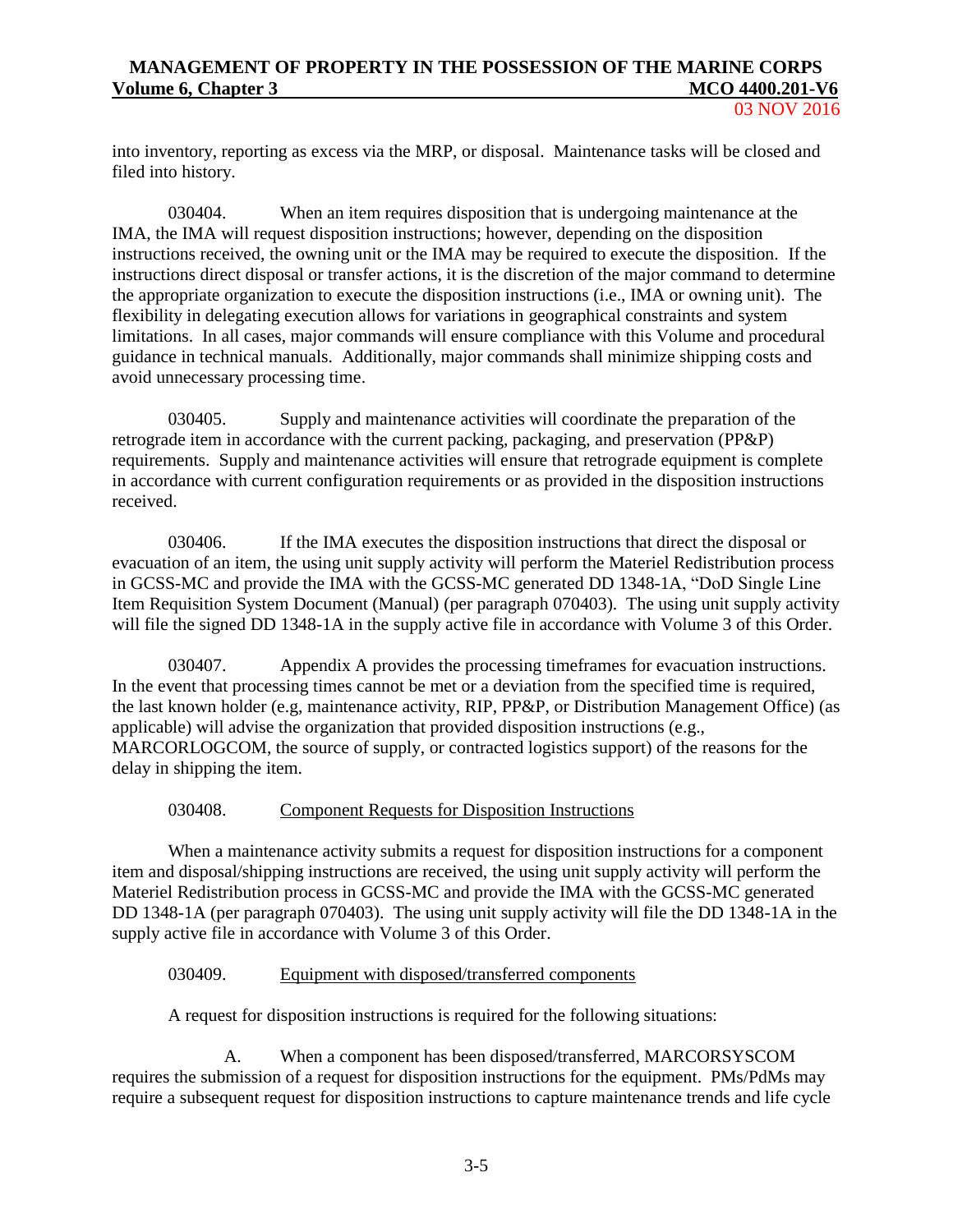03 NOV 2016

information for sustainment planning purposes. Even if the disposition instructions for the component item address replacement sourcing, the PM/PdM does not always have visibility that issues are occurring with component items. PMs/PdMs will communicate the requirement to request disposition instructions via published supply instructions.

B. If disposition instructions for the component item were received and fail to address replacement sourcing, then request amplification of the previous disposition instructions. When equipment becomes deficient a component item and lacks replacement sourcing instructions, submitting a request for disposition instructions for the equipment is the next appropriate action.

C. If a replacement component item cannot be sourced within the equipment's allotted MMCT and the MMCT has not been extended in accordance with reference  $(b)$ , then submit a request for disposition instructions. Component items often are associated to mission critical equipment. While waiting for component replacements, commanders are not required to hold deadlined equipment past the MMCT. In this scenario, requesting disposition instructions could potentially result in replacement equipment faster than a replacement component can be sourced; depending upon the type of asset and the PM/PdM's sustainment strategy.

# 0305 SALVAGE OF REPAIR PARTS AND COMPONENTS

Reference [\(c\)](#page-5-2) provides for policy and procedures pertaining to cannibalization and selective interchange.

### 0306 DOCUMENTATION OF UNSERVICEABLE PROPERTY

# 030601. In Lieu of a Request for Disposition Instructions

When disposing of unserviceable Type II assets, maintenance activities will document the condition code of the equipment in the GCSS-MC service request. The supporting maintenance activity will document the condition of any asset that is not managed within TFSMS, but accounted for locally or as serialized ancillary item within GCSS-MC, prior to transferring the item to the Defense Logistics Agency Disposition Services (DLA-DS). For Type I assets, units will request dispositions instructions and cite the condition of the asset in the GCSS-MC service request.

### 030602. Supporting Documentation for a Request for Disposition Instructions

As supporting documentation for a request for disposition instructions, maintenance activities will document the condition of the asset in the GCSS-MC service request. Units will use the GCSS-MC to submit requests for disposition instructions.

# 0307 LIMITED TECHNICAL INSPECTION (LTI) REQUIREMENTS

For all motor transport/engineer equipment, radio vehicles, power generators, artillery, weapons, and ordnance-tracked vehicles, maintenance activities will submit an LTI with the request for disposition instructions for unserviceable items. For all engineer equipment, power generators, materiel handling equipment (MHE), and information technology hardware, maintenance activities will ensure the LTI includes: purchase date; estimated cost of required repairs; standard unit price used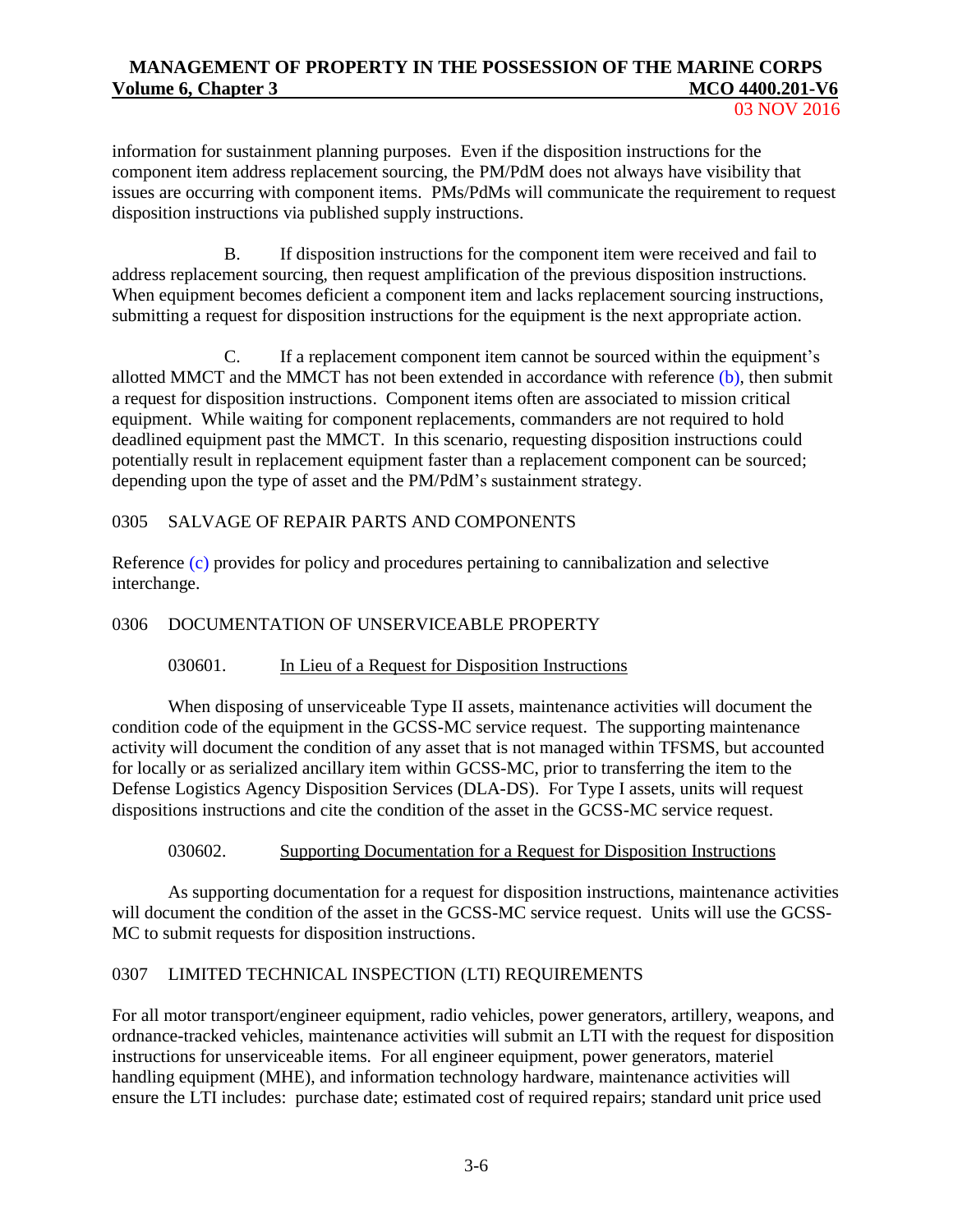for repair cost; cause of present condition; total hours of operation to date (for MHE only); Table of Authorized Materiel Control Number (TAMCN); serial number; and remarks (as appropriate).

### 0308 MARCORLOGCOM ACTIONS

030801. Upon receipt of a request for disposition instructions, MARCORLOGCOM will provide disposition instructions to the unit and ensure such instructions are within the unit's capability. Upon receipt of a request for disposition instructions, MARCORLOGCOM will work the request within ten working days. If final disposition is not feasible, MARCORLOGCOM will provide an interim response.

030802. MARCORLOGCOM will establish a due-in for evacuated materiel. Upon receipt of the item, MARCORLOGCOM will conduct a 100 percent inspection of the item and document the condition of the item.

030803. MARCORLOGCOM will only direct "retain and repair" when the overall asset posture of the item is diminished and the maintenance activity must accomplish the repair of the unserviceable items to ease the asset criticality. In the event that excess assets are accumulated by the unit, MARCORLOGCOM may need to provide further disposition instructions.

030804. On a monthly basis, MARCORLOGCOM will reconcile all due-ins to ensure materiel is being returned within the prescribed times. MARCORLOGCOM will also advise the MARFORs, SEs, and other Services when units/commands are repeatedly delinquent in returning retrograde assets within the prescribed times.

030805. MARCORLOGCOM will provide an interim response to requests for disposition instructions that do not contain all required data or do not provide sufficient information.

030806. For requests for disposition instructions of excess materiel, MARCORLOGCOM will provide redistribution instructions. If it is determined that the major command is not in excess, then MARCORLOGCOM will reject the request for disposition instructions. RIPs will identify excess SECREPs to MARCORLOGCOM's Coordinated SECREP Management section for action.

030807. MARCORLOGCOM will ensure appropriate actions are taken for DoD personal property that is subject to the DoD Demilitarization (DEMIL) Program, as indicated by the assigned DEMIL code.

### 0309 CHANGES TO PENDING REQUESTS FOR DISPOSITION INSTRUCTIONS

When it is necessary to change a request for disposition instructions after submission, due to erroneous data or other reasons, the following action shall be taken:

030901. Organization Holding the Materiel

In GCSS-MC, the unit will update request for disposition instructions and notify the major command and MARCORLOGCOM of the change.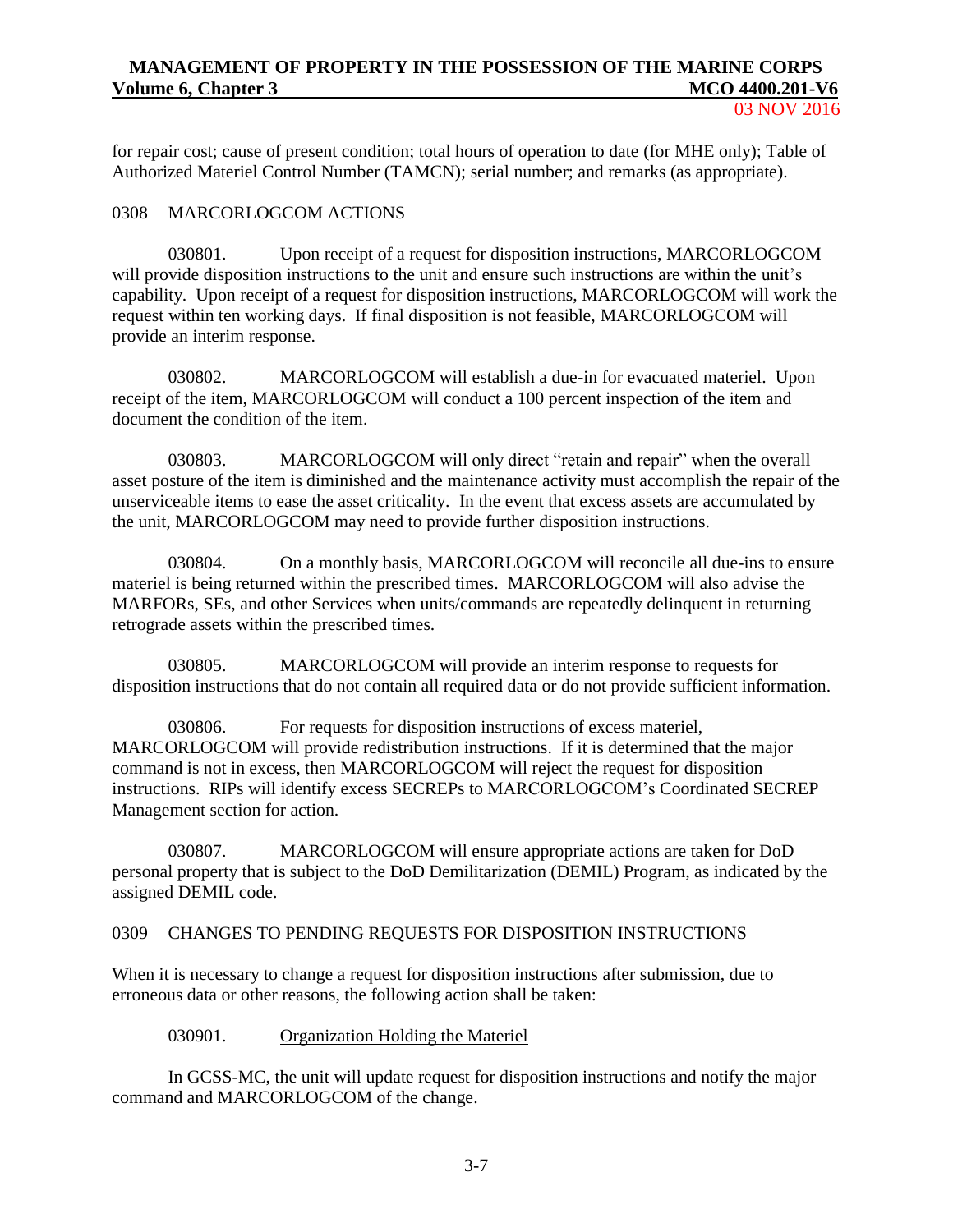### 030902. MARCORLOGCOM

A. MARCORLOGCOM will reverse/correct any actions taken on the original request for disposition instructions.

B. MARCORLOGCOM will update data in response to the modified request for disposition instructions.

0310 FOLLOW-UPS TO REQUESTS FOR DISPOSITION INSTRUCTIONS

To follow-up on the status of request for disposition instructions for military equipment, the unit will contact MARCORLOGCOM Weapon Systems Management Center (WSMC) and cite the request for disposition instructions in GCSS-MC.

### 0311 REDISTRIBUTION OF EXCESS

031101 . Military equipment will be reported as serviceable and/or reparable excess to MARCORLOGCOM after prior screening is conducted within the command to effect redistribution. Excess screening will be completed at the MSC, MEF, MARFOR, and SE (for bases, posts, or stations) level prior to submission to MARCORLOGCOM for action.

031102. MARCORLOGCOM will continually review reported in-use assets against T/E requirements and may direct redistribution under the following rules:

- A. Fill deficiencies on the same coast.
- B. Fill deficiencies on the opposite coast.

C. Redistribution will not be directed from a unit not physically located at its home port (i.e., units aboard ship, extended training exercise, etc).

D. Redistribution from activities outside the Continental United States will not be affected if the requirement can be satisfied from in stores assets or can be procured for direct delivery in time to meet the required delivery date.

E. Prior coordination is required.

F. Redistribution orders will not be honored by holders of the materiel when such action will result in MARCORLOGCOM pushing a like item for replacement; however, in these cases, sufficient data will be provided to MARCORLOGCOM to justify the rejection.

G. Redistribution orders will be addressed to the command level having redistribution authority (i.e., MSC, MEF, MARFOR, and SE (for bases, posts, or stations)); in the case of 4th MAW and ground units, the referral will be addressed to the CG, MARFORRES.

H. Instructions concerning secondary items and SL-3 components to accompany shipment based on disposition instructions are contained in Volume 3 of this Order.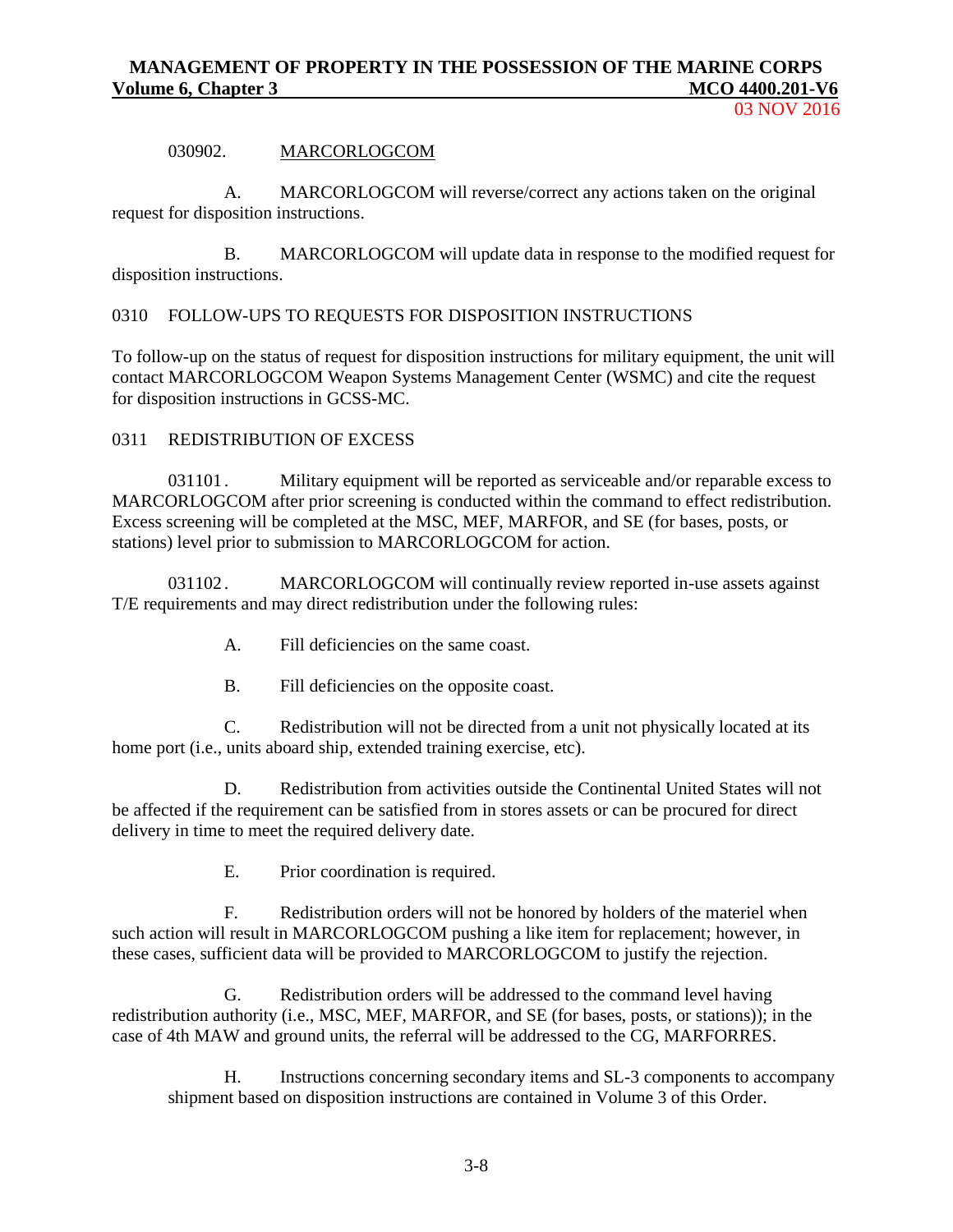03 NOV 2016

I. Materiel shipped in response to MARCORLOGCOM redistribution orders must be in Condition Code D or better and must be operable.

J. For MARCORLOGCOM directed redistributions of excesses, the unit redistributing the excess will provide a Transportation Account Code.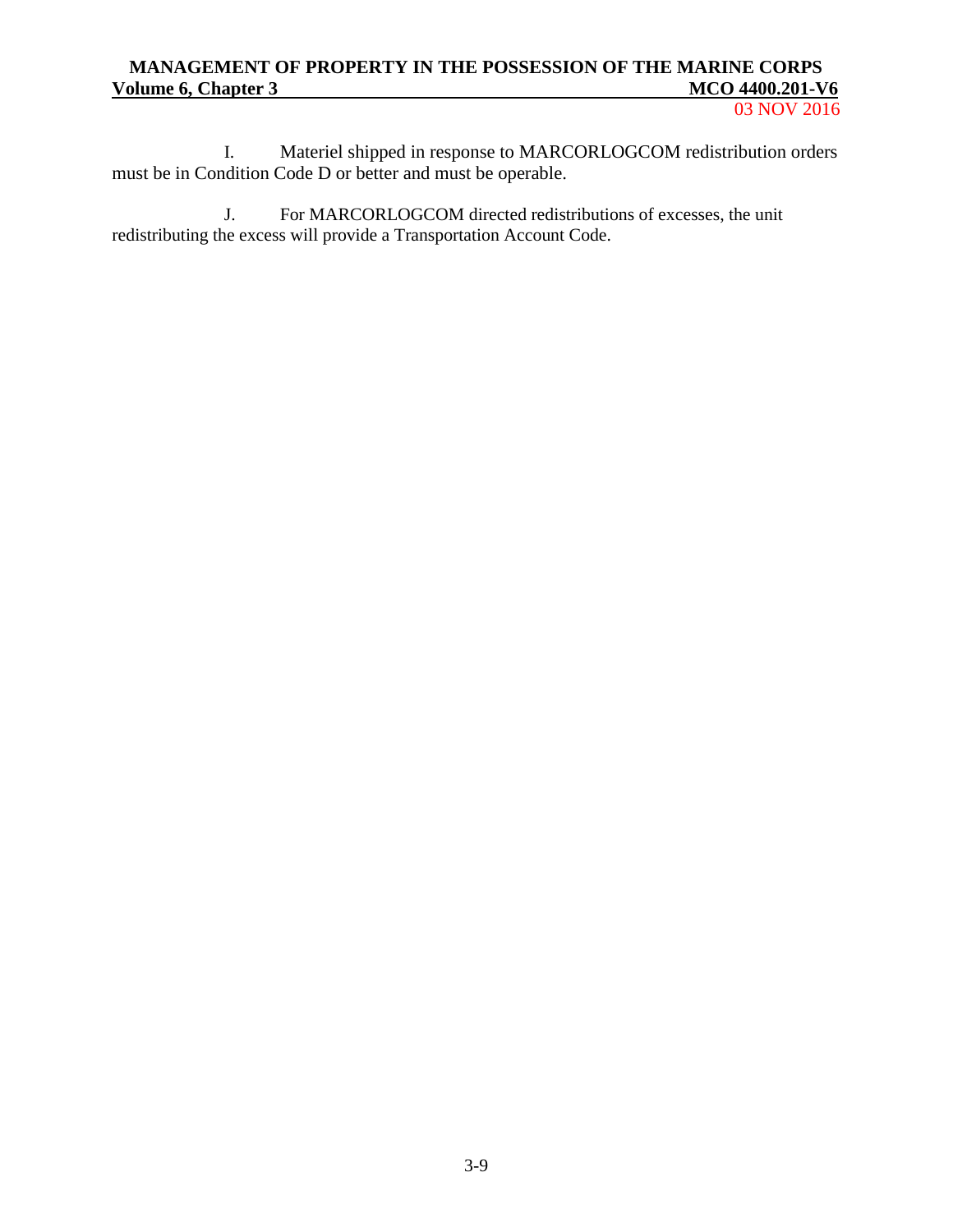06 NOV 2016

# **VOLUME 6: CHAPTER 4**

# **"REQUESTS FOR EQUIPMENT"**

# **SUMMARY OF SUBSTANTIVE CHANGES**

Hyperlinks are denoted by *bold, italic, blue and underlined font***.**

The original publication date of this Marine Corps Order (MCO) Volume (right header) will not change unless/until a full revision of the MCO has been conducted.

All Volume changes denoted in blue font will reset to black font upon a full revision of this Volume.

| <b>CHAPTER</b><br><b>VERSION</b> | <b>PAGE</b><br><b>PARAGRAPH</b> | <b>SUMMARY OF</b><br><b>SUBSTANTIVE CHANGES</b> | <b>DATE OF</b><br><b>CHANGE</b> |
|----------------------------------|---------------------------------|-------------------------------------------------|---------------------------------|
|                                  |                                 |                                                 |                                 |
|                                  |                                 |                                                 |                                 |
|                                  |                                 |                                                 |                                 |
|                                  |                                 |                                                 |                                 |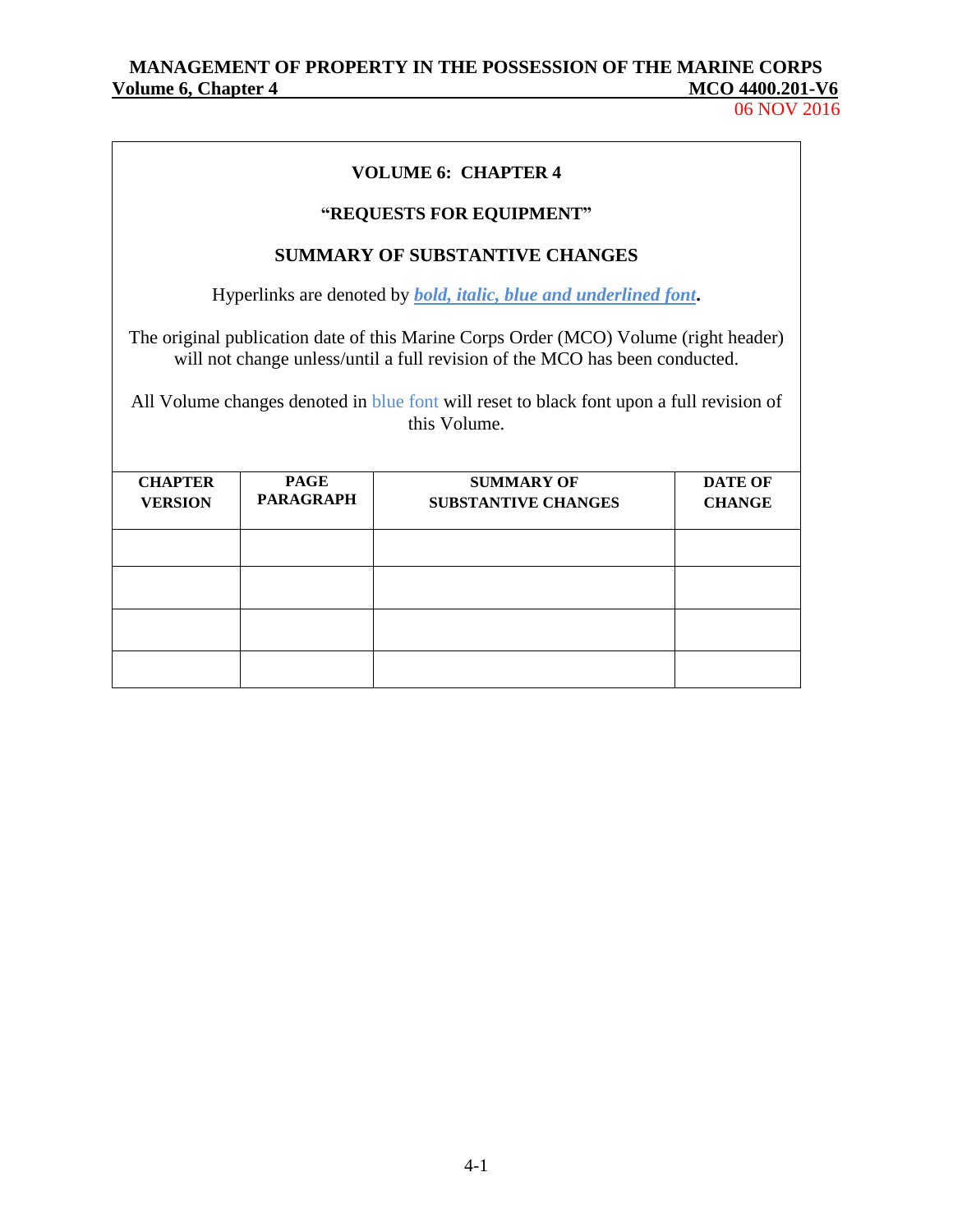06 NOV 2016

#### **CHAPTER 4**

#### **REQUESTS FOR EQUIPMENT**

#### 0401 GENERAL

This chapter provides policy and procedures for validating, submitting, and approving requests for military equipment outside of MARCORLOGCOM's push fulfillment and MARCORSYSCOM's quarterly fielding processes. This chapter also provides policy and procedures for requesting Non-Standard Equipment (NS-E).

#### 0402 PUSH FULFILLMENT MODEL

In 2011, the Marine Corps transitioned from a "pull system" driven by Military Standard Requisitioning & Issue Procedure requisitions, to a "push system" that fills T/E deficiencies at the MEF or SE level with ready-for-issue assets from MARCORLOGCOM Remote Storage Activities (RSAs).

040201. MARCORLOGCOM publishes Class VII equipment recommended sourcing solutions based on unit property records in the accountable property system of record (APSR) via naval message to each MSC on a quarterly basis during the months of January, April, July, and October.

040202. MARCORLOGCOM (DMFA, Blount Island Command, MCPP-N, Marine Expeditionary Unit (MEU) Augmentation Program, and Maritime Prepositioning Force Program), MARFORs, MARFORRES, Marine Forces Special Operations Command, and SEs validate the sourcing solutions and respond within 30 days via naval message.

040203. Non-acceptance of Class VII equipment may result in that equipment being offered to fill other T/E deficiencies Marine Corps-wide.

040204. The MARFORs and SE provide MARCORLOGCOM with shipping instructions (Ship-To Department of Defense Activity Address Code (DoDAAC)) if different from the Initial Issue Provisioning DoDAAC.

040205. MARCORLOGCOM provides the receiving supply activity with advance shipment notices in GCSS-MC.

040206. Prior to fielding, MARCORSYSCOM and MARCORLOGCOM will ensure that Class VII equipment item configuration (i.e., parent-child associations), serial numbers, Item Unique Identification (IUID), and Unique Item Identifiers (UII) are captured within GCSS-MC to enable supply activities to accurately process receipt transactions and establish accountability.

040207. Supply System Responsibility Items (SSRI), Using Unit Responsibility Items, and Collateral Materiel are issued in accordance with Volume 3 of this Order and paragraph 0408 of this Volume.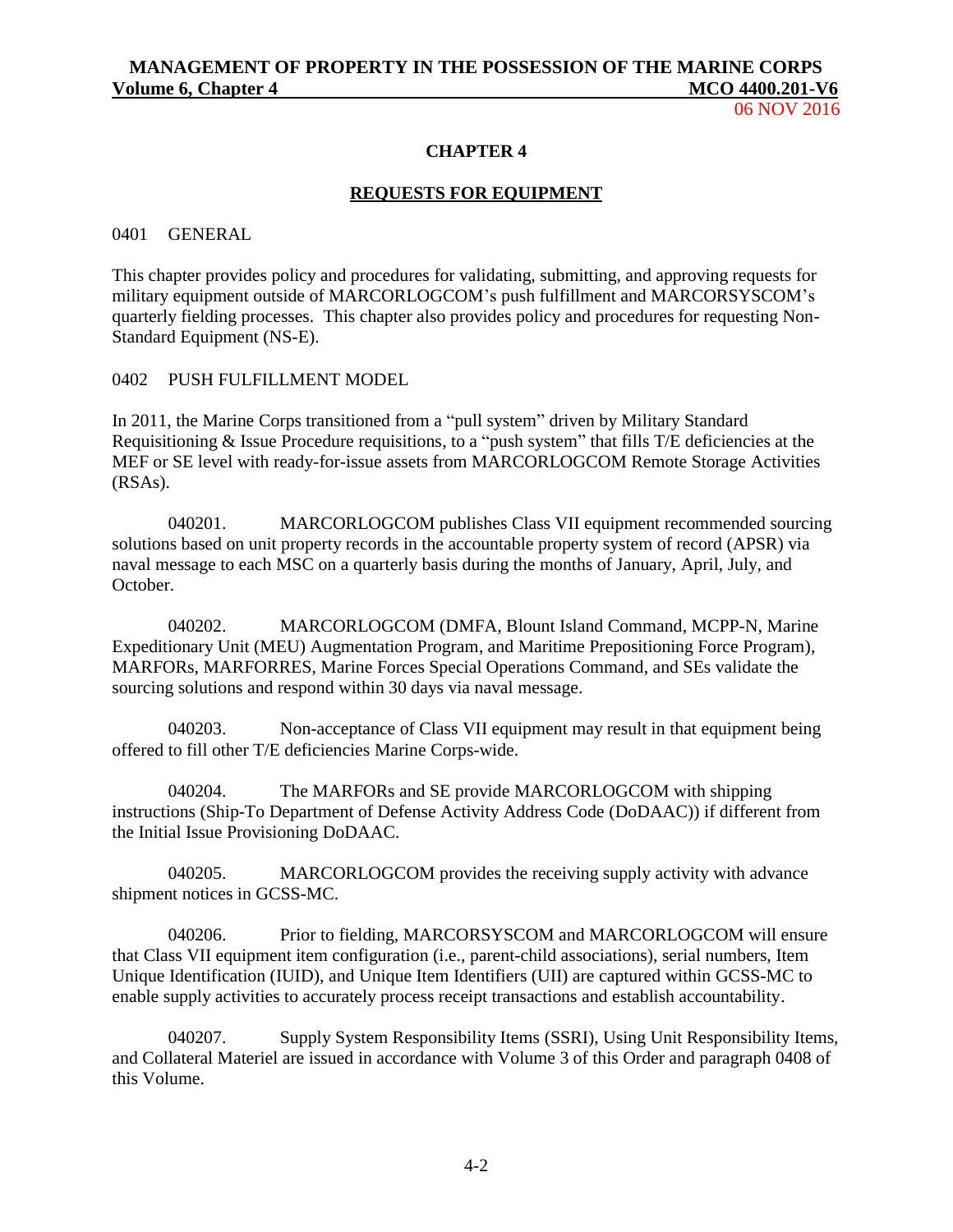06 NOV 2016

040208. For replacement of Class VII equipment that is SSRI of equipment, units submit requisitions with an Advice Code of 4E and in accordance with paragraph 0408 of this Volume. Requisitions are validated on an as occurring basis instead of during the quarterly push fulfillment process.

040209. When requesting disposition instructions, units will not submit Class VII equipment requisitions. Only deployed MEUs and Special Purpose Marine Air Ground Task Forces are authorized to identify the need for replacement. MARCORLOGCOM will initiate fulfillment actions after coordination with the parent or gaining MARFOR/SE; if unavailable from in-stores.

040210. When a field-level maintenance activity declares an item as uneconomically reparable or beyond the maintenance activity's capability and the maintenance activity receives disposition instructions from MARCORLOGCOM, the maintenance activity will document the condition of the asset in the disposition instructions (i.e., GCSS-MC service request) and shipping document to the owning organization. The maintenance activity may provide an electronic copy of the Letter of Unserviceable Property (LUP), disposition instructions, and shipping documentation to the owning organization in the GCSS-MC service request. After the item has been shipped, MARCORLOGCOM will provide a replacement item in accordance with the current fielding priorities as set by DC PP&O.

### 0403 MARCORSYSCOM QUARTERLY FIELDING SCHEDULE

Units that require early fielding to meet operational/deployment timelines will submit a request via naval message to MARCORSYSCOM and MARCORLOGCOM.

### 0404 ACCELERATED OR EMERGENT PUSH FULFILLMENT OR FIELDING REQUEST

040401. Description

This paragraph does not address Requests for Forces policy as prescribed by DC PP&O. This paragraph addresses when a unit has a TFSMS T/E deficiency and a validated operational requirement for MARCORLOGCOM to source equipment in advance of the push fulfillment process.

### 040402. Procedure

The unit must submit a request through the unit's chain of command to the MARFOR/SE G3/4 via naval message for validation and internal sourcing (as applicable). Upon determination that the requested items cannot be internally sourced, the MARFOR/SE will endorse and forward the request to MARCORLOGCOM or MARCORSYSCOM (as applicable) via naval message. The MARFOR/SE will include DC I&L Logistics Plans (LP) as an addressee in the courtesy copy line for information.

### 040403. Message Requirements

A. Naval messages will include: an analysis of the unit's T/E requirements; onhand asset posture; excess/deficient posture; level of risk to operations and training if the request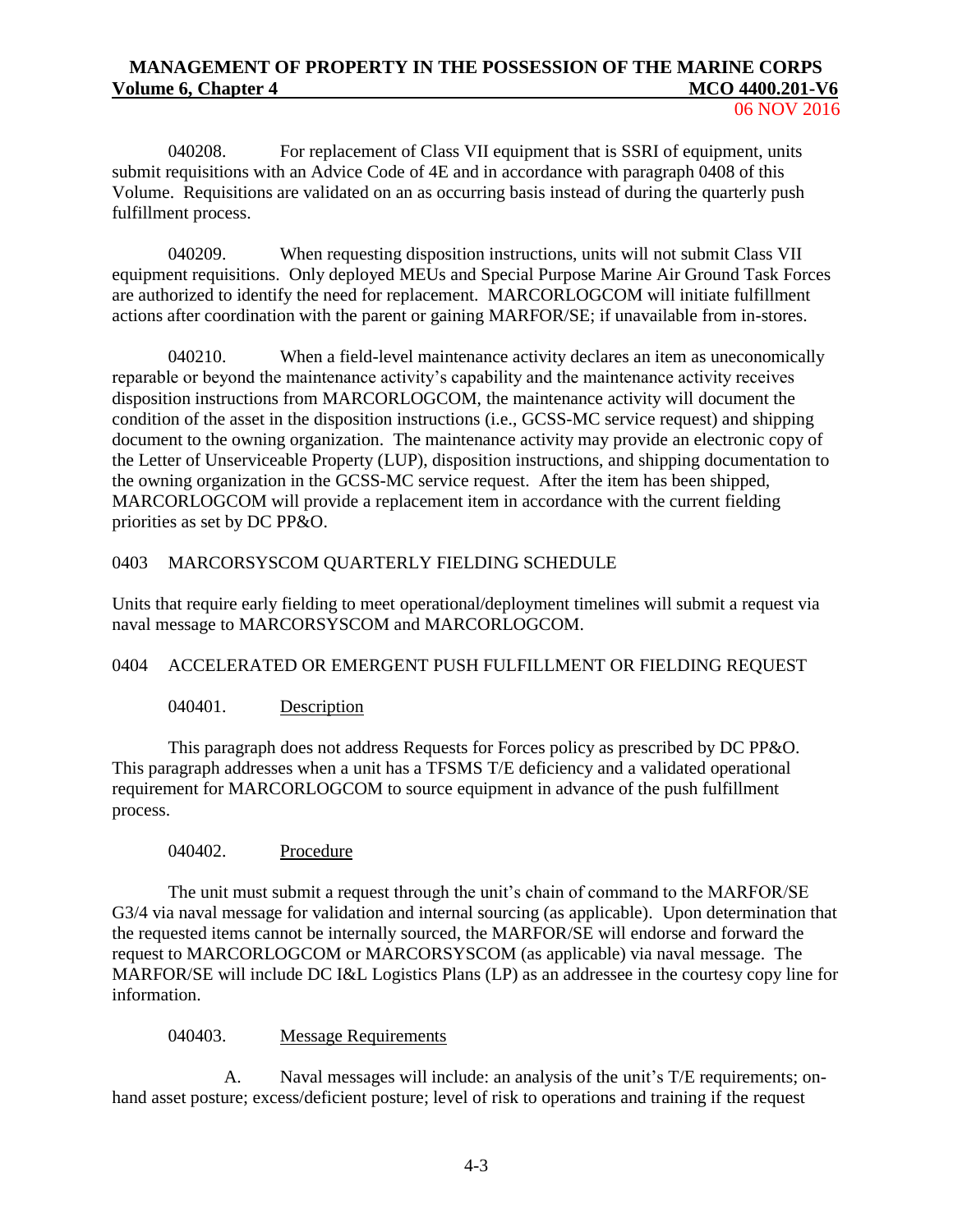goes unsourced; and applicable operational plans (OPLANS)/contingency missions/Training & Exercise Employment Plan (TEEP) events.

B. For MARCORLOGCOM/MARCORSYSCOM to expediently source/field the request, the unit must provide: the TAMCN; National Stock Number (NSN)/National Item Identification Number (NIIN); nomenclature; quantity; required delivery date; Unit Identification Code (UIC); ship-to DoDAAC; accountable property officer (APO)/ supply officer point of contact (POC); validated justification description; and any additional supporting documents.

040404. Approval Authority

Once the requesting MARFOR/SE G3/G4 validates and justifies the request, MARCORLOGCOM will source based upon enterprise asset availability.

0405 REQUESTS FOR EQUIPMENT "ABOVE" A UNIT'S TFSMS T/E REQUIREMENT

040501. Description

This request results from a unit having a requirement that will temporarily increase an existing TFSMS T/E.

040502. Procedures

A. Special Allowances

Special allowances for equipment are intended to support Research, Development, Test, and Evaluation, and do not exceed one year. Units will submit a special allowance requests to the parent MARFOR/SE G3/G4 via naval message. The MARFOR/SE will validate, endorse, and forward the request via naval message to the DC PP&O (PO) for approval; and DC I&L (LP) for assistance with equipment sourcing. DC I&L (LP) will task MARCORLOGCOM to conduct a feasibility of support (FOS) for asset availability. MARCORLOGCOM will conduct a FOS and provide DC I&L with the results. For sourcing solutions that require non-excess cross-leveling actions, DC I&L will direct cross-leveling upon DC PP&O's approval. DC PP&O's approval is contingent on an acceptable level of risk. As required, DC I&L (LP) will task MARCORLOGCOM to conduct sourcing actions. The gaining unit will account for special allowance items in accordance with Volume 3 of this Order.

### B. New/Emerging Operational Requirements

New or emerging operational requirements will be captured in a DC PP&O approved Equipment Density List (EDL). Refer to paragraph 020512 of Volume 3 of this Order for further guidance on EDLs.

C. Long-term Requirements that Exceeds One Year

Long-term adjustments to established T/E requirements will continue to be submitted via a Table of Organization and Equipment Change Request (TOECR) to DC CD&I Total Force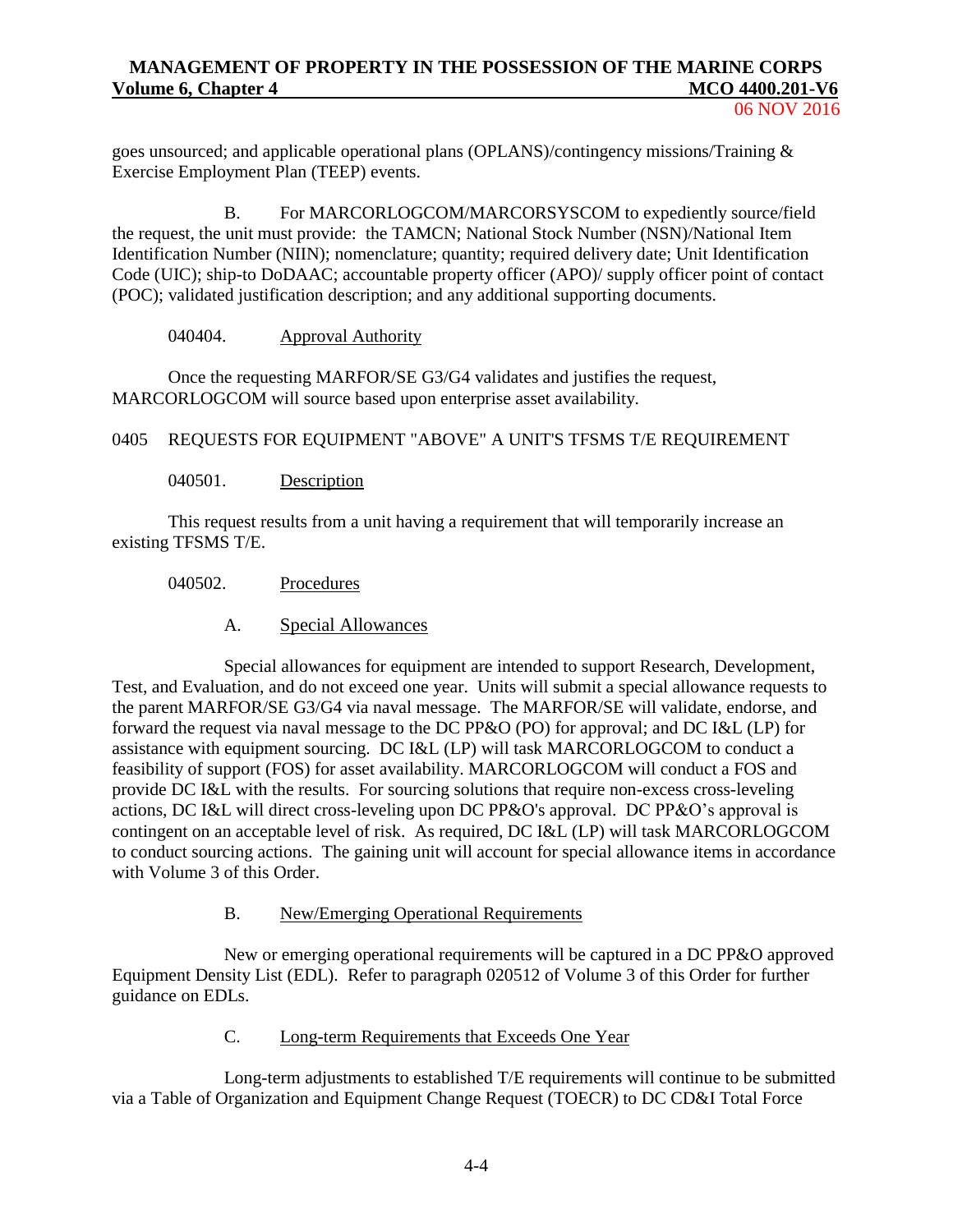06 NOV 2016

Structure Division via the chain of command for staffing through the Expeditionary Force Development System (EFDS) process in accordance with reference [\(d\).](#page-5-3) Until a TOECR has been approved and loaded into TFSMS, MARCORLOGCOM will not conduct any additional equipment sourcing actions. If there is an immediate need for equipment, units will the follow guidance in paragraphs 040502.A and 040502.B.

040503. Message Requirements

A. Naval messages will include: an analysis of the T/E requirements; on-hand asset posture; excess/deficient posture; level of risk to operations and training assumed if request goes unsourced; and applicable OPLANS/contingency missions/ TEEP events.

B. For MARCORLOGCOM and MARCORSYSCOM to expediently source/field the request, the unit must provide: the TAMCN; NSN/ NIIN; nomenclature; quantity; required delivery date; UIC; ship-to DoDAAC; APO/supply officer POC; validated justification description; and any additional supporting documents.

040504. Approval Authority

Once the MARFOR/SE validates and justifies the request, the approval authority is DC PP&O (PO) for approval and DC I&L (LP) for assistance with equipment sourcing.

### 0406 REQUESTS FOR EQUIPMENT "BEYOND" A UNIT'S TFSMS T/E REQUIREMENT

040601. Description

This request results from a unit having a new requirement for equipment that is not reflected on their TFSMS T/E.

040602. Procedures

A. TOECR

Units that have equipment needs that are not reflected on their TFSMS T/E and are in the Marine Corps inventory should submit a TOECR in accordance with Volume 3 of this Order.

B. Universal Needs Statement (UNS)

Units that have equipment needs that are not reflected on their TFSMS T/E and are not in the Marine Corps inventory will submit an UNS in accordance with enclosure 6 of reference [\(e\).](#page-5-4) In accordance with reference [\(d\),](#page-5-3) the urgent needs process will be used to request additional warfighting capabilities that are critically needed by operating forces conducting or preparing to conduct combat or contingency operations.

1. Description. The UNS is designed to act as a "work request" for current and future desired capabilities. The UNS identifies operational enhancements, opportunities, and deficiencies in terms of a stated capability set. Opportunities may include new capabilities,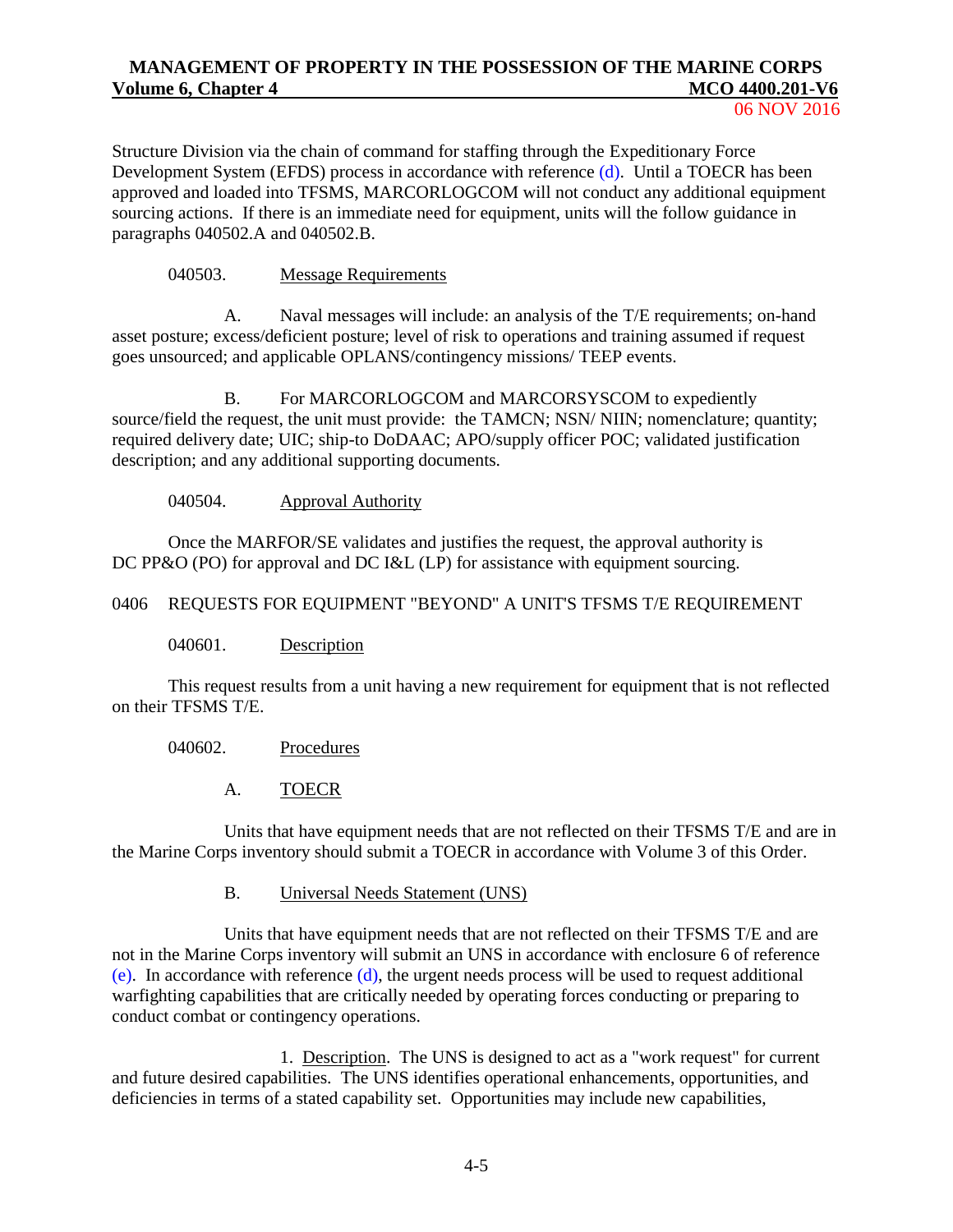improvements to existing capabilities, or elimination of redundant or unneeded capabilities. There are instances where a deliberate UNS may have resulted from an Urgent UNS (UUNS). This would be the case for a capability solution fielded via the UUNS process and then recommended for consideration as a program of record. It may also be used when a capability solution cannot be provided by the UUNS process due to technological, industrial, or other constraints and must then be pursued via the deliberate four phases of the EFDS.

2. UNS Submission and Processing. Advocates, the MARFORs, or the SE can generate an UNS. UNS are further developed by the advocate to address required capabilities and transition a capability into a warfighting requirement. UNS are forwarded to DC CD&I Capabilities Processing Branch which logs the UNS into a tracking system. The Capabilities Processing Branch routes the UNS to the appropriate Warfighting Function Integration Division within Capabilities Development Directorate and tracks the UNS progress. The Warfighting Function Integration Division analyzes the UNS and briefs the UNS at the Capabilities Development and Integration Board meeting. This briefing is the first forum to address potential integration issues related to the UNS. The Capabilities Development and Integration Board provides recommendations for the "way ahead" for the UNS. The Capabilities Development and Integration Board also aids the managing Warfighting Function Integration Division in further clarifying the capability gap, excess, or short fall. This enables the Warfighting Function Integration Division to accurately describe the UNS for the Functional Needs Analysis step of the EFDS process or terminate the UNS. All UNS submissions will be handled in accordance with reference [\(d\).](#page-5-3)

### 040603. Approval Authority

The UNS will be developed and approved in accordance with reference [\(e\)](#page-5-4) via the appropriate chain of command. Submission of an UNS, UUNS, or Joint Urgent Operational Needs Statement does not provide the authority to procure equipment locally using Operations and Maintenance Marine Corps funding, nor does the submission of a TOECR authorize units to hold assets above the established AAO.

### 0407 REQUESTS FOR NON-STANDARD EQUIPMENT (NS-E)

### 040701. Description

In accordance with Volume 3 of this Order, NS-E is defined as non-expendable equipment that is rapidly acquired and fielded to bridge mission capability gaps to meet urgent warfighter requirements or commercially purchased to support garrison requirements. NS-E can be either tactical (military equipment) or non-tactical (garrison property). Volume 3 of this Order provides additional information for Tactical and Non-Tactical NS-E.

### 040702. Procedure

Units that have equipment needs for NS-E will use current development processes (e.g. UNS, and UUNS) in accordance with references  $(d)$ , [\(e\),](#page-5-4) and [\(f\).](#page-5-5) Upon DC CD&I's determination that an item is Non-Tactical NS-E (garrison property), units will submit the request to the Installation Personal Property Manager (PPM) via the unit's supply officer/APO. Supply officers/APOs not supported by a Marine Installation PPM will ensure that Non-Tactical NS-E is procured via Purchase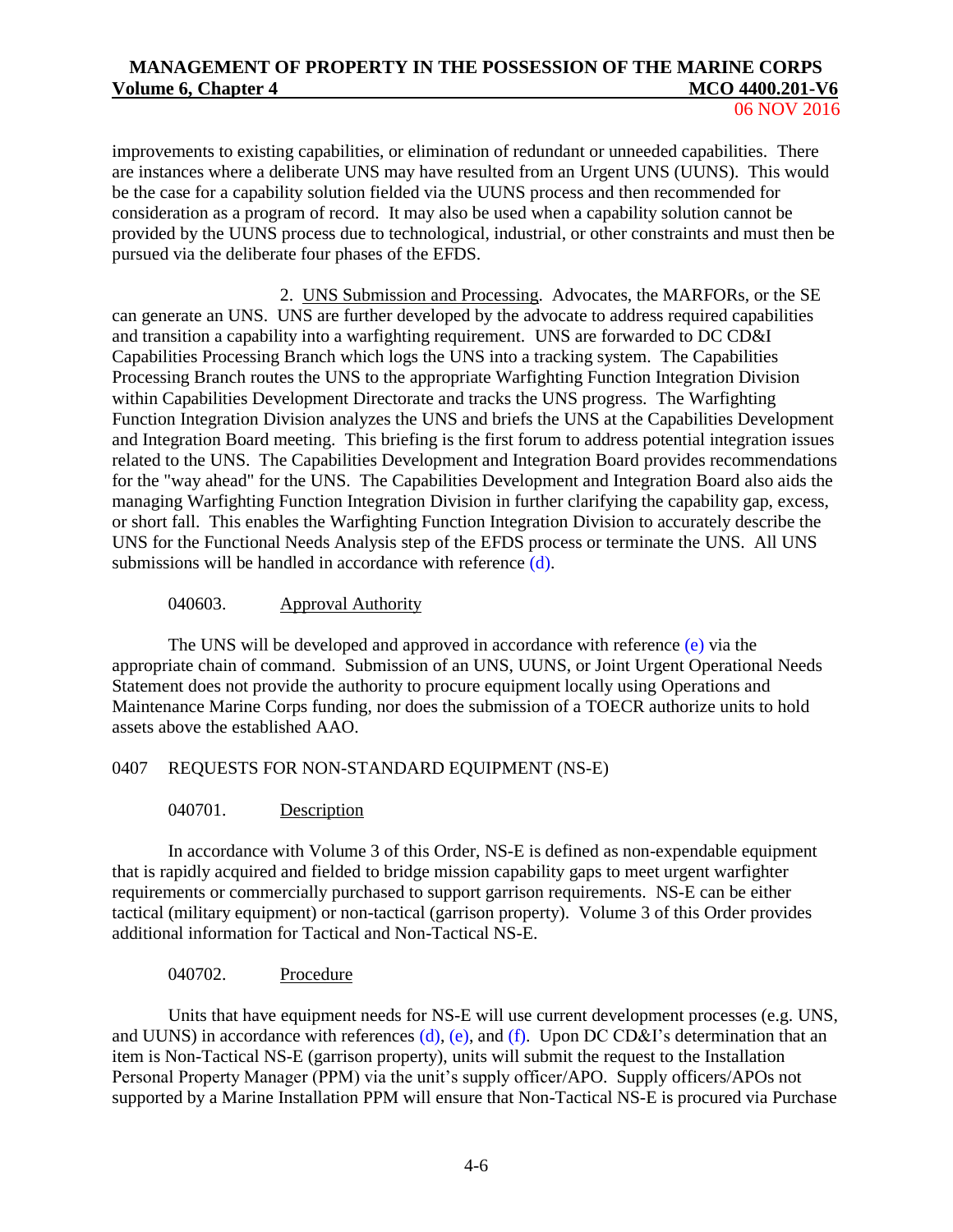Request (PR) Builder. Upon receipt of Non-Tactical NS-E, units will account for these assets in the Defense Property Accountability System (DPAS). Units that need Special Item Equipment will use locally developed procedures (e.g. Marine component specific, Theater Provided Equipment, installation commander designed, etc.) to request equipment from supporting organizations or installations. For acute deficiencies in operational capability, use the UUNS process in accordance with reference [\(d\).](#page-5-3)

# 040703. Approval Authority

DC CD&I is the approval authority for UNS and UUNS requests.

### 0408 REQUESTS FOR SUPPLY SYSTEM RESPONSIBILITY ITEM (SSRI)

When a disposition results in a deficient SSRI component, using unit supply activities will submit a request for replacement to the appropriate the MSC, MEF, and MARFOR. The MSC, MEF, and MARFOR will screen the request to determine if the excess inventory exists within the MSC, MEF, or MARFOR and can be redistributed to fulfill the requesting unit's deficiency. If the unit's deficiency can be fulfilled from existing excess inventory, the MSC, MEF, or MARFOR will provide the excess unit with redistribution instructions for execution. If the requesting unit's deficiency cannot be sourced from within the MSC, MEF, and MARFOR, the MARFOR will direct the requesting unit to submit a requisition for replacement in GCSS-MC. Subsequently, MARCORLOGCOM will review and fulfill the requisition as long as the requested quantity does not exceed the AAO. If the requested quantity exceeds the AAO, MARCORLOGCOM will provide cancellation status to the requesting unit for the excess quantity.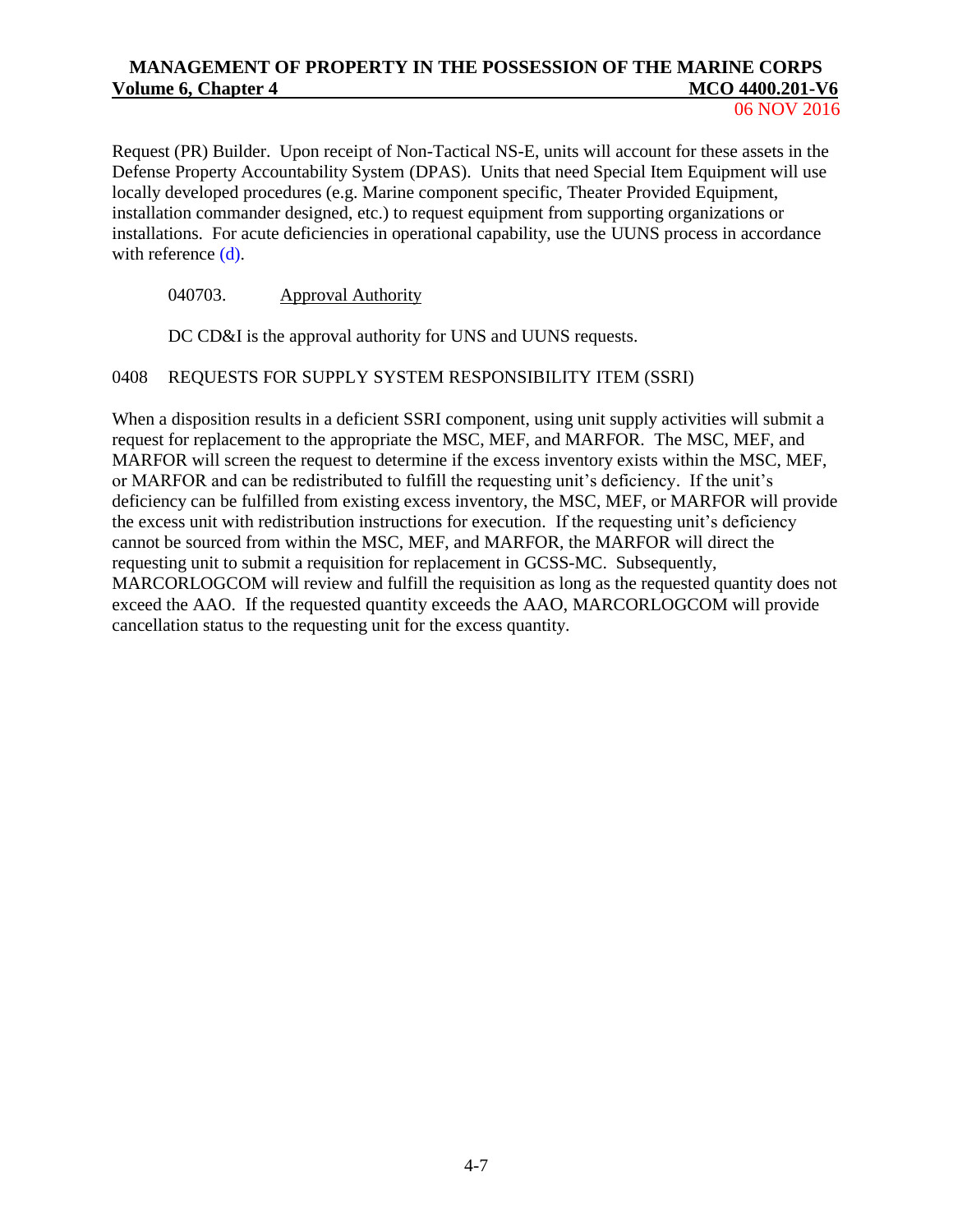03 NOV 2016

|                                                                                                                                                           |                                                                                                                                                                                                                                                                                 | <b>VOLUME 6: CHAPTER 5</b>                                               |  |  |  |
|-----------------------------------------------------------------------------------------------------------------------------------------------------------|---------------------------------------------------------------------------------------------------------------------------------------------------------------------------------------------------------------------------------------------------------------------------------|--------------------------------------------------------------------------|--|--|--|
|                                                                                                                                                           |                                                                                                                                                                                                                                                                                 | "EXCHANGE OF NONEXCESS PERSONAL PROPERTY"                                |  |  |  |
|                                                                                                                                                           |                                                                                                                                                                                                                                                                                 | <b>SUMMARY OF SUBSTANTIVE CHANGES</b>                                    |  |  |  |
|                                                                                                                                                           |                                                                                                                                                                                                                                                                                 | Hyperlinks are denoted by <i>bold, italic, blue and underlined font.</i> |  |  |  |
|                                                                                                                                                           | The original publication date of this Marine Corps Order (MCO) Volume (right header)<br>will not change unless/until a full revision of the MCO has been conducted.<br>All Volume changes denoted in blue font will reset to black font upon a full revision of<br>this Volume. |                                                                          |  |  |  |
| <b>CHAPTER</b><br><b>PAGE</b><br><b>SUMMARY OF</b><br><b>DATE OF</b><br><b>PARAGRAPH</b><br><b>VERSION</b><br><b>SUBSTANTIVE CHANGES</b><br><b>CHANGE</b> |                                                                                                                                                                                                                                                                                 |                                                                          |  |  |  |
|                                                                                                                                                           |                                                                                                                                                                                                                                                                                 |                                                                          |  |  |  |
|                                                                                                                                                           |                                                                                                                                                                                                                                                                                 |                                                                          |  |  |  |
|                                                                                                                                                           |                                                                                                                                                                                                                                                                                 |                                                                          |  |  |  |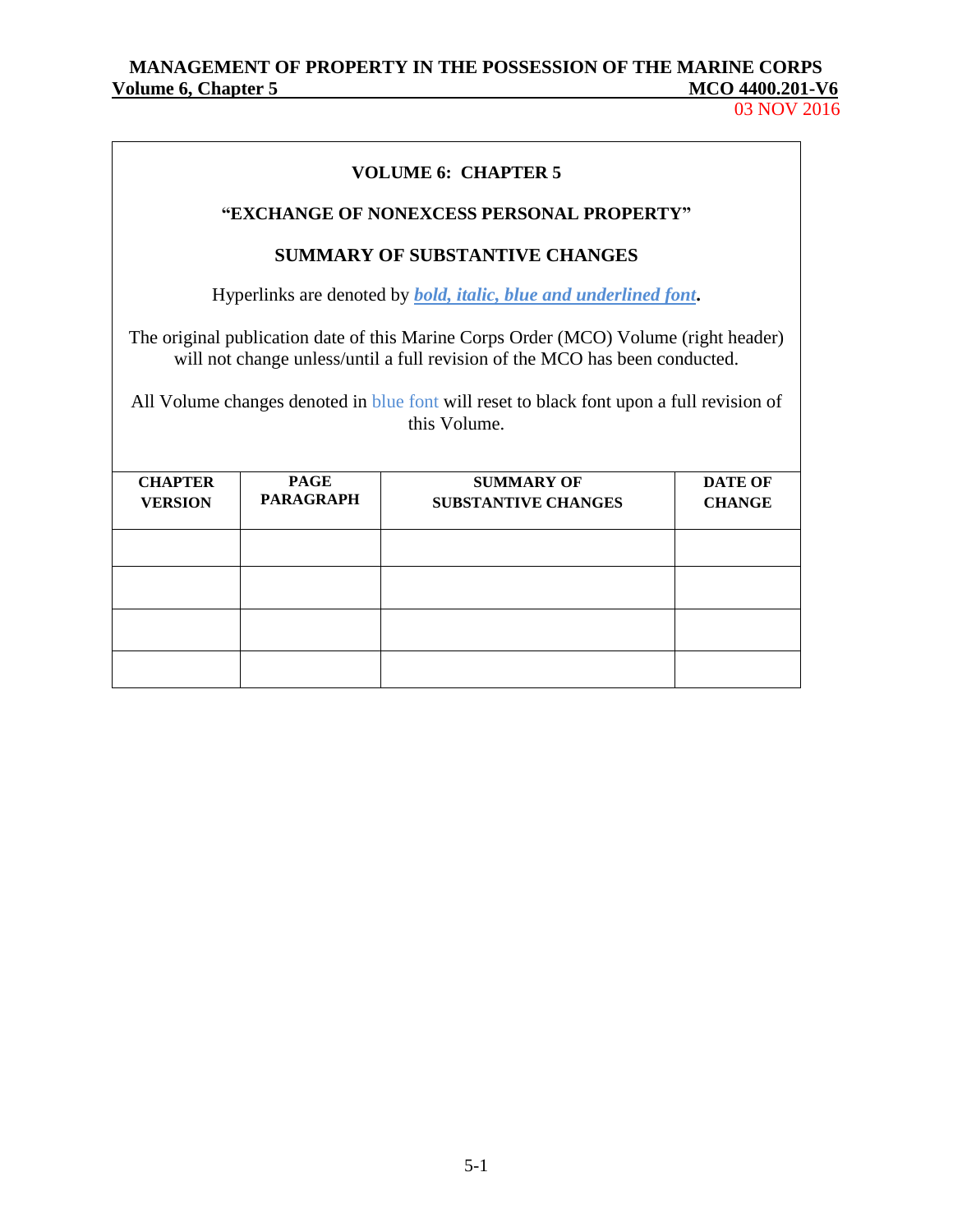03 NOV 2016

### **CHAPTER 5**

#### **EXCHANGE OF NON-EXCESS PERSONAL PROPERTY**

#### 0501 GENERAL

050101. DoD policy is to exchange, rather than replace, eligible non-excess property whenever exchange promotes economical and efficient program accomplishment. Exchange policy, authority, and applicability are governed by reference [\(g\)](#page-5-6) (issued by the Administrator of the General Services Administration (GSA)), Volume 9 of reference [\(h\),](#page-5-7) reference [\(i\),](#page-5-8) and reference [\(j\).](#page-5-9) Reference [\(k\)](#page-5-10) prescribes the policy and procedures for exchange of non-excess personal property concurrent with an acquisition.

050102. Personal property includes all property (systems and equipment, materials, and supplies) except real property (land and improvements to facilities), and records of the Federal Government. Exchange (trade-in) property includes personal property not in excess to the needs of the owning activity, but eligible for replacement because of obsolescence, unserviceability, or other valid reasons. Exchanged property is applied as whole or as partial payment allowance toward the acquisition of similar items. The exchange of items is authorized when the existing item and replaced item are: identical; fall within a single Federal Supply Classification (FSC) group of property (includes any and all forms of property within a single FSC group); are parts or containers for similar equipment; or are designed or constructed for the same purpose (includes any and all forms of property regardless of the FSC group to which they are assigned).

#### 0502 EXCHANGES

Any equipment, including repair parts, may be exchanged subject to the limitations provided by reference [\(l\).](#page-5-11)

050201. For all exchanges, a written administrative determination of economic advantage shall be prepared by the acquiring activity (e.g., PM, PdM). This determination shall indicate the following:

A. The anticipated economic advantage to the government resulting from the use of the exchange authority.

B. That exchange allowances shall be applied in payment for the items to be acquired.

C. That, if required, the property has been rendered safe or innocuous, or has been demilitarized in accordance with reference [\(m\).](#page-5-12)

050202. In documenting exchange transactions, a detailed cross-reference between old and new items is not required; however, the acquiring activity shall maintain records that are adequate enough to substantiate that:

A. The items acquired were similar to the items exchanged.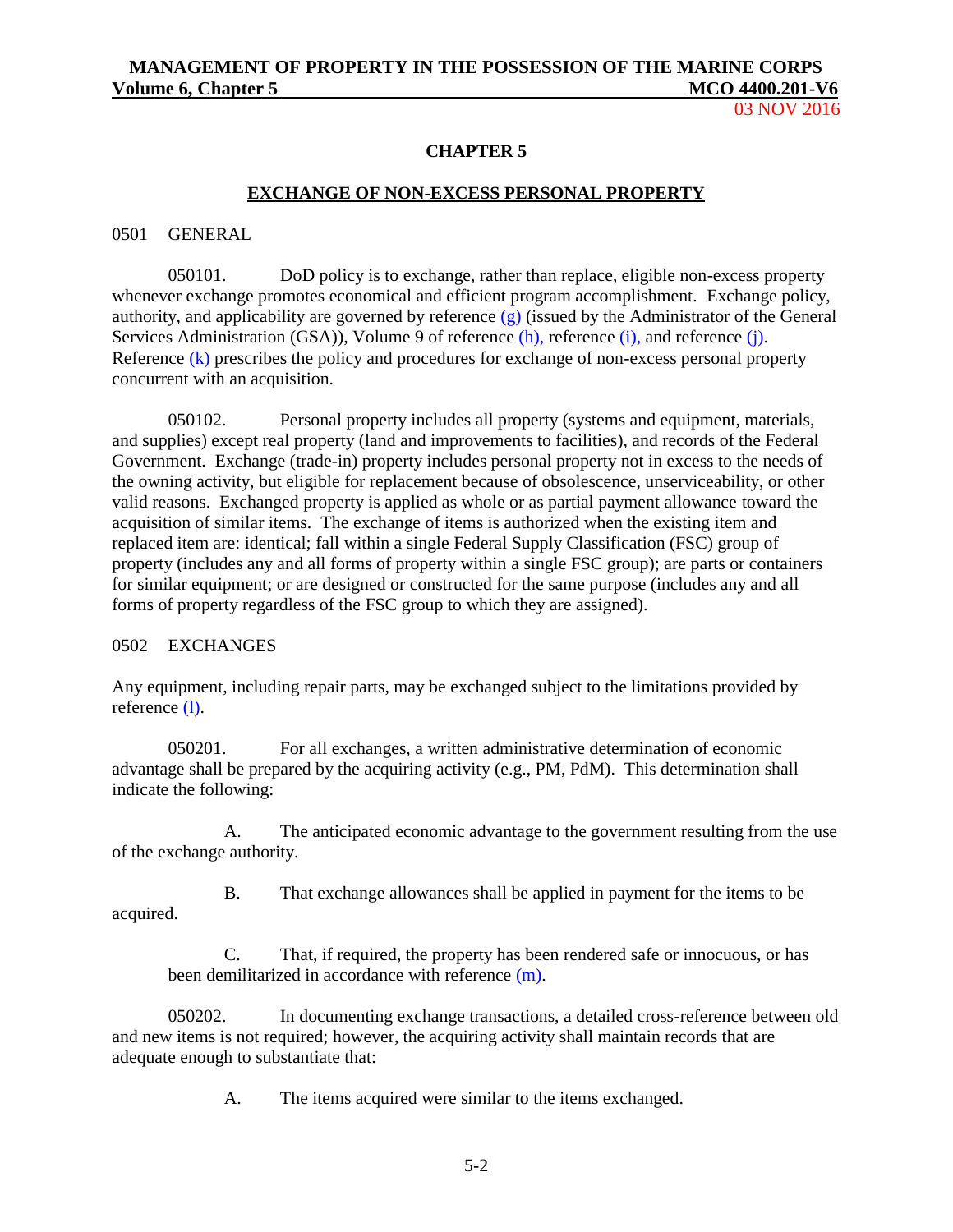03 NOV 2016

B. Any exchange allowances applied as whole or part payment for property acquired were in fact available for such application.

050203. Under the exchange of non-excess personal property program, the following are not authorized:

A. The acquisition of any personal property not authorized by law.

B. The acquisition of personal property in violation of any procurement restrictions for commodities or any established replacement policies or standards promulgated by the President, Congress, Secretary of Defense (or designee thereof), or the Administrator of the GSA.

C. The acquisition of personal property when procurement under a Federal Supply Schedule contract is required, except when acquired under such contract.

D. The exchange of excess or surplus property even though otherwise eligible in connection with the acquisition of personal property.

E. The use of exchange authority for the exchange of strategic or critical material, except as authorized by Volume 3 of this Order.

F. The use of exchange authority for the exchange of nuclear regulatory commission-controlled material.

G. The exchange of controlled substances, except in accordance with Volume 3 of this Order.

H. The exchange of scrap materials in connection with the acquisition of personal property.

I. The exchange of property otherwise eligible which was acquired from another agency or DoD component as non-excess, excess or surplus, unless that property was in use for one year after acquisition.

050204. Property acquired by exchange shall be recorded at acquisition cost. The credit received from the exchange is considered to be the selling price of exchanged property and is to be accounted for as a gain or loss on the sale of property in accordance with reference  $(n)$ .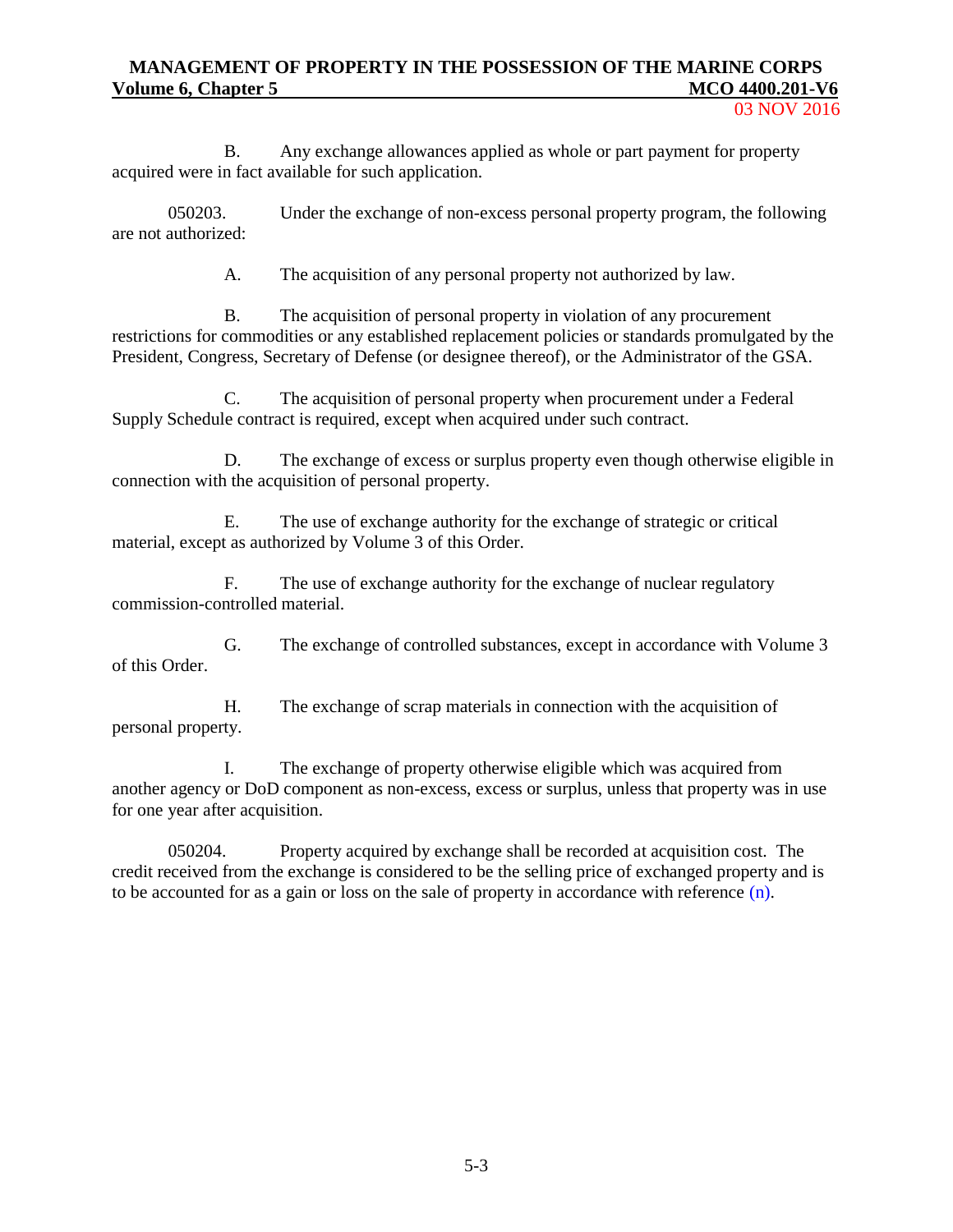# **VOLUME 6: CHAPTER 6**

### **"RECLASSIFICATION OF MILITARY EQUIPMENT TO GARRISON PROPERTY OR GARRISON MOBILE EQUIPMENT"**

### **SUMMARY OF SUBSTANTIVE CHANGES**

Hyperlinks are denoted by *bold, italic, blue and underlined font***.**

The original publication date of this Marine Corps Order (MCO) Volume (right header) will not change unless/until a full revision of the MCO has been conducted.

All Volume changes denoted in blue font will reset to black font upon a full revision of this Volume.

| <b>CHAPTER</b><br><b>VERSION</b> | <b>PAGE</b><br><b>PARAGRAPH</b> | <b>SUMMARY OF</b><br><b>SUBSTANTIVE CHANGES</b> | <b>DATE OF</b><br><b>CHANGE</b> |
|----------------------------------|---------------------------------|-------------------------------------------------|---------------------------------|
|                                  |                                 |                                                 |                                 |
|                                  |                                 |                                                 |                                 |
|                                  |                                 |                                                 |                                 |
|                                  |                                 |                                                 |                                 |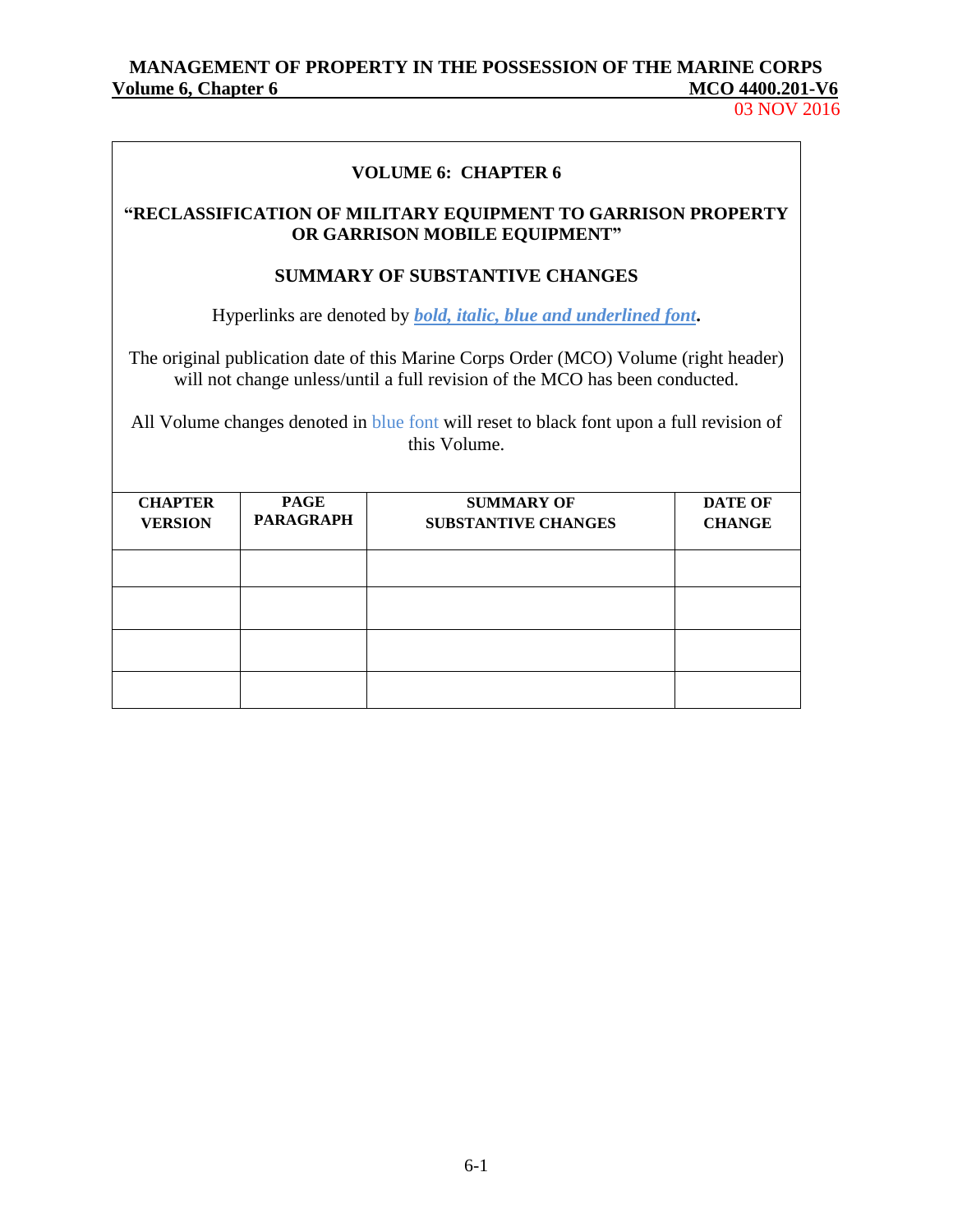03 NOV 2016

### **CHAPTER 6**

# **RECLASSIFICATION OF MILITARY EQUIPMENT TO GARRISON PROPERTY OR GARRISON MOBILE EQUIPMENT**

### 0601 GENERAL

Military equipment that is excess to approved warfighting requirements can be used to fill validated garrison property or garrison mobile equipment (GME) requirements. This chapter provides the policy and procedures to reclassify and permanently transfer excess military equipment to garrison property or GME. Garrison property and garrison mobile equipment will not be reclassified to military equipment.

### 0602 RECLASSIFICATIONS

All requests to reclassify and permanently transfer military equipment to garrison property or GME must be approved by DC I&L (LP) and MCICOM. The request can include Class IX supply (repair parts) that is excess and supports the military being reclassified as garrison property/GME. All reclassification requests will be endorsed by the installation property office and sent to MARCORLOGCOM via naval message. Upon receipt of a reclassification request, MARCORLOGCOM will conduct a feasibility of support to validate current military equipment inventory levels and determine supportability. Regardless of the AAO, Net Asset Posture, or disposal plan, a feasibility of support is required for all reclassification requests to maintain an audit trail and ensure accountability of reclassified items. If deemed unsupportable, MARCORLOGCOM will notify the requesting organization via naval message. If deemed supportable, MARCORLOGCOM will endorse and forward the request with the feasibility of support results to DC I&L (LP) via naval message. DC I&L (LP) will coordinate a risk assessment with DC PP&O and MCICOM. If DC PP&O and MCICOM deems the risk acceptable, DC I&L (LP) will release a naval message authorizing the reclassification and permanent transfer of military equipment to garrison property or GME. The naval message, feasibility of support, DD 1348-1A, and DD 1149, "Requisition and Invoice/Shipping Document," serve as key supporting documentation for reclassification and permanent transfer of military equipment to garrison property or GME. Key supporting documentation for reclassifications will be retained for 10 years. Upon reclassification, the requesting organization will account for garrison property or GME in the DPAS. Additionally, for military equipment that is reclassified to garrison property or GME, the MARFORs (e.g., SMU and RIP) will no longer provide maintenance or supply support. For reclassified equipment that does not support an installation mission, the using unit will fund all support costs.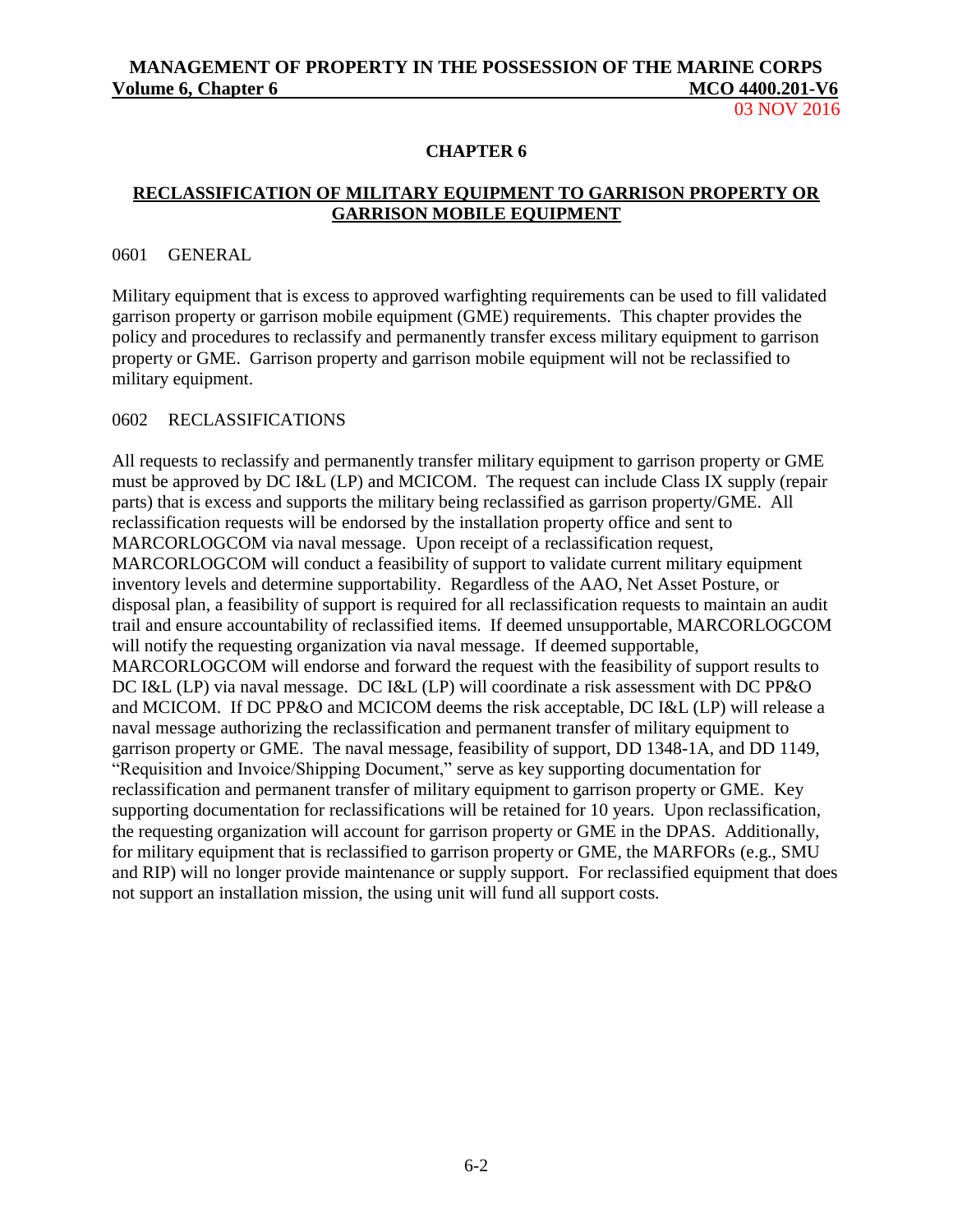03 NOV 2016

### **VOLUME 6: CHAPTER 7**

### **"TURN-IN OF MATERIEL TO DLA DISPOSITION SERVICES"**

### **SUMMARY OF SUBSTANTIVE CHANGES**

Hyperlinks are denoted by *bold, italic, blue and underlined font***.**

The original publication date of this Marine Corps Order (MCO) Volume (right header) will not change unless/until a full revision of the MCO has been conducted.

All Volume changes denoted in blue font will reset to black font upon a full revision of this Volume.

| <b>CHAPTER</b><br><b>VERSION</b> | <b>PAGE</b><br><b>PARAGRAPH</b> | <b>SUMMARY OF</b><br><b>SUBSTANTIVE CHANGES</b> | <b>DATE OF</b><br><b>CHANGE</b> |
|----------------------------------|---------------------------------|-------------------------------------------------|---------------------------------|
|                                  |                                 |                                                 |                                 |
|                                  |                                 |                                                 |                                 |
|                                  |                                 |                                                 |                                 |
|                                  |                                 |                                                 |                                 |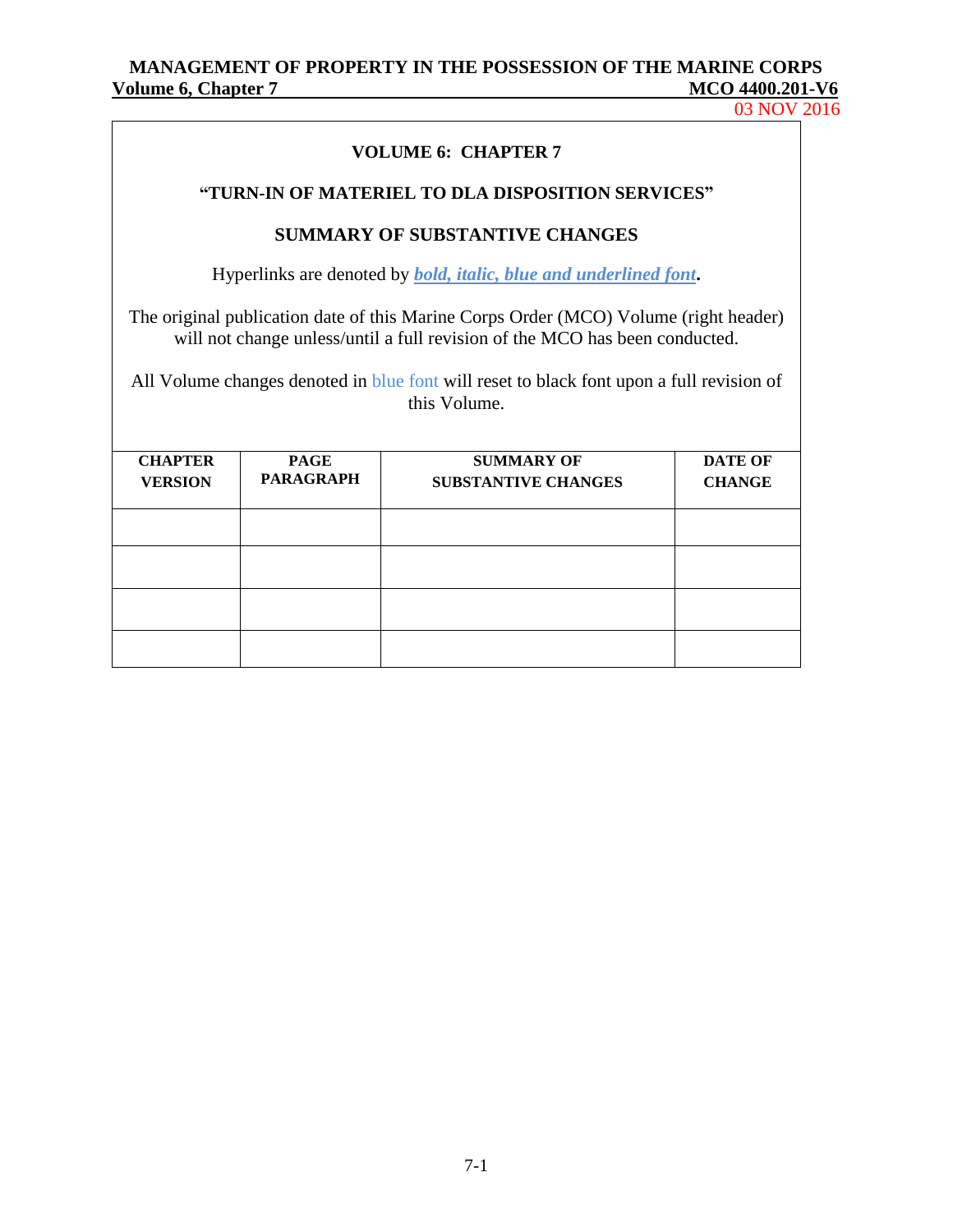03 NOV 2016

### **CHAPTER 7**

### **TURN-IN OF MATERIEL TO DLA DISPOSITION SERVICES**

0701 GENERAL

The proper disposition of Marine Corps property is a multi-step collaborative effort requiring logistics chain management actions between MARCORLOGCOM, MARCORSYSCOM, PEO-LS, Marine Corps supply activities, and supporting DLA-DS activities. Properly executing and documenting the turn-in of Marine Corps property to DLA-DS is essential to maintaining accurate accountability, auditability, and reporting of assets to the Marine Corps financial statement. To ensure accurate property accountability and visibility of Marine Corps disposals and returns, all transactions will be executed in compliance with the guidance set forth in Volume 6 of reference [\(h\),](#page-5-7) reference  $(o)$ , reference  $(p)$ , reference  $(q)$ , and this Volume.

### 0702 EQUIPMENT IDENTIFIED FOR DISPOSAL

070201. All legacy assets identified as obsolete in a published disposal plan will be disposed of in accordance with the instructions and disposal timelines provided within the disposal document. Authorization to maintain assets beyond the disposal date must be approved by DC I&L (LP) in coordination with DC PP&O. The timely disposal of equipment is mandatory to ensure that obsolete and unserviceable assets are removed from the Marine Corps inventory and the corresponding financial statement.

070202. Prior to the disposal of Class VII items, requesting organizations must receive authorization (i.e., disposition instructions) from MARCORLOGCOM via the GCSS-MC service request process. MARCORLOGCOM will provide disposition instructions indicating whether the requesting unit can dispose the items locally or if the unit must arrange commercial transportation for a non-local turn-in to DLA-DS. This process must begin with the accurate identification of disposal assets by the NSN, quantity, condition code, serial number, and UII.

070203. After receiving disposition instructions from MARCORLOGCOM via GCSS-MC, the owning organization will prepare the items for disposition. To ensure environmental compliance, the unit will take actions to ensure that all property for turn-in is safe to handle and does not leak during storage or transport to the DLA-DS field office.

070204. Equipment staged for disposition is not authorized for daily use within the command or activity.

070205. Responsible officers (ROs)/property custodians may be required to store and maintain large assets (e.g., vehicles, engineer equipment) until the disposal delivery date. Regardless of the storage location, the supply officer/APO will initiate and complete the disposal process for their organization. Owning organizations must document any situation that prevents the unit from complying with the 30-day turn-in requirement. Examples of such situations include DLA-DS field offices not accepting turn-ins or large scale disposal projects.

070206. For military equipment, the owning organization supply officer/APO will use the Material Redistribution process in GCSS-MC to generate the DD 1348-1A shipping document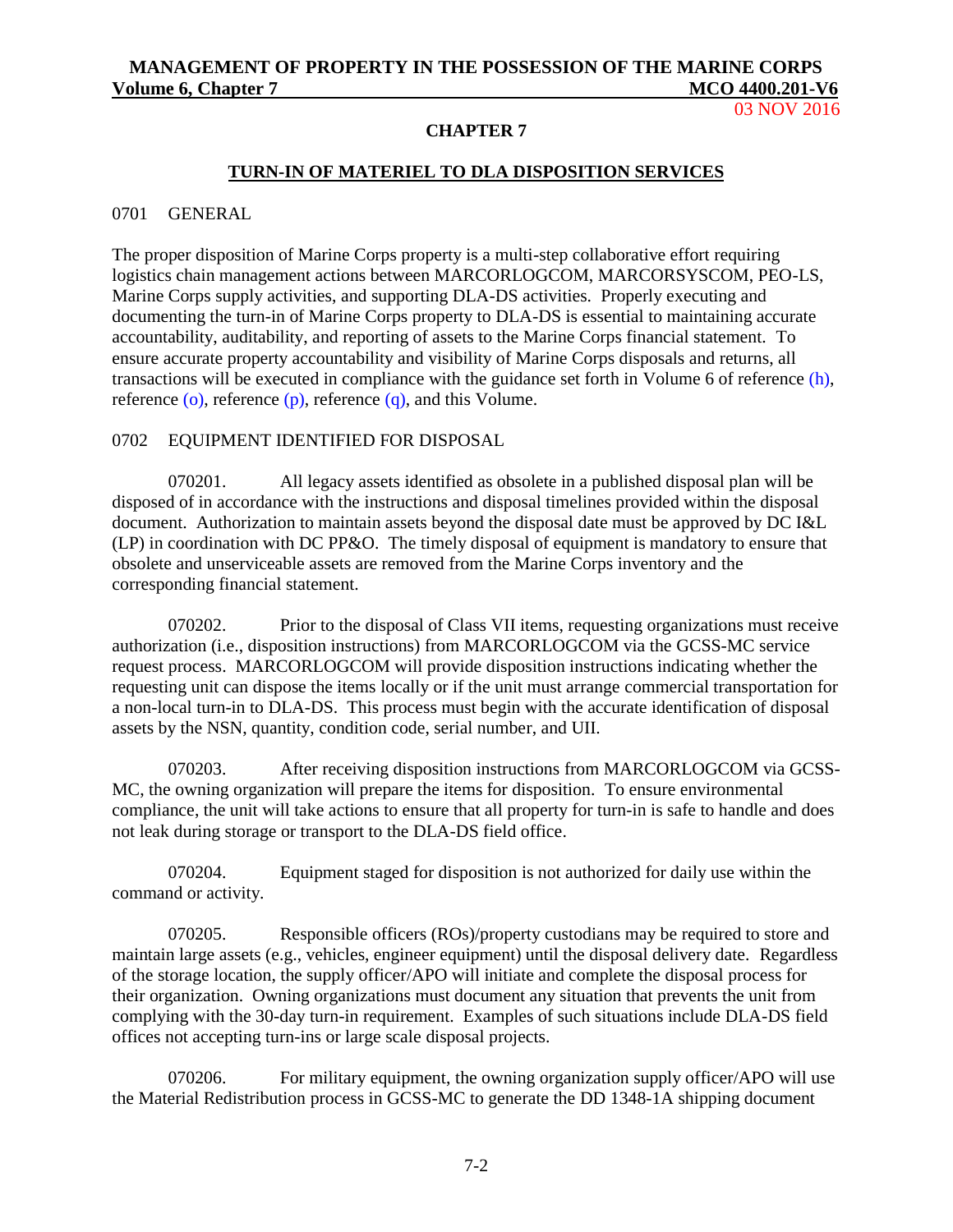03 NOV 2016

(with a GCSS-MC-generated document number) and to send a shipment status to DLA-DS. The owning organization must ensure that serial numbers for all disposal assets are listed on the GCSS-MC-generated DD 1348-1A. MARCORLOGCOM organizations that use the Stock Control System (SCS) will follow disposal actions per the UM 4400-13. For garrison property and garrison mobile equipment, units will use DPAS for disposal actions.

070207. Within three working days of receiving disposition instructions, the owning organization will use the "Transportation Scheduler" within the DLA-DS website to schedule a disposal turn-in appointment at a local DLA-DS field office, or a pick-up date for deliveries to a nonlocal site. If the transportation scheduler application is not available, organizations must contact the local DLA-DS field office to schedule a turn-in appointment. To maintain an accurate audit trail of items transferred from Marine Corps ownership to DLA-DS, the owning organization must use the GCSS-MC-generated document number to schedule the appointment. The owning organization must also use the corresponding GCSS-MC-generated DD 1348-1A or DPAS DD 1348-1A (for garrison property or garrison mobile equipment) for the disposal turn-in. If the assets require commercial transportation to a non-local DLA-DS site, the owning organization must contact a local DLA-DS field office prior to scheduling a pick-up date in "Transportation Scheduler." Contact information for a supporting DLA-DS Disposal Service Representative can be located at [http://www.dispositionservices.dla.mil/drmo/pages/default.aspx.](http://www.dispositionservices.dla.mil/drmo/pages/default.aspx) A local DLA-DS representative will inspect the assets at the owning organization's location to ensure proper preparation for shipment. Once the local DLA-DS representative has approved the assets for shipment, the owning organization must schedule a pick-up date via "Transportation Scheduler." The DLA Distribution Transportation section will then arrange for a commercial carrier to transport the items to a DLA-DS field office. Commercial drivers are not required to sign DD 1348-1A shipping documents; however, a copy of the bill of lading will be provided to the owning organization prior to the pick-up date. After the commercial carrier receives the items, the owning organization must maintain the bill of lading and a copy of the "Transportation Scheduler" appointment confirmation in a DLA-DS pending file.

070208. If the assets are delivered and received at a local DLA-DS field office, the owning organization will obtain, at a minimum, a conditional receipt stamp or DLA-DS personnel initials on the DD 1348-1A. At this point, the DD 1348-1A is in a pending status and only represents DLA-DS's "conditional acceptance" of the items. After delivery, the owning organization will place the DD 1348-1A and a copy of the "Transportation Scheduler" appointment confirmation in a DLA-DS pending file.

070209. Once DLA-DS verifies the quantity and condition of items turned-in by the owning organization, a copy of the signed DD 1348-1A and bill of lading will be uploaded to the DLA-DS Electronic Document Management Suite (EDOCS) via the DLA-DS website.

070210. Seven business days after the disposal turn-in, the owning organization must periodically check the EDOCS Suite for the DD 1348-1A or bill of lading. DLA-DS may take up to 45 days to upload documents to the EDOCS Suite. Once available, the owning organization will print the signed DD 1348-1A and bill of lading (if applicable) from DLA'S EDOCS website. The printed DD 1348-1A represents the final receipt and is a key supporting document (KSD) that shows that the ownership of the assets has transferred from the Marine Corps inventory to DLA. The unit must upload the EDOCS Suite DD 1348-1A and bill of lading to the original return service request in GCSS-MC. The unit must also staple a copy to the original DD 1348-1A and transfer the document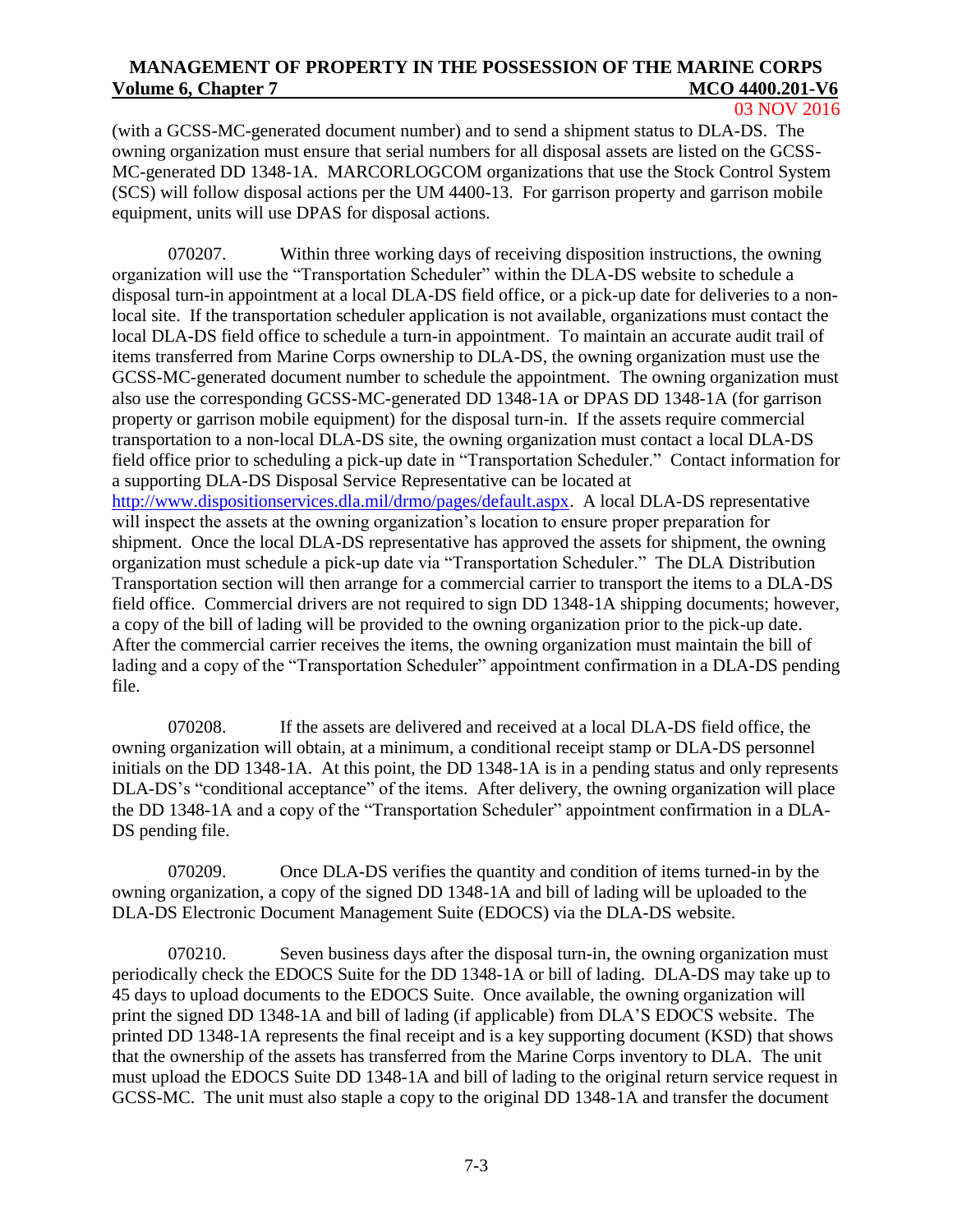#### 03 NOV 2016

from the pending file to the supply active file (i.e., voucher file) in accordance with Volume 3 of this Order. File retention is ten years (three years active file and seven years archived).

070211. If after 30 days, the unit cannot locate the EDOCS Suite DD 1348-1A, the unit will notify DLA-DS. If DLA-DS cannot locate the signed DD 1348-1A, then the "conditional acceptance" DD 1348-1A will become the voucherable document.

070212. If DLA-DS discovers discrepancies between the information provided on the owning organization's DD 1348-1A and the physical assets turned-in (e.g., quantity mismatches or incorrect condition codes), DLA-DS will provide the owning organization a Supply Discrepancy Report (SDR) via the Program Data Reporting and Evaluation Program (PDREP).

070213. During the 30-day period after the disposal turn-in, owning organizations must screen the "reporting tools" functionality within PDREP on a weekly basis to identify SDRs that require action.

070214. Owning organizations in receipt of an SDR must perform causative research and, as required, deliver the missing quantities, perform appropriate disposal transactions in GCSS-MC/SCS, and/or adjust property records and KSDs.

070215. For disposals of military equipment and/or secondary reparables directed by a MARCORLOGCOM Inventory Manager, the owning organization must attach all KSDs (i.e., EDOCS Suite DD 1348-1A, Transportation Scheduler confirmation, and commercial carrier bill of lading) to the original GCSS-MC service request and reassign the task to the MARCORLOGCOM Inventory Manager who provided disposition instructions.

### 0703 STORES ACCOUNT CODE 1 (SAC 1) ASSETS

For SAC 1 assets, the same procedures in paragraph 0702 (excluding paragraph 070215) must be followed to ensure that consistent document numbers are used for the turn-in of property. Specifically, units must use the GCSS-MC-generated document number (i.e., from the "Material Redistribution" process) to schedule a DLA-DS appointment via the "Transportation Scheduler."

### 0704 INTERMEDIATE MAINTENANCE ACTIVITY (IMA) DISPOSALS

In the event an IMA determines that a Class VII Item is damaged beyond repair or has reached the end of its service life, the IMA will request disposition instructions via the GCSS-MC service request process and per Chapter 3 of this Volume.

070401. In coordination with the MARCORSYSCOM PM/PdM for the asset, MARCORLOGCOM will approve the request and provide disposition instructions to the IMA via the GCSS-MC service request process.

070402. Once disposition instructions are provided by MARCORLOGCOM, the IMA will perform all actions to ensure that all property turned in to DLA-DS is safe to handle and does not leak during storage and transport to the DLA-DS field office to ensure environmental compliance.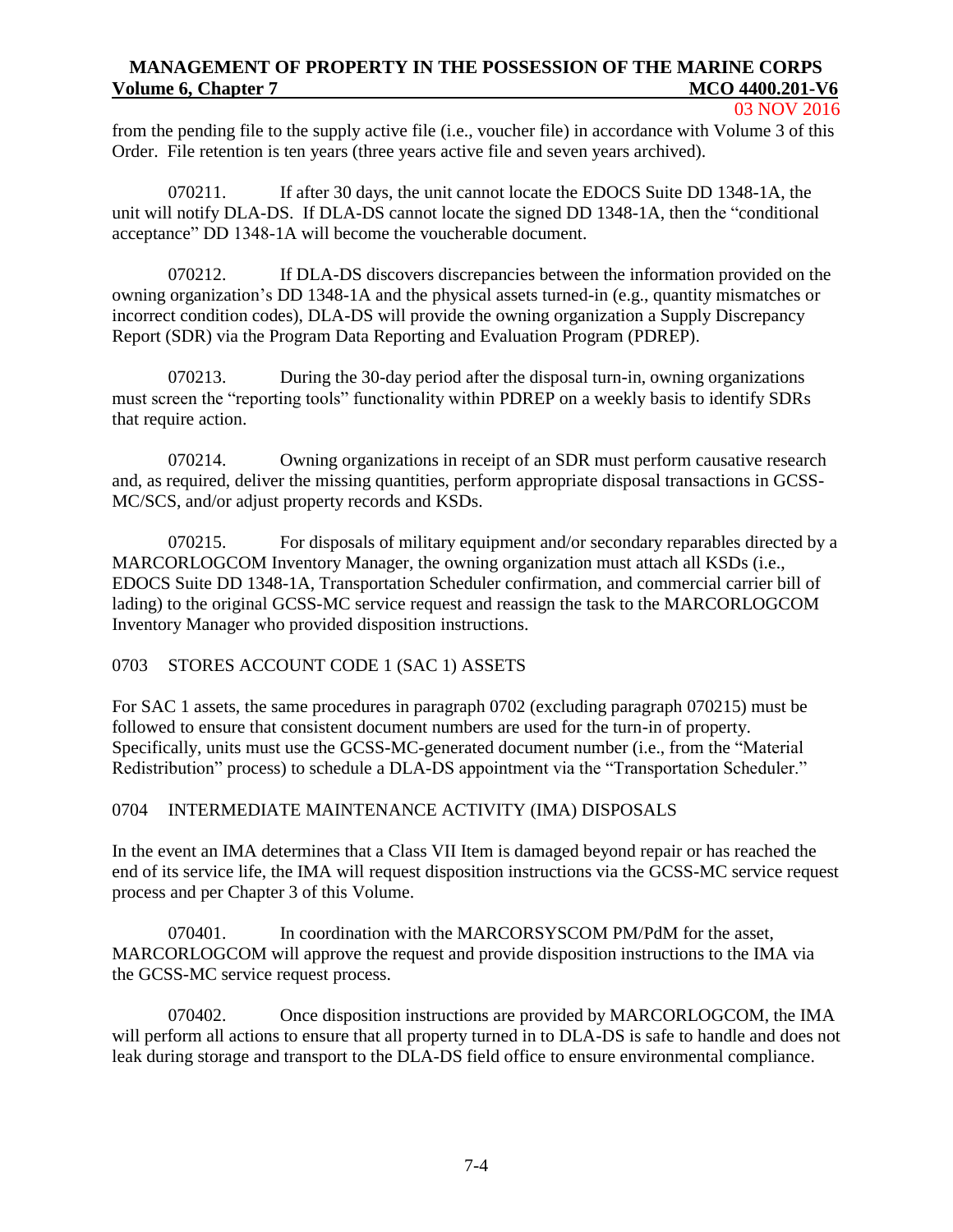03 NOV 2016

070403. As directed in the GCSS-MC service request and disposition instructions, the owning organization supply activity will perform all required supply actions to include the Materiel Redistribution process that generates the GCSS-MC-generated DD 1348-1A and the shipment transaction to DLA-DS within five business days of notification.

070404. Once the owning organization completes the required supply actions, the IMA will contact DLA-DS prior to scheduling a pick-up date within "Transportation Scheduler." The IMA will ensure that the GCSS-MC-generated document number is used when scheduling a turn-in appointment via DLA-DS's Transportation Scheduler. Once the asset is delivered to a local DLA-DS field office or picked up by a commercial carrier, the IMA will attach a copy of the signed DD 1348-1A and bill of lading to the GCSS-MC service request as a proof of delivery and file a copy in the pending file. This KSD shows "conditional acceptance" of the asset by DLA-DS.

070405. After seven days, the owning organization will screen the EDOCS Suite and, when available, download the signed DD 1348-1A and bill of lading. The unit will upload the EDOCS Suite's copy of the signed DD 1348-1A and bill of lading to the GCSS-MC service request and file a copy in the supply active file, per Volume 3 of this Order, with the conditional acceptance DD 1348-1A. This represents final receipt of the asset by DLA-DS and ends the life cycle of the item for readiness and valuation reporting.

070406. The IMA will then assign a disposition task to the MARCORLOGCOM Inventory Manager for visibility of the KSD. Upon verification of completed disposition, the Inventory Manager will complete the disposition task. The IMA will also reassign the service request to the MARCORLOGCOM WSMC for follow-on actions.

070407. After closing out the GCSS-MC service request, MARCORLOGCOM WSMC will notify MARCORSYSCOM so that the PM/PdM can update the IUID Registry and the military equipment valuation tables.

### 0705 CONSUMABLE ITEMS

Consumable items without an NSN (e.g., scrap metal, brass, dunnage, and etc.) that is not accounted for within an APSR (i.e., DPAS, GCSS-MC, or SCS) must be disposed of via the DLA-DS Electronic Turn-In Document (ETID) process. Units can enter items by NSN or local NSN (i.e., Marine Corps Stock Number), into the DLA-DS's ETID system. Owning organizations must also identify the basic material content, estimated weight, and precious metal code (if applicable).

070501. Once items are entered into the ETID system, a DD 1348-1A document number will be generated. The owning organization will use this document number to request a turnin appointment via the DLA-DS Transportation Scheduler. After delivery on the scheduled date, a copy of the signed DD 1348-1A will be retained in the pending file.

070502. After seven days, the owning organization will perform all administrative follow-up actions in paragraph 070210 (i.e., download the ETID DD 1348-1A from the DLA-DS EDOCS Suite as a form of final receipt; contact DLA-DS if the DD 1348-1A cannot be located in the EDOCS Suite; and take action on SDRs provided by DLA-DS).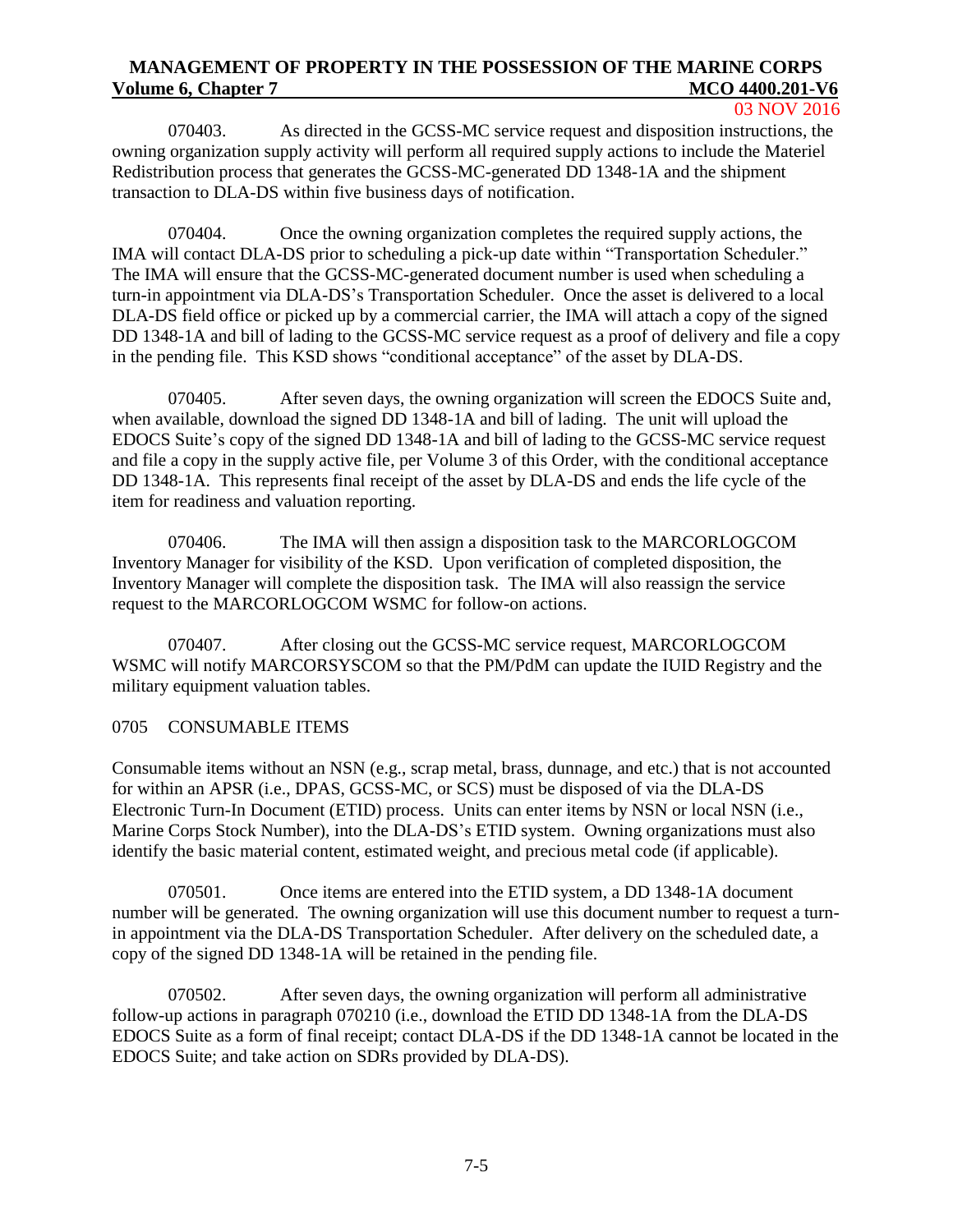03 NOV 2016

# 0706 ITEMS REQUIRING SPECIALIZED PROCESSING FOR DISPOSAL

070601. Due to the nature and sensitivity of communications security equipment, this policy does not apply to the disposal process used for Electronic Key Management System or CCI assets.

070602. Disposal of small arms/light weapons will be conducted in accordance with reference [\(o\).](#page-5-14) These items will only be returned to MARCORLOGCOM for demilitarization by the PICA at Anniston Arsenal.

# 0707 GARRISON PROPERTY

070701. Organizations that possess garrison property are not authorized to dispose of garrison property directly with DLA-DS without prior approval from the installation PPM/Base Property Control Office (BPCO).

070702. The owning organization's supply officer/APO must identify to the installation PPM/BPCO all excess or unserviceable garrison property, regardless of unit price. Assets within DPAS that do not have a MCSN must be properly cataloged.

070703. The PPM/BPCO will provide disposition instructions as required.

070704. If disposition to DLA-DS is determined, the PPM/BPCO will either provide the supply officer/APO with the required DD 1348-1A turn-in documents, or direct the supply officer/APO to obtain the DD 1348-1A turn-in documents via the DLA-DS ETIDS website.

070705. Once appropriate turn-in documents have been obtained, the supply officer/APO will schedule a turn-in appointment via the DLA-DS Transportation Scheduler. After delivery on the scheduled date, a copy of all "conditional acceptance" DD 1348-1A turn-in documents will be provided to the PPM/BPCO and be retained in a pending file.

070706. After seven days, the PPM/BPCO will perform all administrative follow-up actions in paragraph 070210 (i.e., download the signed DD 1348-1As from the DLA-DS EDOCS system as a form of final receipt; contact DLA-DS if the DD 1348-1As cannot be located in the EDOCS system; take action on SDRS provided by DLA-DS).

070707. For audit purposes, the possessing organization supply officer/APO and PPM/BPCO must retain all final receipt DD 1348-1A turn-in documents as proof that ownership of garrison property has transferred to DLA-DS. A copy of final receipt turn-in documents for specific garrison property assets must be provided to the PPM/BPCO per the disposition instructions.

# 0708 DISPOSAL TURN-IN KEY SUPPORTING DOCUMENTS (KSD)

070801. Marine Corps units will use the GCSS-MC-generated DD 1348-1A to dispose of military equipment for the following reasons:

A. It automatically provides the necessary information required by DLA-DS for the turn-in of Class VII items.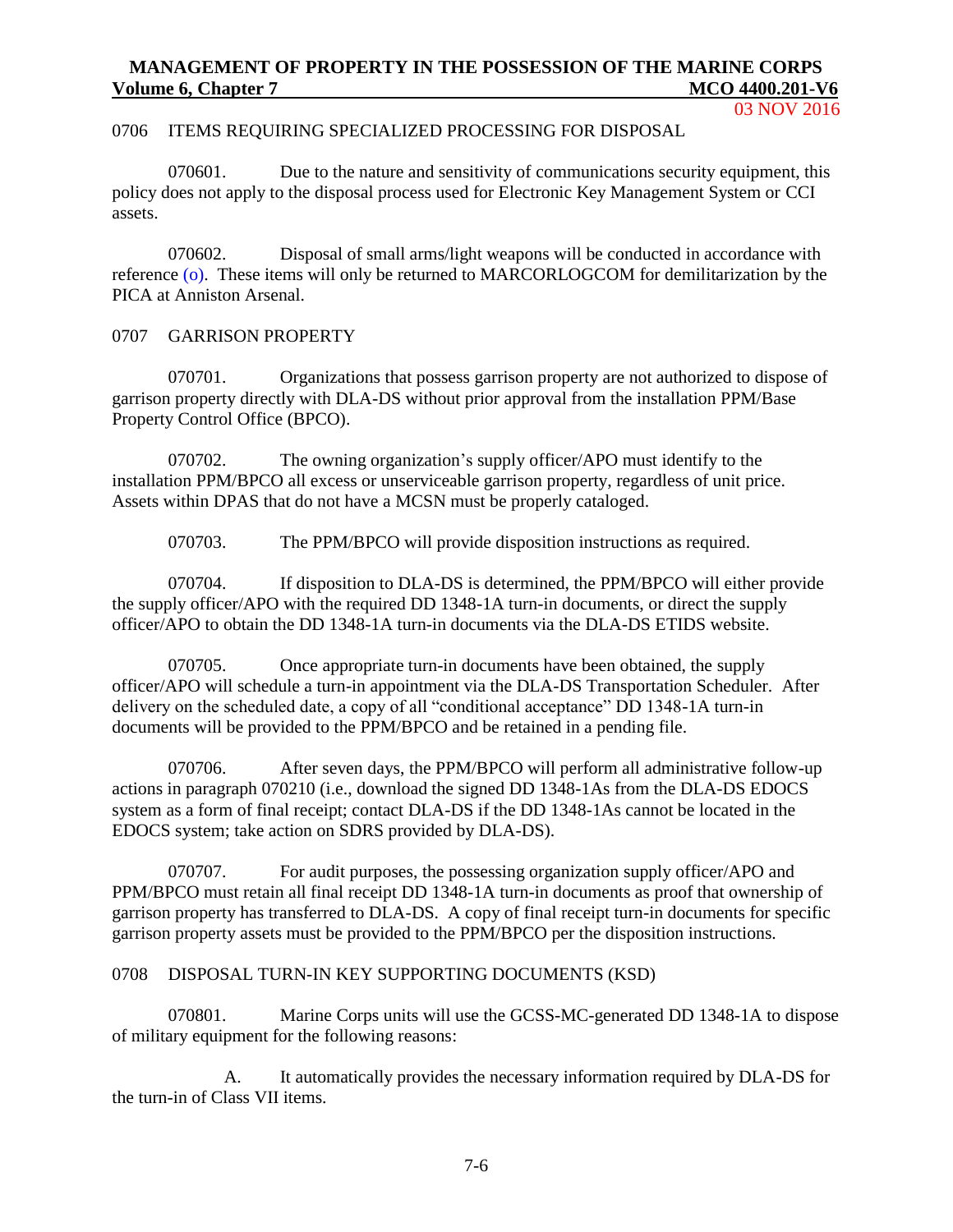#### 03 NOV 2016

B. It is the primary document that establishes accountability and a clear audit trail for Marine Corps property.

C. For audit purposes, it is the authorized Tier Level 1 KSD used to prove the disposal/turn-in of Marine Corps assets to DLA-DS.

070802. Supply activities disposing of garrison property or garrison mobile equipment accounted for in DPAS must retain manually created DD 1348-1As as acceptable KSDs for audit purposes. This includes signed DD 1348-1As posted to the EDOCS system by DLA-DS.

0709 ITEM UNIQUE IDENTIFICATION (IUID) TEMPORARY DATA STORAGE (TDS)

070901. TDS is the Marine Corps' military equipment IUID data repository until such time as GCSS-MC subsumes this functionality. Upon completion of disposal actions or property transfers to DLA-DS, Marine Corps commands and activities will comply with the MARCORSYSCOM PM/PdM equipment disposal plans.

070902. MARCORSYSCOM PMs/PdMs are responsible for generating and submitting life cycle event updates to include disposals to TDS and the IUID Registry.

070903. For TDS updates, provide the MARCORSYSCOM IUID Project Officer with the approved file format for disposals. The file format is located on the TDS website, [https://tds](https://tds-iuid.com/)[iuid.com.](https://tds-iuid.com/) The Assistant Commander, Acquisition Logistics Product Support IUID Knowledge Center is located at

[https://mcscviper.usmc.mil/sites/mcsciuid/tds/tds\\_data\\_submission/forms/allitems.aspx,](https://mcscviper.usmc.mil/SITES/MCSCIUID/TDS/TDS_DATA_SUBMISSION/FORMS/ALLITEMS.ASPX) and the MARCORSYSCOM IUID project site is located at

[https://mcscviper.usmc.mil/sites/mcsciuid/tdsdatasubmission/mc%20tds%20data%20submission%20](https://mcscviper.usmc.mil/sites/mcsciuid/tdsdatasubmission/mc%20tds%20data%20submission%20and%20management%20for%20iuid/forms/allitems.aspx) [and%20management%20for%20iuid/forms/allitems.aspx.](https://mcscviper.usmc.mil/sites/mcsciuid/tdsdatasubmission/mc%20tds%20data%20submission%20and%20management%20for%20iuid/forms/allitems.aspx)

070904. For garrison property and garrison mobile equipment, units will update the IUID Registry via DPAS.